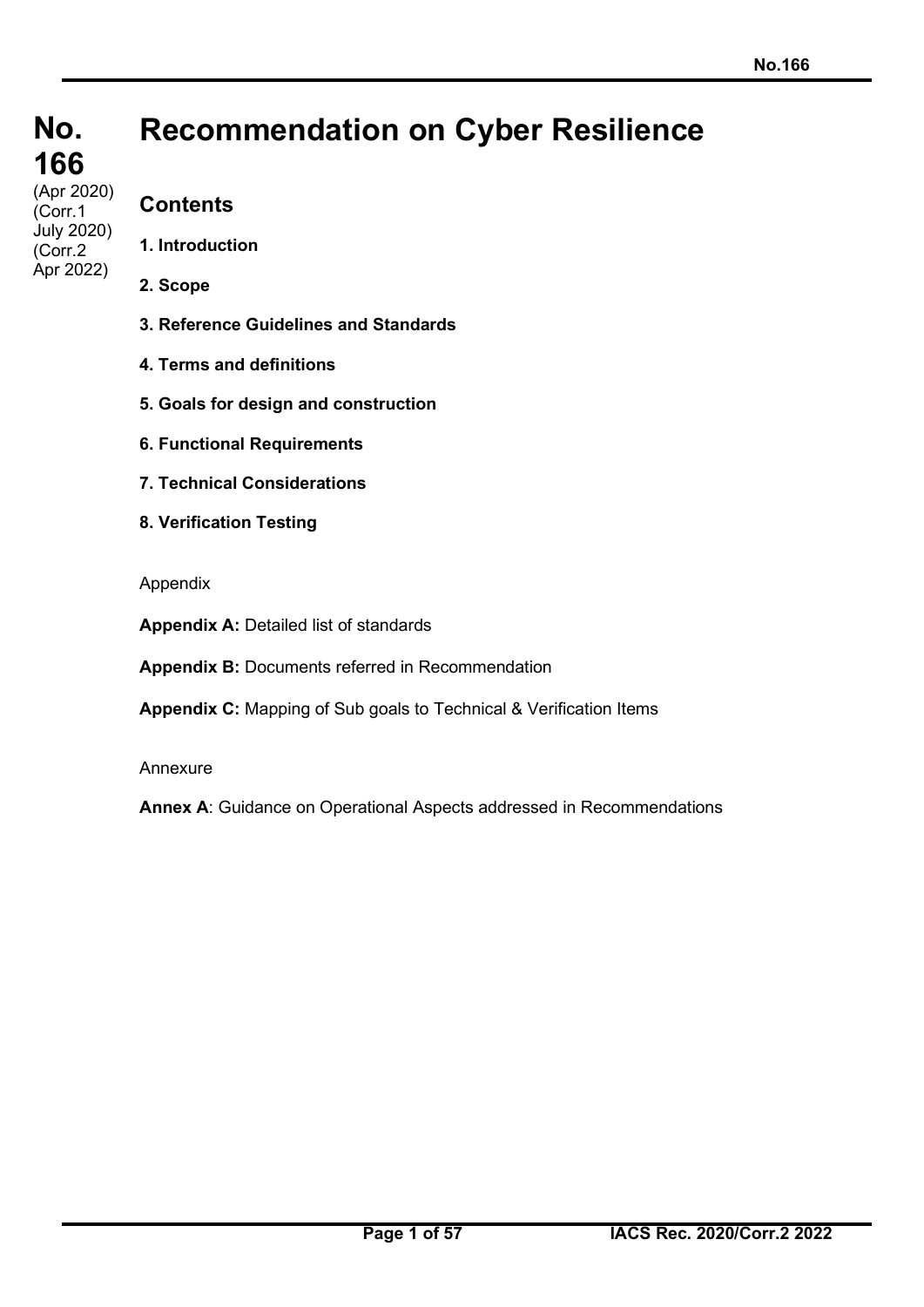## **1. Introduction**

## **1.1 Purpose of the recommendation**

1.1.1 The purpose of this recommendation is to provide technical information to stakeholders which would lead to delivery of cyber resilient ships, whose resilience can be maintained throughout their service life.

1.1.2 Resilience, in this context, is meant as a characteristic that provides crew and ships the capabilities to effectively cope with cyber incidents occurring on computer-based systems onboard which contribute to operate and maintain the ship in a safe condition. The most effective method of dealing with an incident is to prevent it ever happening, so in this context "prevention" is even more important than "cure".

1.1.3 It is intended that recommendations herein provide guidance for mitigating the risk related to events affecting onboard computer-based systems, recognizing that, if no measures are implemented, such events could potentially affect the human safety, safety of vessel and/ or the threat to the marine environment.

1.1.4 The recommendation intends to ensure that design, integration and/or maintenance of computer-based systems support secure operation and provide means to protect against unauthorized access, misuse, modification, destruction or improper disclosure of the information generated, archived or used in onboard computer-based systems or transported in the networks connecting such systems.

1.1.5 This recommendation seeks to support IMO Resolution MSC.428(98) (June 2017): 'Maritime Cyber Risk Management in Safety Management Systems', which requires cyber risks to be addressed in safety management systems by 1 January 2021, based on MSC-FAL.1/Circ.3 (June 2017): 'Guidelines on Maritime Cyber Risk Management<sup>[1]'</sup>.

1.1.6 This recommendation seeks to support IACS UR E26: "Cyber resilience of ships". Should any difference be found between this document and UR E26 when addressing the same topic, for ships in which the UR is applied the requirements in IACS UR E26 shall prevail.

#### **1.2 Overview of the Recommendation structure**

1.2.1 This Recommendation is organized in eight Sections, three Appendices and one Annex:

Section 1, Introduction, contains the introductory part and an explanation on how to use this Recommendation.

Section 2, Scope, defines the applicability of this Recommendation.

Section 3, Reference Standards, provides a list of existing international standards and guidance, which are referenced in this recommendation.

Section 4, Terms and definitions, contains definition of terms for the purpose of this recommendation.

Sections 5 and 6 respectively set out Goals and functional requirements. Goals are highlevel objectives to be met; the criteria to be satisfied in order to conform to the Goals are provided by functional requirements.

Section 7, Technical Considerations, describes detailed technical topics and processes that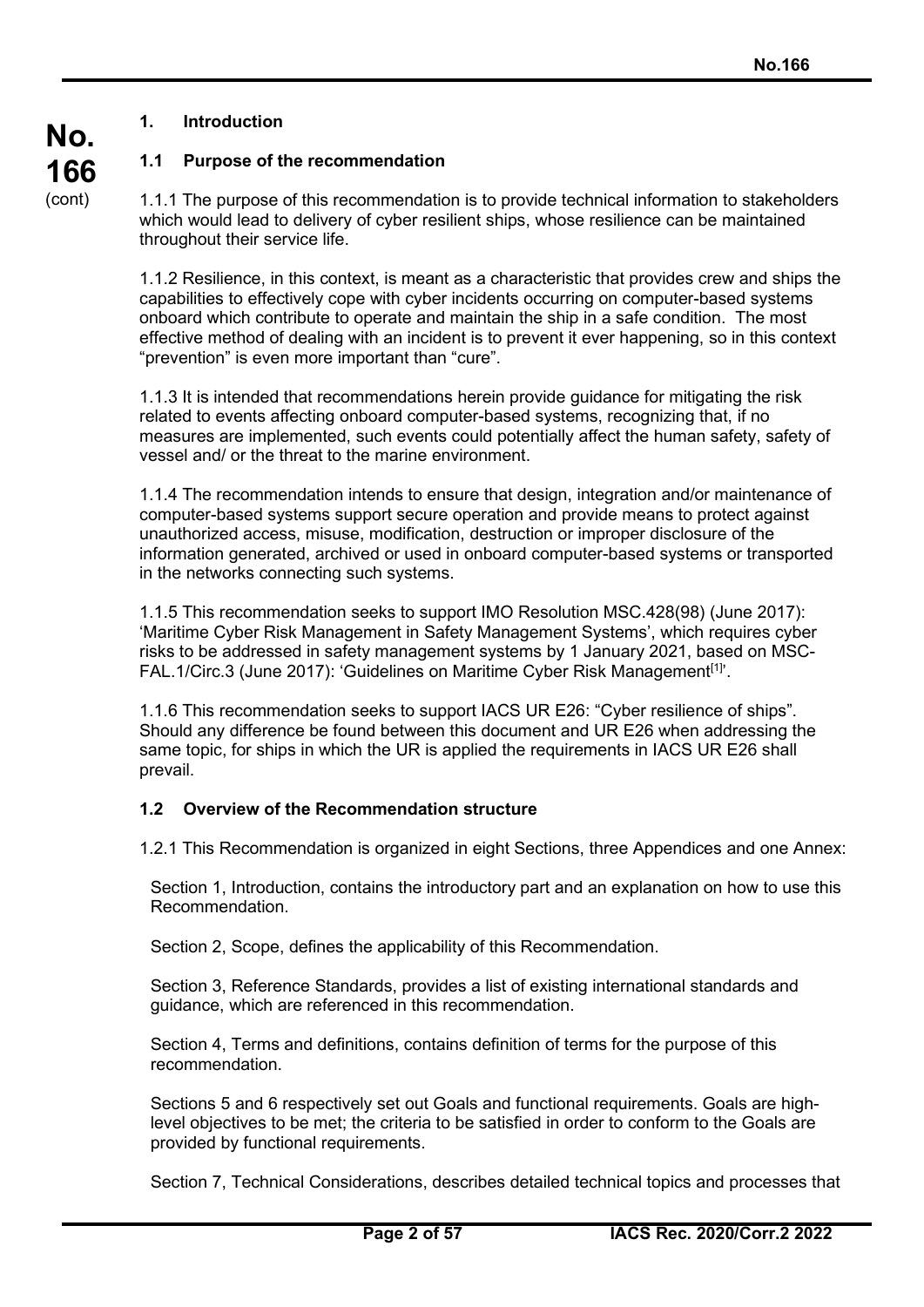should be considered.

**No.**

**166** (cont)

Section 8, Verification & testing, describes verification and testing methods to demonstrate the conformance with the technical criteria in Section 7.

Appendix A contains a detailed list of standards which this Recommendation makes reference to.

Appendix B contains a list of documents referred in Recommendation, describing for each document who is expected to develop the document and how it will be reviewed.

Appendix C contains a mapping of sub goals described in Section 5 to Technical & Verification items described in sections 7 and 8.

Annex A contains a guidance on operational aspects to be taken into account for the application of this Recommendation.

1.2.2 While a goal-based approach was used during the development of the Recommendation, it is also drafted to give recognition of the 5 elements of effective cyber risk management contained in MSC-FAL.1/Circ.3 "Guidelines for Maritime Cyber Risk Management:

- Identify
- Protect
- Detect
- Respond
- Recover

These elements are also common to and intended to be consistent with NIST "Framework for Improving Critical Infrastructure Cyber security<sup>[2]"</sup> and "Guidelines on cyber security onboard ship<sup>[3]</sup>". Depending upon preferences for implementation, these can themselves be regarded as goals, or as objectives, for the cyber resilience program on a ship.

#### **1.3 How to use this Recommendation**

1.3.1 The recommendation can be regarded as a roadmap for developing a program for cyber resilient computer-based systems on board and then as a framework for that program. As the recommendation is goal based, any of the 5 elements identified should be able to be traced backwards and associated with one or more identifiable goals.

1.3.2 It must be recognized that many other activities and procedures beyond those in the scope of this recommendation should be put in place to the purpose of enhancing cyber resilience according to a desired level for the vessel, if necessary.

1.3.3 The most pertinent amongst these other activities and procedures are the ships safety management system, the associated shore based company procedures and a comprehensive appreciation of the risks associated with the deployment of computer-based systems. Unless all parties from the crew to the management are aware of, and remain vigilant to, the risks then weaknesses and vulnerabilities accumulate until the original program becomes inadequate.

1.3.4 Section 7 provides technical provisions for the implementation of the functional requirements as set out in Section 6, in order to ultimately meet the design and construction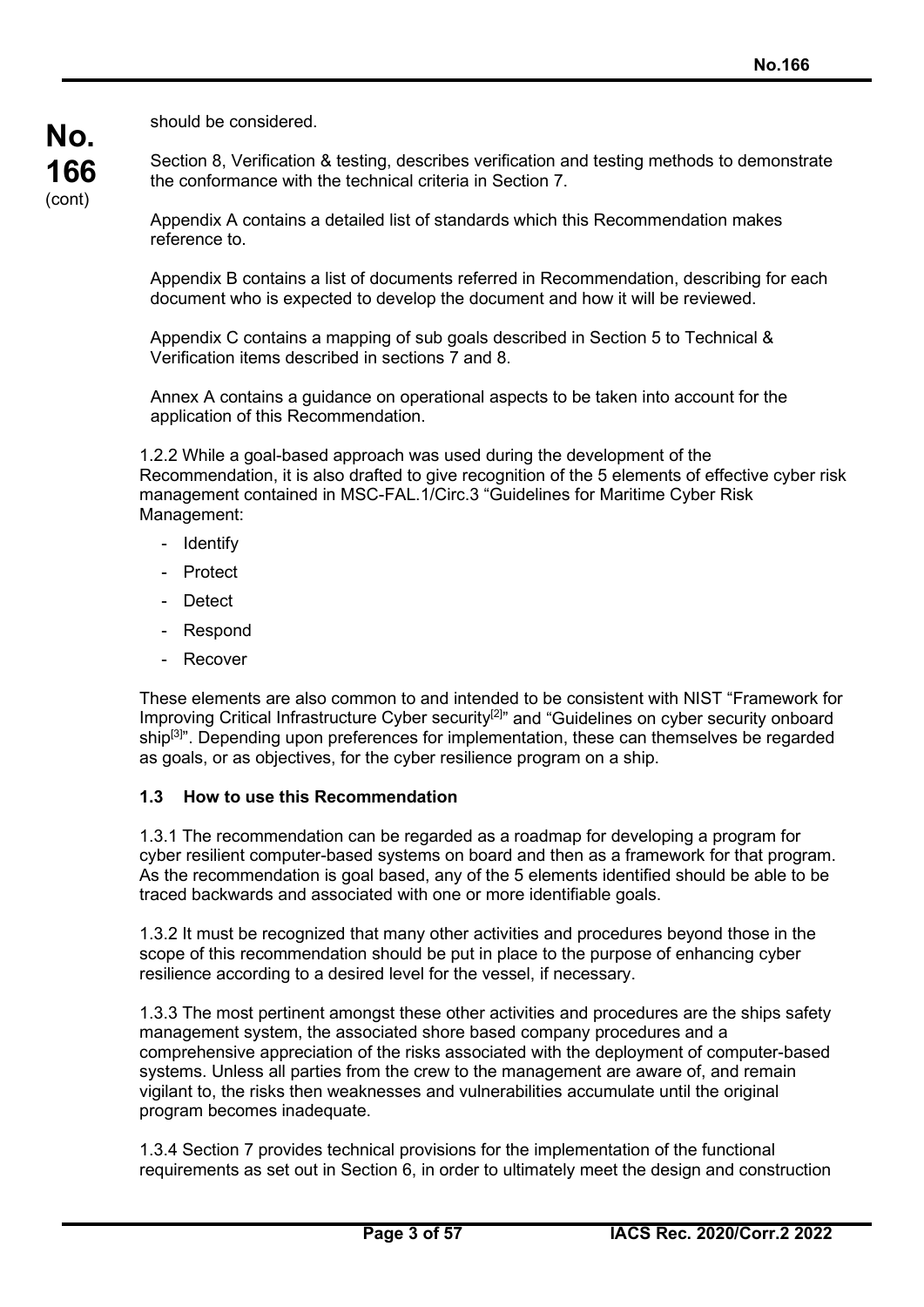goals as envisaged in Section 5.

1.3.5 Section 8 identifies the elements to be reviewed, witnessed and confirmed at the time of survey.

1.3.6 Annex A lists assumptions and expectations of procedures and operational aspects. Operational aspects are the responsibility of owners/operators, and are not within the scope of this Recommendation. The list is included solely to raise awareness of the elements that need to be maintained in place for designs which are in line with this Recommendation to be satisfactory.

## **2. Scope**

**No.**

**166** (cont)

> 2.1. The Recommendation is based on the application of IACS UR E22 "On Board Use and Application of Computer based systems<sup>[4]"</sup> and covers the use of computer-based systems which provide control, alarm, monitoring, safety or internal communication functions which are subject to requirements of Classification society.

2.2 The recommendation covers onboard OT systems and other systems which are connected to onboard OT systems in a way that may affect their operation (as identified by risk assessment). The recommendation also covers equipment that may have an impact on human safety, the safety of the vessel or the marine environment, as identified by the requirements of the International Convention for the Safety of Life at Sea (SOLAS) and the International Convention for the Prevention of Pollution from Ships (MARPOL). The risk assessment should consider requirements of the Classification Society and National Authority.

2.3 The recommendation is intended for vessels contracted for construction after publication. The recommendation may be used as a reference for ships in service prior to publication.

2.4 The recommendation addresses technical design, construction and testing aspects.

2.5 The operational aspects and management items set out in Annex A are intended as assumptions or expectations to support the technical and testing items identified in this recommendation and are indicated as guidance. The Operational aspects and management items will be under the responsibility of owners and operators.

## **3. Reference Guidelines and Standards**

3.1 The following list provides references to international or industrial standards that may be considered as a primary technical background for this recommendation.

- [1] IMO MSC-FAL.1/Circ.3, *"Guidelines on Maritime Cyber Risk Management"*, July 2017
- [2] NIST *"Framework for Improving Critical Infrastructure Cyber security"*, version 1.1 2018
- [3] *"The Guidelines on Cyber Security Onboard Ships"*, version 3.0, BIMCO, CLIA, ICS, INTERCARGO, INTERMANAGER, INTERTANKO, OCIMF, WSC and IUMI, 2018
- [4] IACS UR E22 *"On Board Use and Application of Computer Based Systems"*, June 2016

A detailed list of standards which this Recommendation makes reference to, is indicated in Appendix A of this document.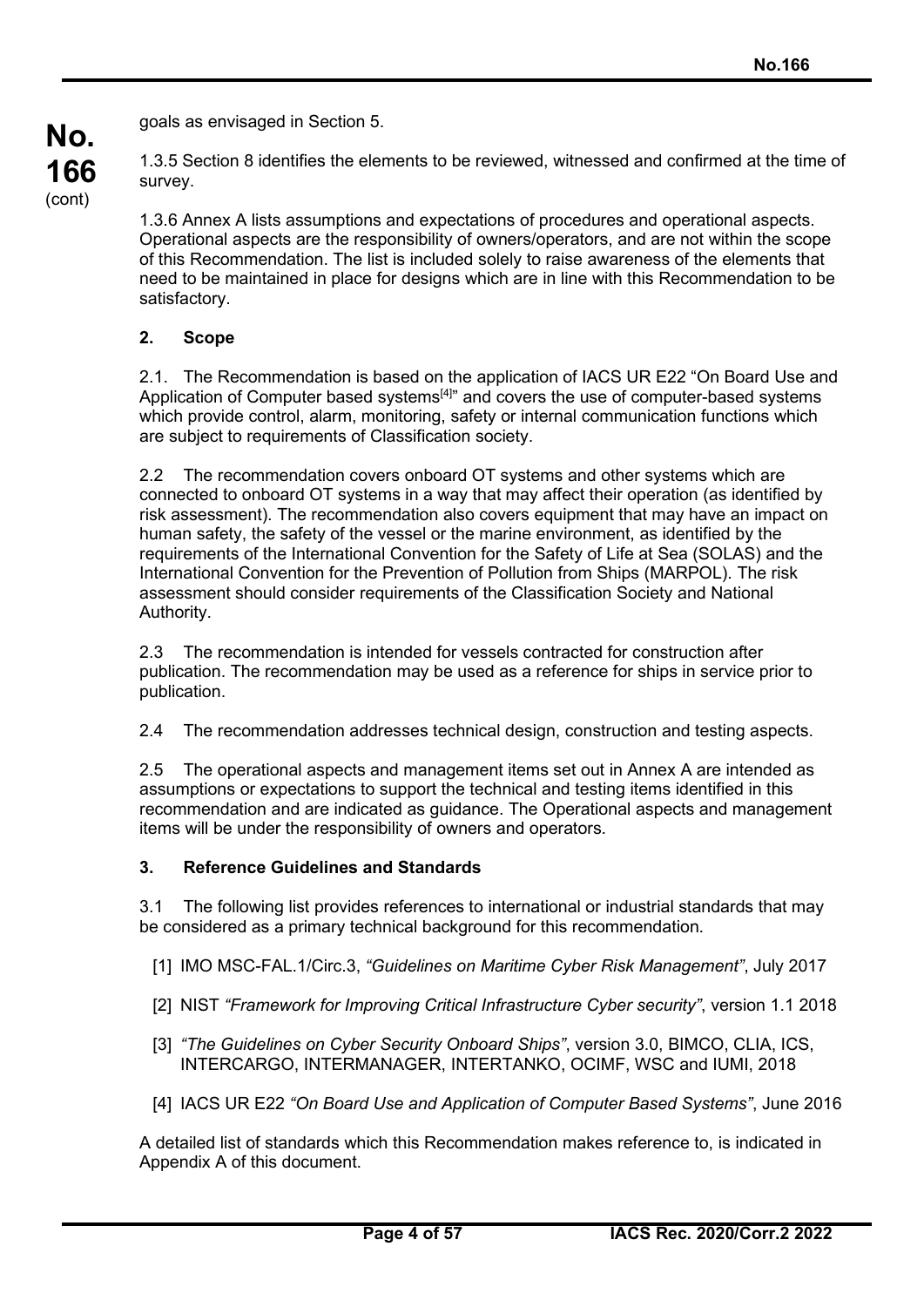## **4. Terms and Definitions**

**No.**

**166** (cont)

4.1 For the purposes of this document, the following terms and definitions apply.

4.1.1 **Access control:** Selective limiting of the ability and means to communicate with or otherwise interact with a system, to use system resources to handle information, to gain knowledge of the information the system contains or to control system components and functions.

4.1.2 **Attack surface:** The computer based systems which can be accessed externally either through network or locally.

4.1.3 **Bug:** Unintended functionality in software.

4.1.4 **Category of maintenance:** A category assigned to a software maintenance activity based upon the reason for undertaking the maintenance, which may be:

- Bug Fix (resolving software bugs);
- Feature Release (adding additional functionality);
- Compliance Update (maintaining conformity with regulations);
- Security Update (protecting against cyber threats);
- Obsolescence Update (addressing software and/or hardware that is no longer supported);
- Or some combination of the above.

4.1.5 **Computer based system:** Combination of interacting programmable devices and/or cyber systems organized to achieve one or more specified purposes. Computer based System may be a combination of subsystems connected via network. Onboard computer based System may be connected directly or via public means of communications (e.g. Internet) to ashore based computer based Systems, other vessels' computer based System and/or other facilities.

4.1.6 **Contingency Plan:** The plan which provides essential information and established procedures to ensure effective response and recovery in case of a cyber incident affecting computer-based system providing essential contribution.

4.1.7 **Critical System:** The technical systems that the sudden operational failure of may result in hazardous situation.

4.1.8 **Cyber attack:** Any type of offensive maneuver that targets IT and OT systems, computer networks, and/or personal computer devices and attempts to compromise, destroy or access company and ship systems and data.

4.1.9 **Cyber incident:** An occurrence, which actually or potentially results in adverse consequences to an on-board system, network and computer or the information that they process, store or transmit, and which may require a response action to mitigate the consequences.

4.1.10 **Cyber resilience:** Cyber resilience means capability to reduce the occurrence and mitigating the effects of incidents arising from the disruption or impairment of operational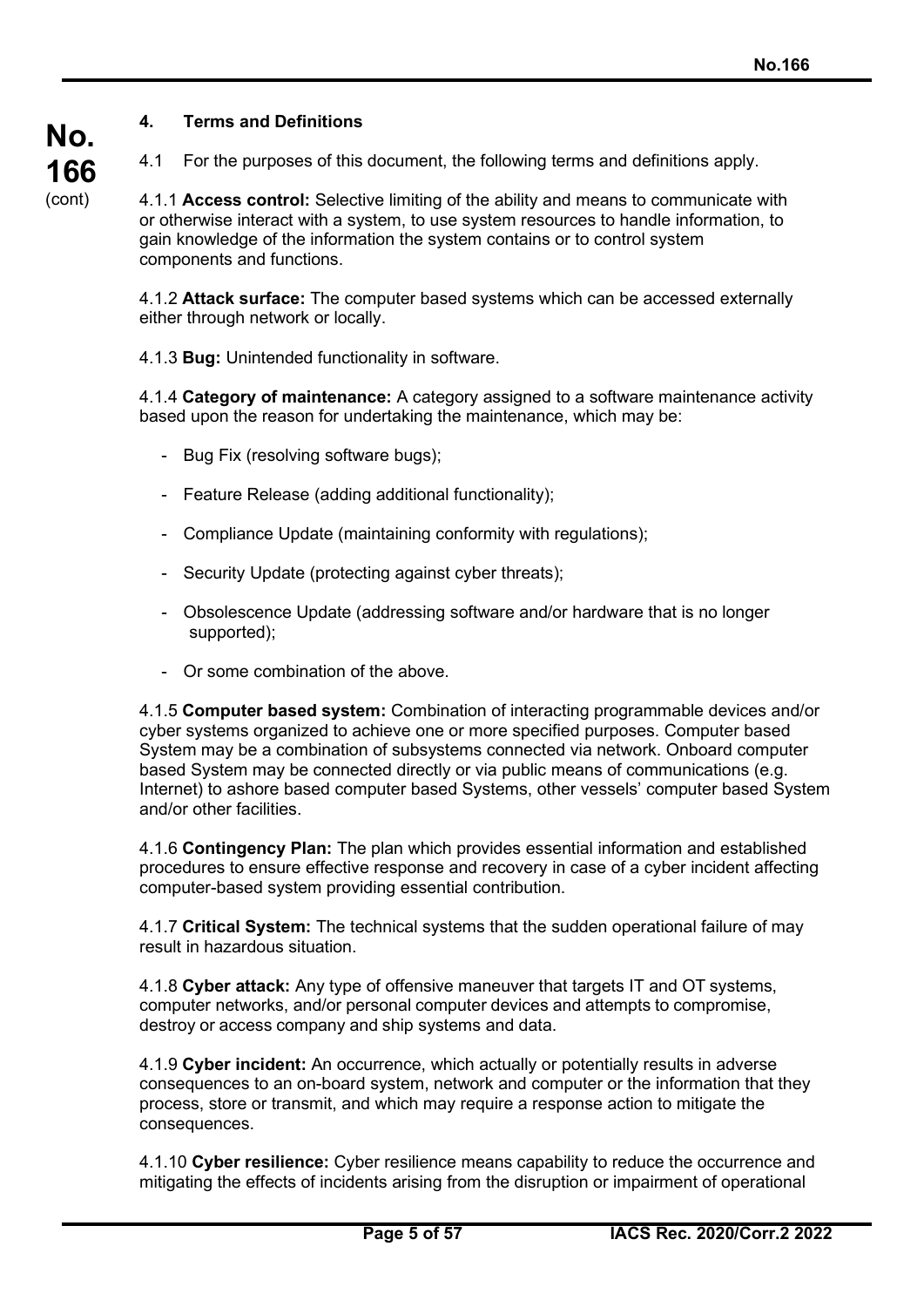**No. 166** (cont)

technology (OT) used for the safe operation of a ship, which potentially lead to dangerous situations for human safety, safety of the vessel and/or threat to the environment.

4.1.11 **Cyber risk management:** The process of identifying, analyzing, assessing, and communicating a cyber-related risk and accepting, avoiding, transferring, or mitigating it to an acceptable level by taking into consideration the costs and benefits of actions taken by stakeholders.

4.1.12 **Cyber safety:** The condition of being protected against vulnerabilities resulting from inadequate operation, integration, maintenance and design of cyber related systems, and from intentional and unintentional cyber threats.

4.1.13 **Data Quality:** Data Quality is intended as the activity, or set of activities, aimed at enforcing the security of data generated, processed, transferred and stored in the operation of computer based systems on board. The three terms below can be broadly defined as following:

- 1) CONFIDENTIALITY a loss of confidentiality because of an unexpected or unauthorized disclosure of information.
- 2) INTEGRITY a loss of integrity because of an unexpected or unauthorized modification of information.
- 3) AVAILABILITY a loss of availability because of an unexpected or unauthorized destruction of the information or disruption of access to, or use of an information system.

4.1.14 **Data Provider**: The stakeholder that supplies data necessary for the functioning of the computer based system on board.

4.1.15 **Defense in breadth:** A planned, systematic set of activities that seek to identify, manage, and reduce exploitable vulnerabilities in IT and OT systems, networks and equipment at every stage of the system, network, or sub-component life cycle. Onboard ships, this approach will generally focus on network design, system integration, operations and maintenance.

4.1.16 **Defense in depth:** An approach which uses layers of independent technical and procedural measures to protect IT and OT on board.

4.1.17 **Demilitarized zone (DMZ):** A physical or logical sub network that contains and exposes an organization's external-facing services to an untrusted network.

4.1.18 **DLP:** Data Loss prevention.

4.1.19 **Essential Systems:** Systems contributing to the provision of essential services for the safe operation of the ship.

4.1.20 **Failure Mode and Effects Analysis (FMEA):** A technique to identify foreseeable causes of independent failures together with their effects on the hardware, software or process, based on a systematic decomposition into elements. The technique can be used to demonstrating that foreseeable risks have been identified and accounted for.

4.1.21 **Firewall**: A logical or physical break to establish a barrier between a trusted and untrusted networks and which is designed to prevent unauthorized access.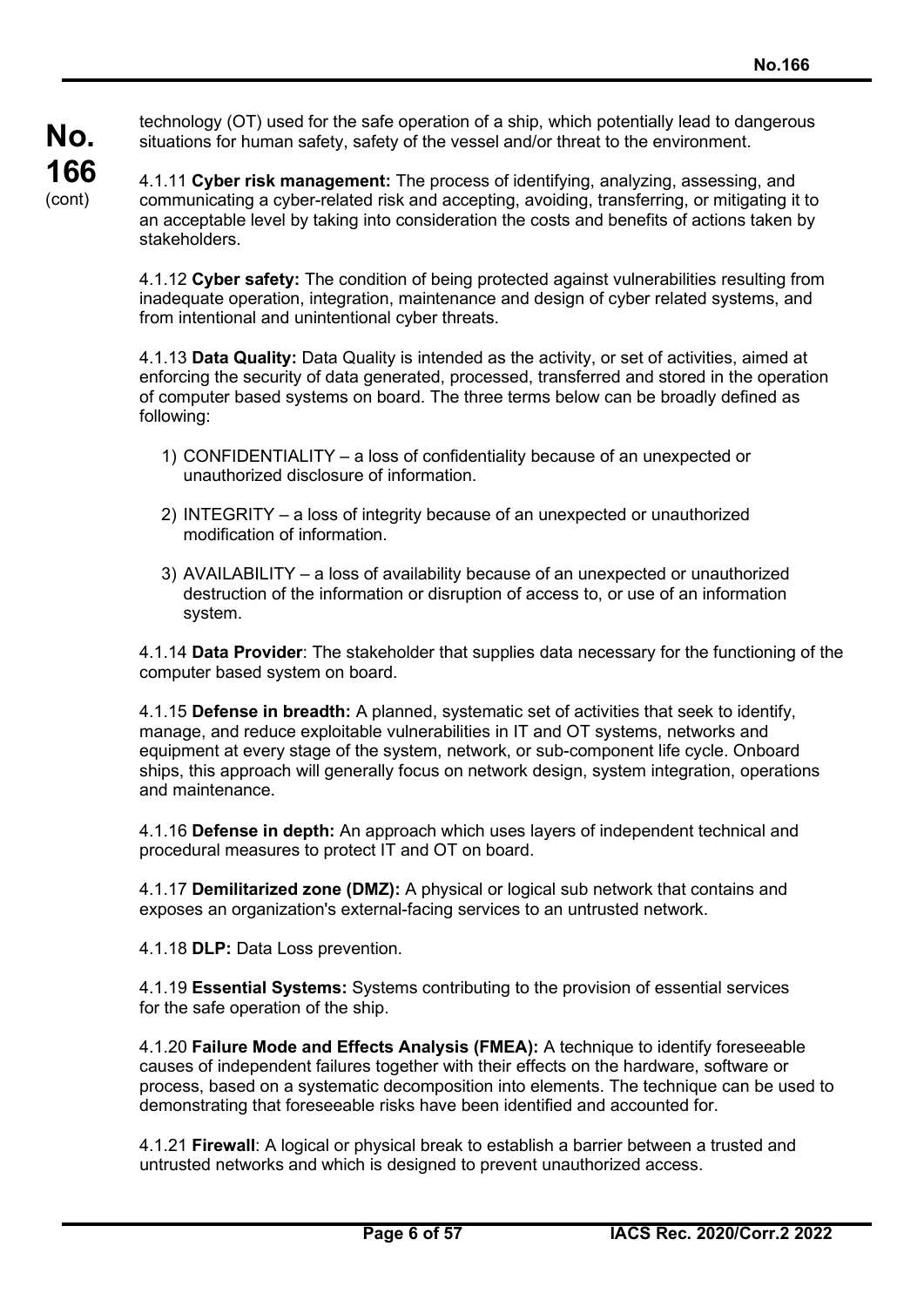4.1.22 **Firmware**: Software embedded in electronic devices that provide control, monitoring and data manipulation of engineered products and systems. These are normally selfcontained and not accessible to user manipulation.

4.1.23 **HMI:** Human Machine Interface.

4.1.24 **Information Technology (IT):** Devices, software and associated networking focusing on the use of data as information, as opposed to Operational Technology (OT).

4.1.25 **Integrated system**: Interconnected system combining a number of interacting shipboard equipment organized to achieve one or more specified purposes.

4.1.26 **Intrusion Detection System (IDS):** A device or software application that monitors network or system activities for detection of malicious activities or policy violations and produces reports to a management station.

4.1.27 **Intrusion Prevention System (IPS)**: A device or software application that monitors network or system activities to prevent malicious activities or policy violations.

4.1.28 **Local Area Network (LAN):** A computer network that interconnects computers within a limited area such as a home, ship or office building, using network media.

4.1.29 **Local control:** Control from a location in the immediate vicinity of the concerned machinery.

4.1.30 **Malware:** Generic term for a variety of malicious software, which may adversely impact the performance of computer systems.

4.1.31 **Managed Network:** Network which uses managed switches, that allows connected network devices to communicate with each other, and also gives the network administrator greater control over managing and prioritizing network traffic. Network traffic can be controlled and prioritized through configuration changes.

4.1.32 **Media Access control (MAC):** A hardware address that differentiates one device on a network from another.

4.1.33 **M2M:** Machine to machine interface.

4.1.34 **Network:** A group of two or more computer systems linked together.

4.1.35 **Network Hub:** Network hub, is a common connection point for devices in a network.

4.1.36 **Network Router:** A network device which is responsible for routing traffic from one network to another network.

4.1.37 **Network switch (Switch):** A device that connects devices together on a computer network, by using packet switching to receive, process and forward data to the destination device.

4.1.38 **Operational technology (OT):** Devices, sensors, software and associated networking that monitor and control onboard systems.

4.1.39 **OT system:** Computer based systems, which provide control, alarm, monitoring, safety or internal communication functions.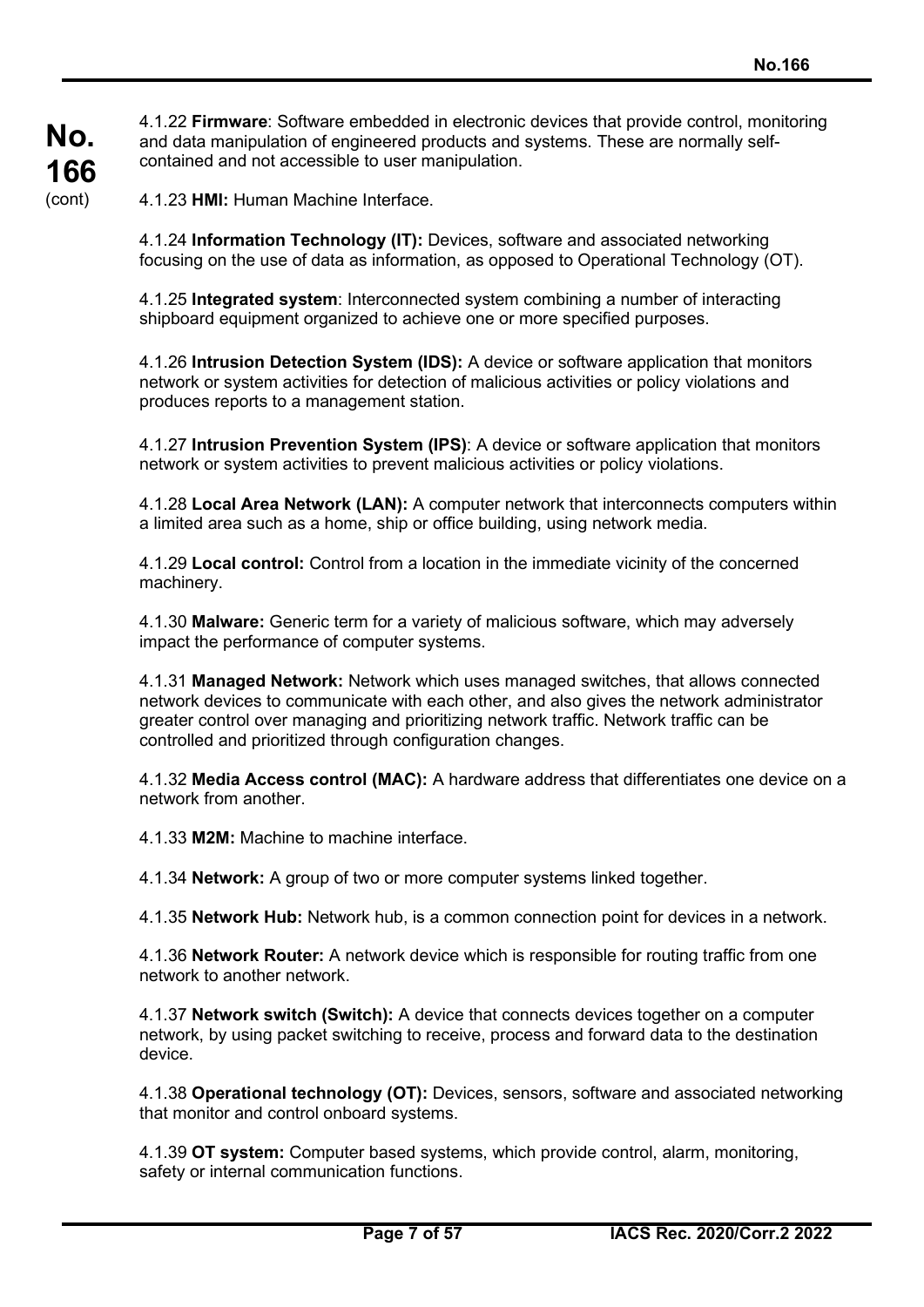**No. 166** (cont)

4.1.40 **Patches:** Software designed to update installed software or supporting data to address security vulnerabilities and other bugs or improve operating systems or applications.

4.1.41 **Programmable device:** Physical component where software is installed.

4.1.42 **Producer:** The entity that manufactures the shipboard equipment and associated software.

4.1.43 **Protocols**: A common set of rules and signals that computers on the network use to communicate.

4.1.44 **Quality of Service (QoS):** The measurable end-to-end performance properties of a network service.

4.1.45 **RAID:** Redundant Array of Independent Disks.

4.1.46 **Recovery:** Equipment should be designed to support back-up and restoration of OT systems to restore the ship to a safe condition in a timely manner.

4.1.47 **Removable media**: A collective term for different methods of storing and transferring data between computers without the aid of a network. This includes but not limited to laptops, USB memory sticks, CDs, DVDs and diskettes.

4.1.48 **Risk assessment:** The process which collects information and assigns values to risks as a base on which to make decision on priorities and developing or comparing courses of action.

4.1.49 **Risk management:** The process of identifying, analysing, assessing and communicating risk and accepting, avoiding, transferring or controlling it to an acceptable level considering associated costs and benefits of any actions taken.

4.1.50 **Security Information Event Monitoring (SIEM):** Application that provides the ability to gather security data from IT and OT system components and present that data as actionable information via a single interface.

4.1.51 **Service provider:** A company or person, who provides and performs software maintenance.

4.1.52 **Simulation test:** System testing where the equipment under control is partly or fully replaced with simulation tools, or where parts of the communication network and lines are replaced with simulation tools.

4.1.53 **System Categories (I, II, III):** System categories based on their effects on system functionality, which are defined in IACS UR E22.

- I. Those systems, failure of which will not lead to dangerous situations for human safety, safety of the vessel and/or threat to the environment.
- II. Those systems, failure of which could eventually lead to dangerous situations for human safety, safety of the vessel and/or threat to the environment.
- III. Those systems, failure of which could immediately lead to dangerous situations for human safety, safety of the vessel and/or threat to the environment.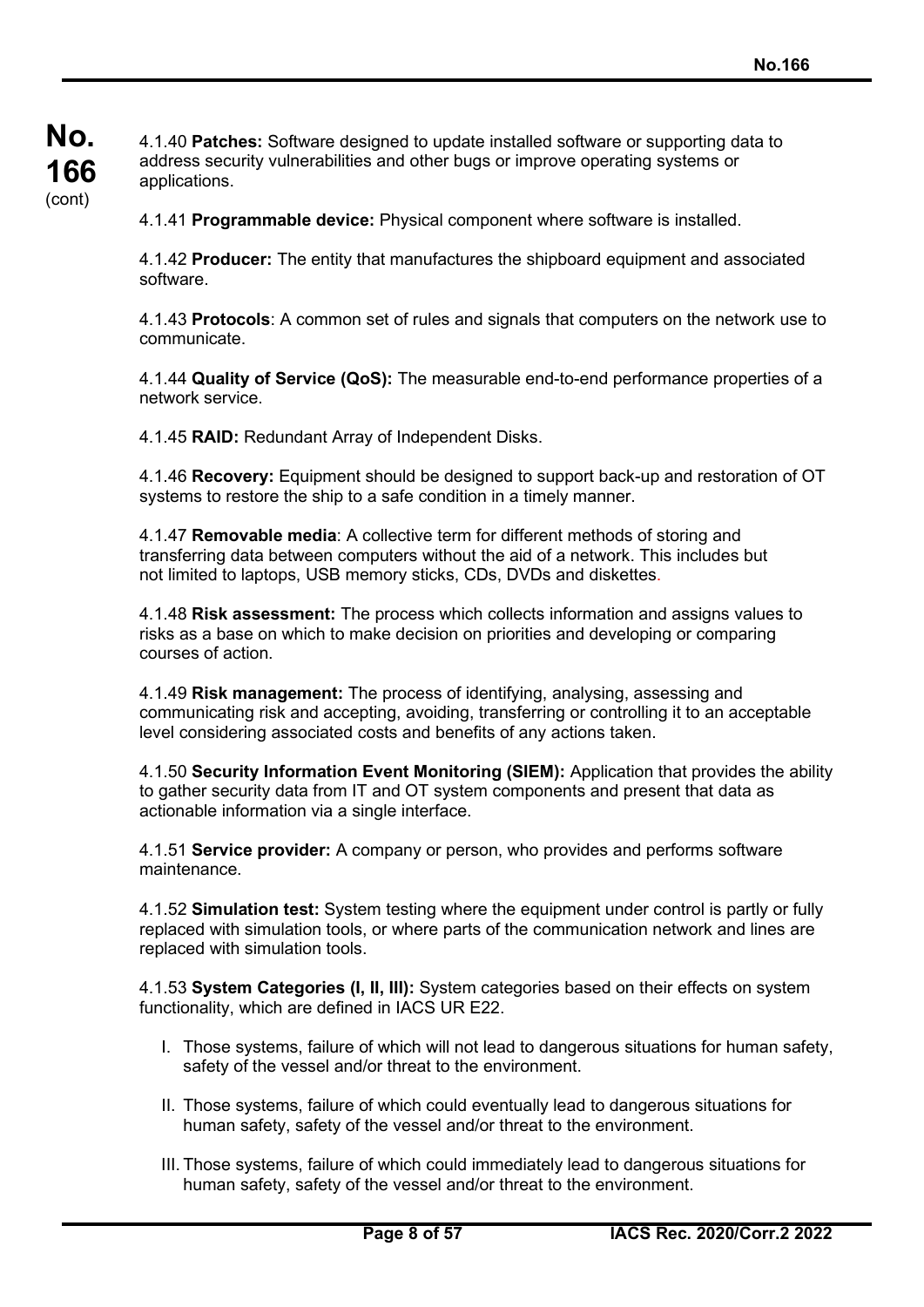4.1.54 **System Integrator:** The stakeholder that combines shipboard equipment into an integrated system.

4.1.56 **Unmanaged Network:** Network which uses unmanaged switches, that allows devices connected to a network to communicate with each other. It is a plug-and-play switch that does not require or allow any user intervention, setup, or configuration.

4.1.57 **Virtual Local Area Network (VLAN):** The logical grouping of network nodes. A virtual LAN allows geographically dispersed network nodes to communicate as if they were physically on the same network.

4.1.58 **Virtual Private Network (VPN):** A network that enables users to send and receive data cross shared or public networks as if their computing devices were directly connected to the private network, thereby benefiting from the functionality, security and management policies of the private network.

4.1.59 **Virus**: A hidden, self-replicating section of computer software that maliciously infects and manipulates the operation of a computer program or system.

4.1.60 **Wi-Fi:** All short-range communications that use some type of electromagnetic spectrum to send and/ or receive information without wires.

## **5. Goals for design and construction**

5.1 The goal of this recommendation in terms of design and construction is to enable the delivery of cyber resilient ships whose resilience can be maintained throughout their lifecycles.

5.2 The sub goals (SG) of this recommendation in terms of design and construction are to:

## **5.2.1 Identify**

**No.**

**166** (cont)

> **SG1)** Have a complete understanding of all the devices, systems, networks and data flows on board, in order to understand how to protect, detect, respond and recover.

## **5.2.2 Protect**

**SG2)** Harden systems and devices, to support in as many ways as possible for protection of OT systems and relevant information.

## **5.2.3 Detect**

**SG3)** Detect cyber incidents in a timely and effective way.

#### **5.2.4 Respond**

**SG4)** Limit the extension and duration of effects of possible damage to OT systems and relevant information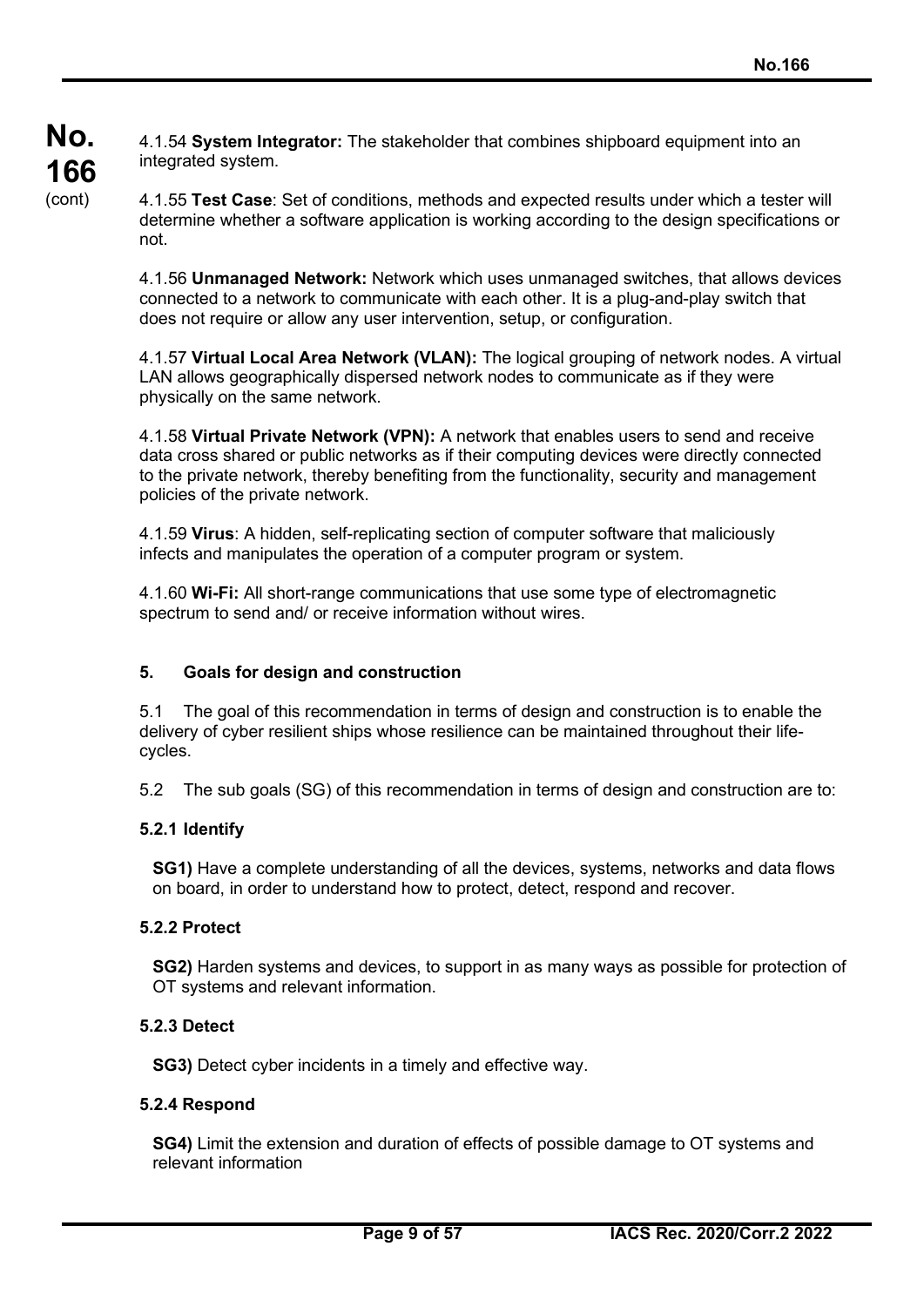## **5.2.5 Recover**

**No.**

**166** (cont)

**SG5)** Restore the functionality of OT systems in a timely manner to maintain the ship in a safe condition.

## **6. Functional Requirements**

6.1 This section sets out general functional requirements. The functional requirements are categorized according to the five sub goals of the recommendation (Identify, Protect, Detect, Respond and Recover) and assumptions on operational aspects and management are indicated at annex A.

#### **6.2 Identify (I):**

Functional requirements

**I1)** Information that flows among the operation technology (OT) systems installed on board and between OT systems and other systems, should be identified.

**I2)** Interdependencies across critical systems and risks that can affect safety of vessel, human safety and environment when such systems are compromised should be identified.

#### **6.3 Protect (P):**

Functional requirements

**P1)** IT and OT systems should be designed to support secure configuration, secure integration and secure software maintenance.

**P2)** Interoperability of OT systems should be limited to identified critical functions.

**P3)** OT and IT network infrastructure should be segmented by division into network zones.

**P4)** Both physical and Logical access to OT systems should be restricted.

**P5)** The possibility of disruption to OT system which affect the availability of safety critical functions should be minimized.

#### **6.4 Detect (D):**

Functional requirements

**D1)** Means for the monitoring of normal operations of OT systems should be provided, based on continuous and/or on-demand self-diagnostics and connection quality and/or network performance monitoring tools should be available at least on networks connecting OT systems of Category II and III and on networks connecting IT systems to OT systems of Category II and III.

#### **6.5 Respond (R):**

Functional requirements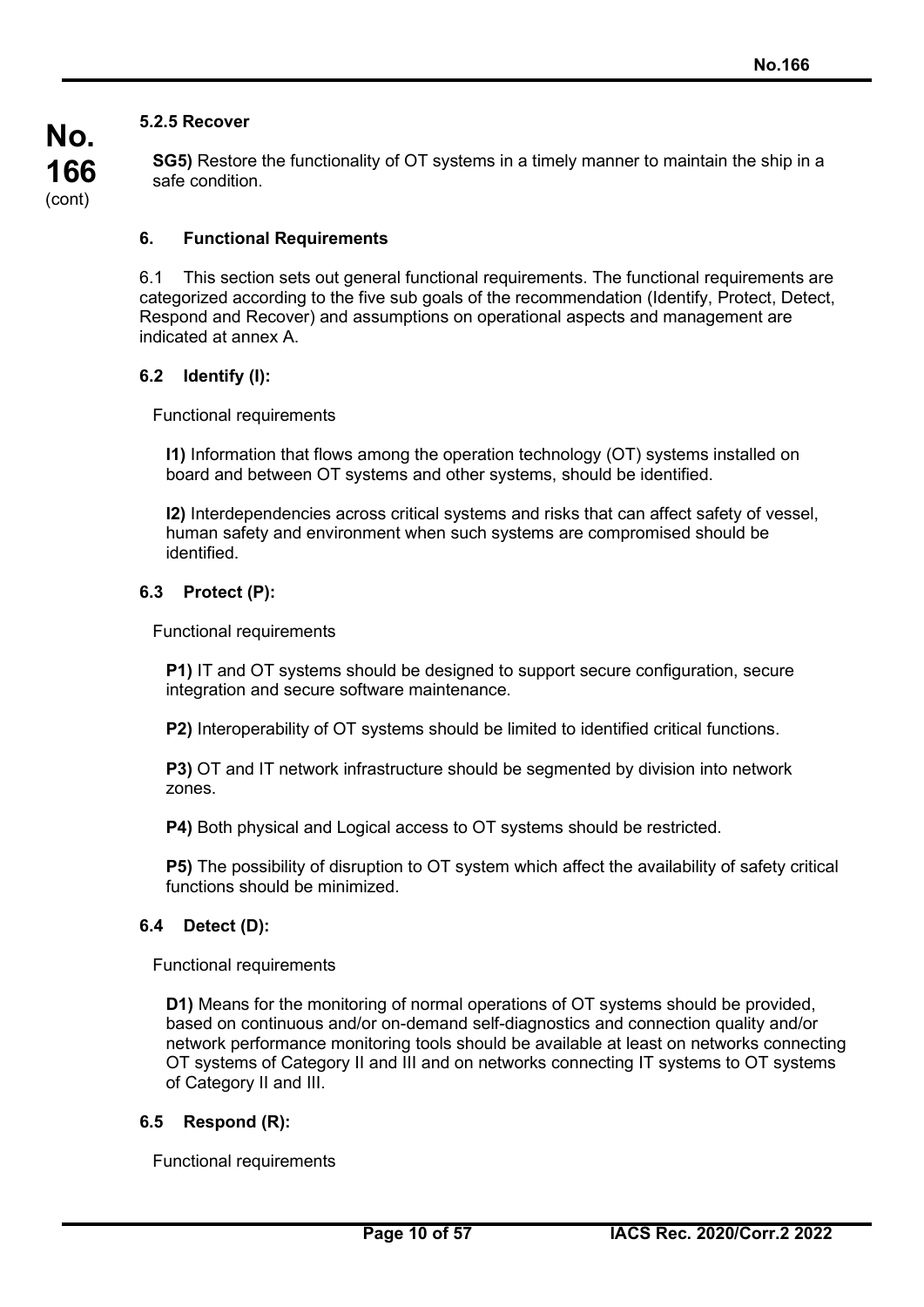**R1)** Impact of cyber incidents should be contained to the network zone of origin.

**R2)** Minimize by isolating the extension of possible disruption to OT system which affects the availability of safety critical functions.

## **6.6 Recover (RC):**

**No.**

**166** (cont)

Functional requirements

**RC1)** Equipment should be designed to support back-up and restoration of OT systems to restore the ship to a safe condition in a timely manner.

#### **7. Technical Considerations**

This section identifies topics and processes that system designers or integrators may consider when developing computer-based systems in order to enhance the cyber resiliency of ships.

#### **7.1 Asset identification**

#### **7.1.1 Inventory of Computer based systems**

Computer based systems of category I, II and III on board are based on devices that are directly used to control, alarm and monitor ship systems and may include one or more, but not limited to, the following components:

- 1) Distributed control systems (DCSs) and associated devices;
- 2) Supervisory Control And Data Acquisition (SCADA) systems and associated devices;
- 3) Programmable logic controllers (PLCs) and associated devices;
- 4) Routers, switches;
- 5) Human Machine Interface (HMI) stations;
- 6) Networks on board

The actual components of systems may vary with each installation according to the systems being controlled, alarmed and /or monitored.

7.1.1.1 Towards an effective assessment and control, an inventory of computer based systems onboard of Category II and III should be created before vessel's delivery.

7.1.1.2 The Inventory should be updated during the life of the ship. Software and hardware modifications should be tracked to check that new vulnerabilities and dependencies have not occurred or have been treated appropriately to mitigate the risk related to their possible exploitation.

#### **7.1.2 System Documentation**

7.1.2.1 Following documents should be developed during design /project concept phase for category I, II & III systems and other computer based systems interfaced with above.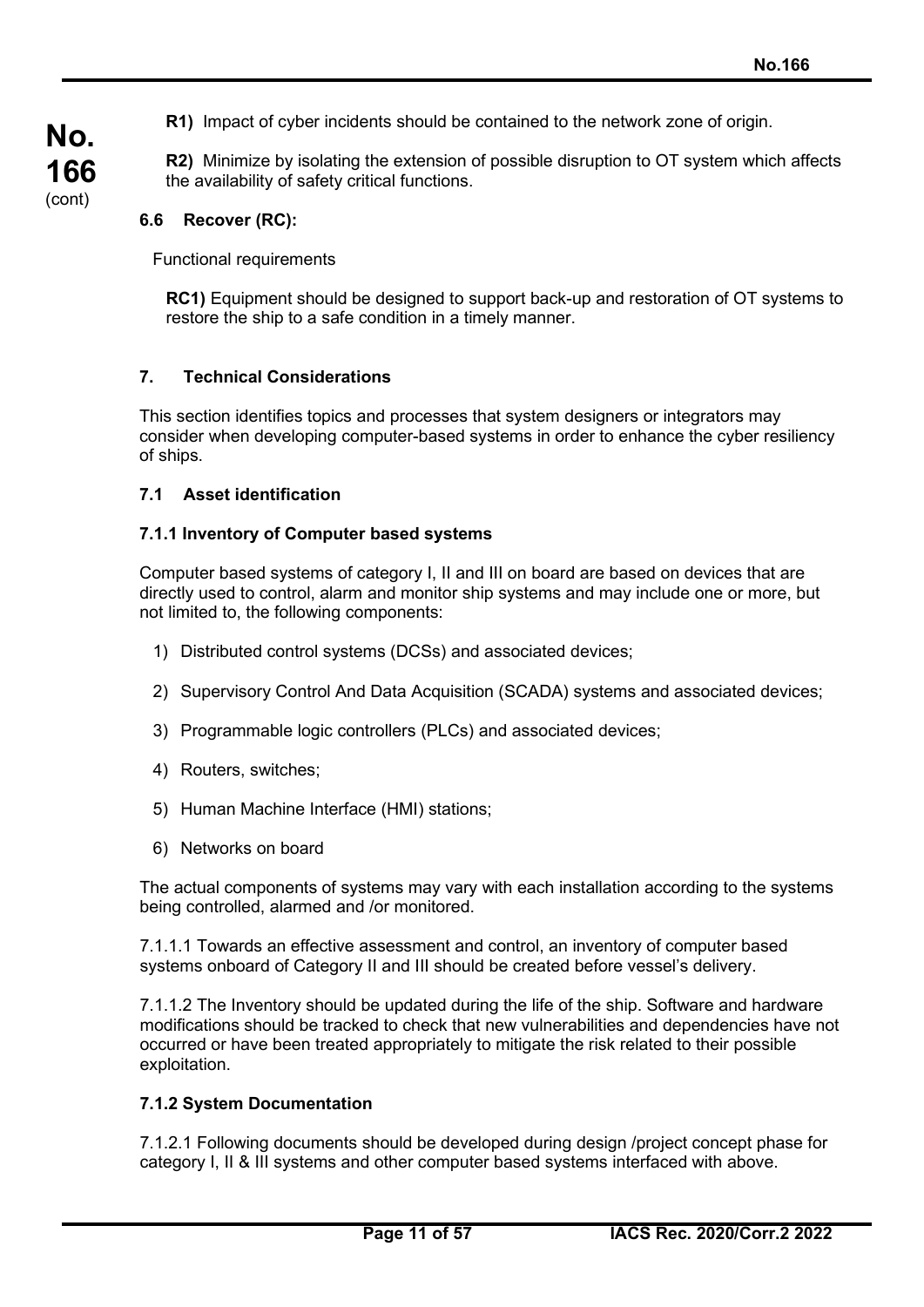1) Design philosophy document

**No.**

**166** (cont)

- A design philosophy document should be developed consisting of following information:
- a. Purpose of the computer based system with brief functional description
- b. A system block diagram or plan clearly identifying various systems which can be controlled should be developed showing following information;
	- i. Type of communication with external network for control, monitoring and administrative functions
	- ii. Dependent systems
- 2) Network Communication Document

Network communication document should be developed specifying means of communication between systems, sub systems and various components of sub system. Network Communication document should consist of following information.

- a) Physical location of the system located (e.g. Marked on drawings or frame number and level)
- b) Category I systems integrated with Category II and III of computer based systems
- c) VLAN and IP scope (IP address range)
- d) Type of communication network topology (e.g Series, Series star, Mesh etc)
- e) Network technologies (e.g Ethernet, Fast Ethernet)
- f) Network cables– twisted pair, coaxial, fibre optic etc
- g) Details of Communication from field controllers to field devices MODBUS, Fieldbus etc.
- h) Simple network diagrams showing the devices, nodes, network cable details and general locations of the equipment.
- i) Networked IT and OT systems and their category according to UR E22
- j) Data flows and network devices or resources potentially limiting them
- k) Details of external connections for remote access
- l) Access points and interfaces, including machine-to-machine (M2M) interfaces
- m) Services (e.g. name, IP address, port number) establishing connections
- n) Services (e.g. name, IP address, port number) listening to connections
- o) Table showing connection relationships of all the network devices such as routers, firewalls and so on(e.g. device name, connection, access relation of devices, security measure)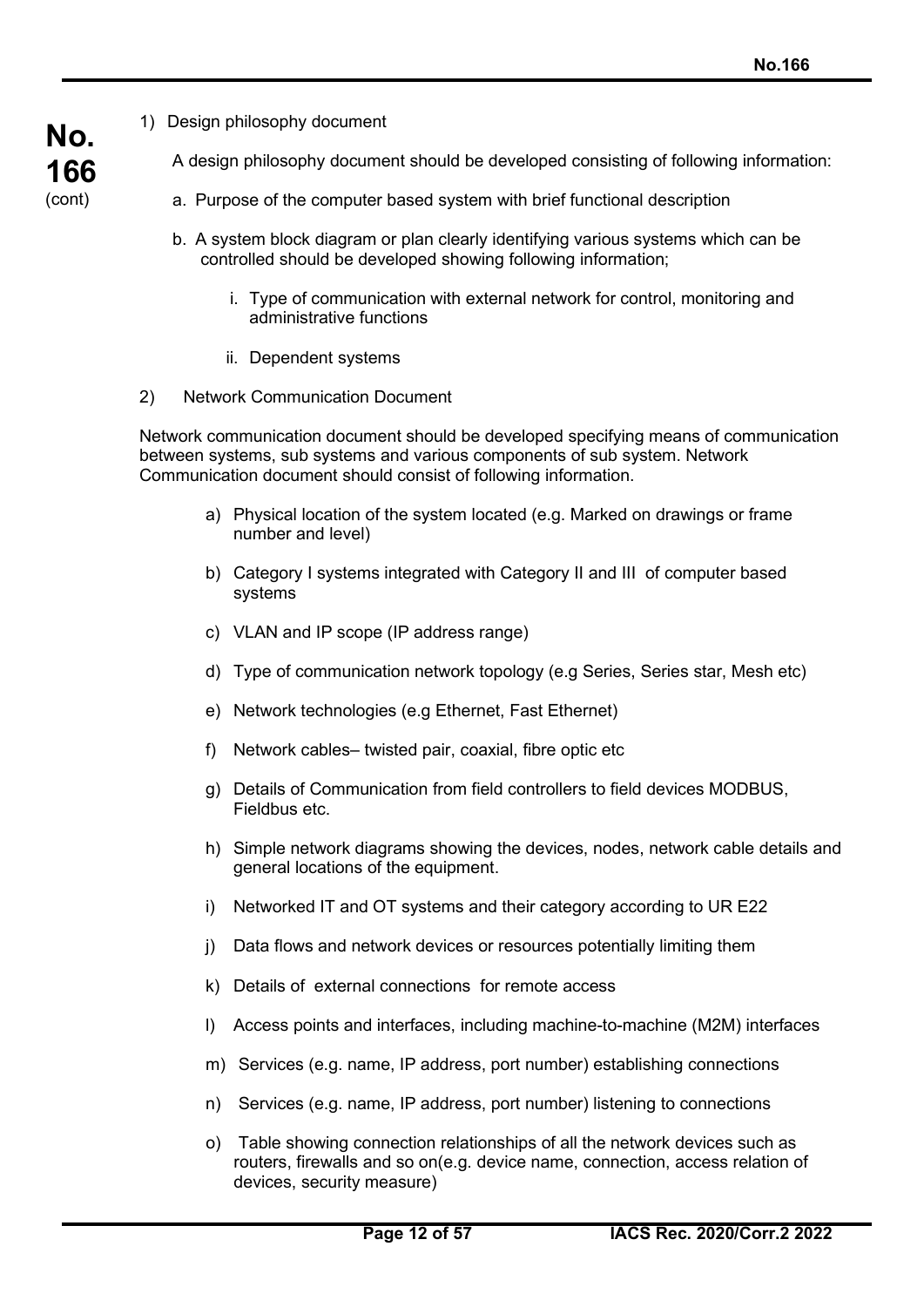p) network devices settings and access settings (such as router)

## 7.1.2.2 Inventories

**No.**

**166** (cont)

> Following inventories should be developed for various computer based system, before vessel's delivery and subsequently the document should be maintained on board.

1) For Communicating devices (e.g PLCs, remote I/O, sensors, operating systems, actuators, variable speed drives, meters, circuit breakers, switches, physical servers, desktops and storage units etc.) and Network communication devices (e.g switches, routers and protocol gateways) following should be specified for each:

- a) Name
- b) Brand/Manufacturer(supplier)
- c) Model or reference, some devices contain several references
- d) Version of the operating system and embedded firmware (software version)
- e) Physical characteristics, if appropriate
- f) Physical location (e.g Accommodation space/Engine room, cabinet)
- g) List of switches connected

#### 2) Logical inventories

a) IP address ranges with, for each one:

- i. The list of switches concerned
- ii. The functional description of the IP range
- iii. Interconnections with other ranges.
- b) Non IP addresses
	- i. the list of MAC addresses or addresses specific to the industrial protocols on the Network
	- ii. the list of switches concerned;
	- iii. Functional description of the network
	- iv. Devices connected to other networks (connectors).
- c) Non-Ethernet access points with, for each one:
	- i. The list of access ports
	- ii. Addressing, if there is a special protocol
	- iii. The list of connected devices.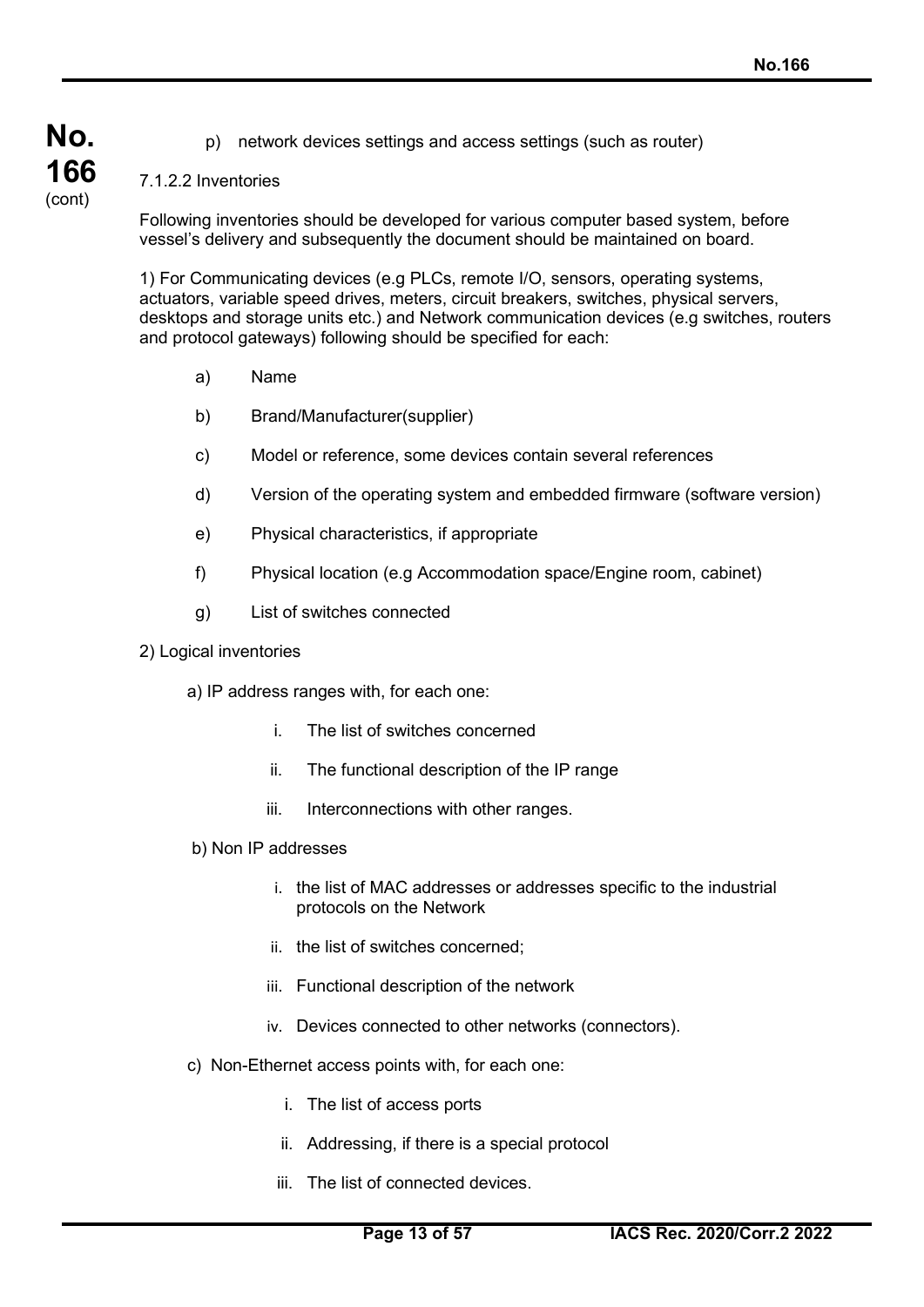d) Logical servers and desktops with, for each one, if applicable:

- i. IP addressing (network, mask, gateway)
- ii. operating system version
- iii. underlying physical server
- iv. applications and their versions
- v. Services and versions.

 e) Connectors and communicating field devices (remote I/O, smart sensors, smart actuators, etc.)

- i. IP address (network, mask, gateway), the associated MAC address and network or the specific address, if appropriate
- ii. Applications.
- 3) Software Inventory

**No.**

**166** (cont)

> Inventory of software used for computer based systems should be developed before vessel's delivery and subsequently should be maintained onboard. Following information is recommended to be recorded:

- a) software name and publisher
- b) installation date, version number and functions
- c) Maintenance type (Local/remote)
- d) Accounts type (generic / dedicated)
- e) Access control list with read, write and execution rights
- f) IP/Ports destination. If unknown, information should be identified as "missing"
- g) License number.
- 4) Network services structured for each equipment:

Following information should be developed

- a) For IP based Services:
	- i. protocol name and version
	- ii. Listening ports and function
- b) For non-IP based Services:
	- i. listening interface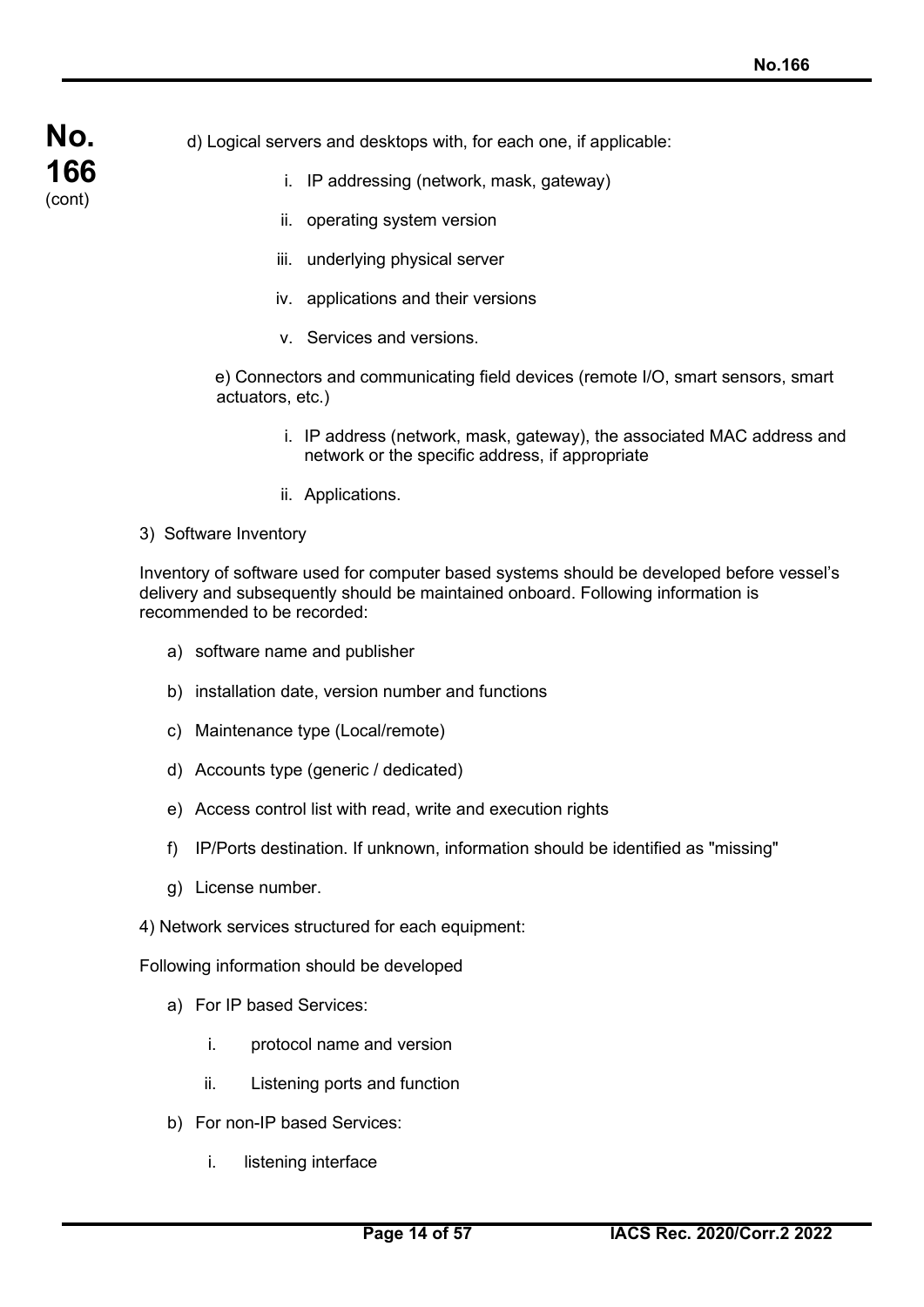**No. 166** (cont)

## **7.1.3 Risk Assessment**

7.1.3.1 A detailed risk assessment of onboard computer based systems should be carried out using standard risk assessment techniques. The risk assessment during new building phase should be carried out by the yard/system integrator and owners.

Risk analysis should identify immediate effect on the equipment and overall impact on ship operation which can affect human safety, safety of vessel and environment. The risk analysis should consider the effect on the systems integrated or interfaced to other systems.

7.1.3.2 The risk analysis could be qualitative or quantitative and the consequence should be graded in order of severity. (e.g. trouble to daily life, serious trouble to daily life, damage to life, impact on business activity, suspension of business activity). Risk acceptance criterion should be documented. Guidance can be taken from IACS UR E22 regarding severity categorisation of particular system.

7.1.3.3 The consequences should be analysed for availability, integrity and confidentiality of the data for the computer based system due to cyber threat, which could eventually affect human safety, safety of vessel and threat to environment.

7.1.3.4 Type of vessel, extent of connectivity between various systems and between ship and shore, should be considered in risk assessment. The assessment should include identification of each designed safe state.

7.1.3.5 The risk analysis should consider the effect on the systems integrated or interfaced to other systems, including the effects of systems not onboard, if remote access function from shore is provided.

7.1.3.6 Controls to mitigate the risk should be based on risk analysis document Clause 7.7 may be referred for Data specific risks.

7.1.3.7 A document containing a description of the safeguards (controls) and instructions on how to verify their effective implementation, or a rationale for those not implemented should be developed.

## **7.2 Communication and interfaces**

7.2.1 The system should be designed to ensure authorized operation of the communication and interface functions.

7.2.2 The system design should include an assessment of the possibility and consequences of a fault in one system or equipment extending to another system and the identification of suitable technical safeguards. A defence in breadth approach, through implementation of additional controls, as identified in risk assessment should be considered.

7.2.3 Means to test technical safeguards for internal and external interfaces, and communication paths should be provided for use during equipment testing, ship commissioning, periodic testing and through the lifetime of the equipment.

7.2.4 System design should consider selection of equipment including sensors, communication hardware, data integrity and installation using risk assessment and operational requirements. Consideration on the location and proximity to areas detrimental to data (e.g. areas with high electromagnetic interference (EMI), exposed to weather vulnerable to accidental mechanical damage or human interference (or mischief), including supplier specific recommendations, if any, should be documented.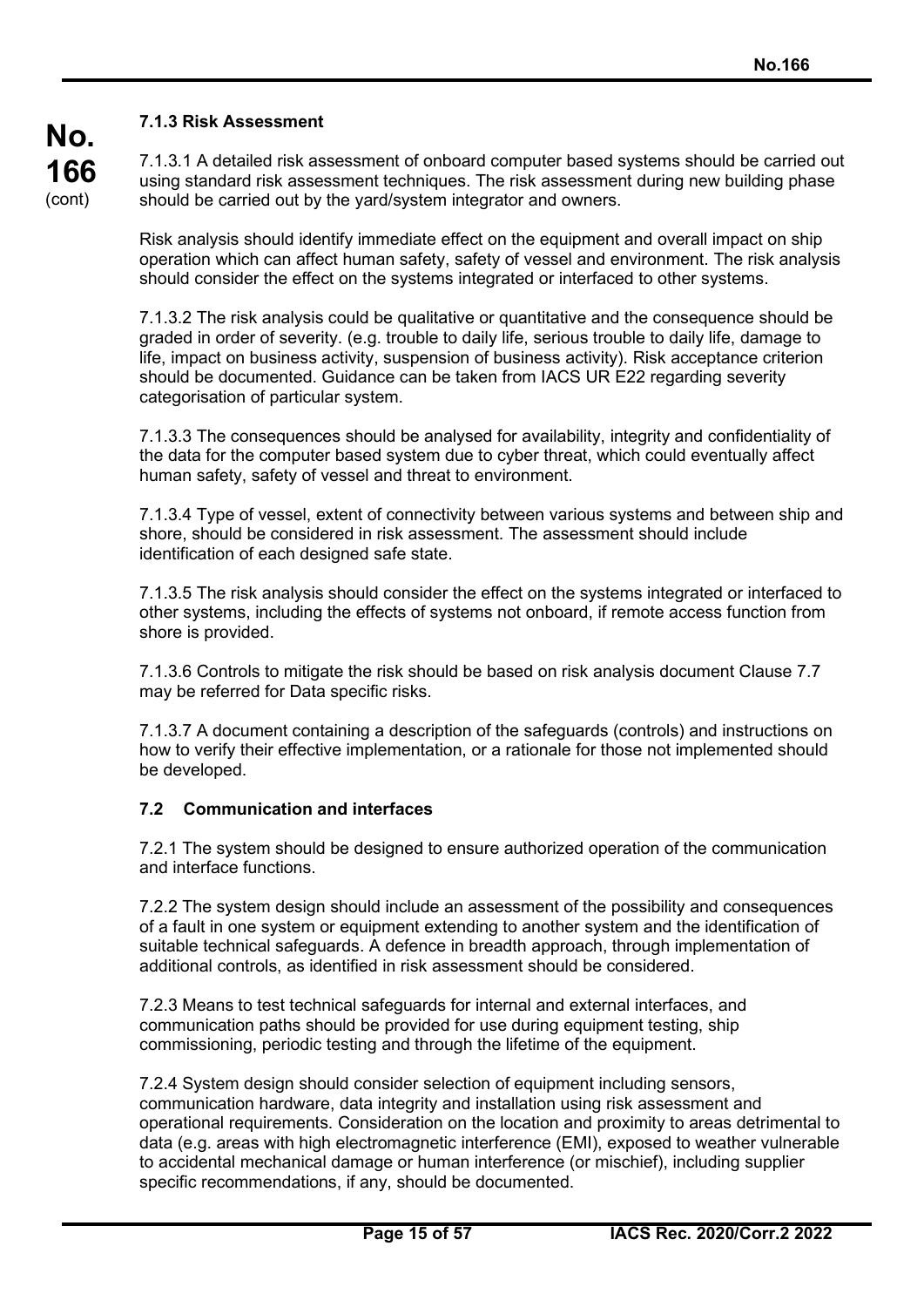## **7.3 Network**

**No.**

**166** (cont)

## **7.3.1 Equipment standards**

7.3.1.1 Network devices

Network devices and it's monitoring & alarm devices for Category II and III systems should be suitable for marine application and should be tested as specified in IACS UR E22 and E10 or relevant standards which are accepted by the Classification Society.

#### 7.3.1.2 Networks cables

All network cables for categories I, II and III should be designed, manufactured and tested as per relevant National/International Standards acceptable to the Classification Society.

7.3.1.3 Wireless equipment

Wireless equipment should be designed and tested as per requirements specified in IACS UR E22.

7.3.1.4 To ensure desired performance and reliability of the network, suitable network monitoring and alarm systems should be deployed. The network monitoring systems should provide adequate information describing the cyber incident for the use of the intended user. When the ship has provision for remote connectivity it should be possible to identify a cyber incident originating external to ship.

## **7.3.2 Design**

7.3.2.1 The network design should meet the intended data flow through the network. The data sizing calculations considering following should be carried out to identify:

- 1) Suitable network data throughput
- 2) Data Speed needs for particular application
- 3) Data format

7.3.2.2 Where required by classification societies or as concluded by risk assessment, redundant network should be provided.

7.3.2.3 The design should ensure that Networks for Category II and III (as defined by IACS UR E22) systems and integrated systems should be resilient. Fault in one part of ship network due to failure of network devices or cyber incident, should not affect the remaining systems connected to unaffected network.

7.3.2.4 The system should be adequately designed to allow the ship to continue its mission critical operations in a manner that preserves the confidentiality, integrity, and availability of the data necessary for safety of the vessel.

7.3.2.5 Basic design should address following criterion for OT and IT systems (when connected with OT systems):

- 1) Reliability
- 2) Maintainability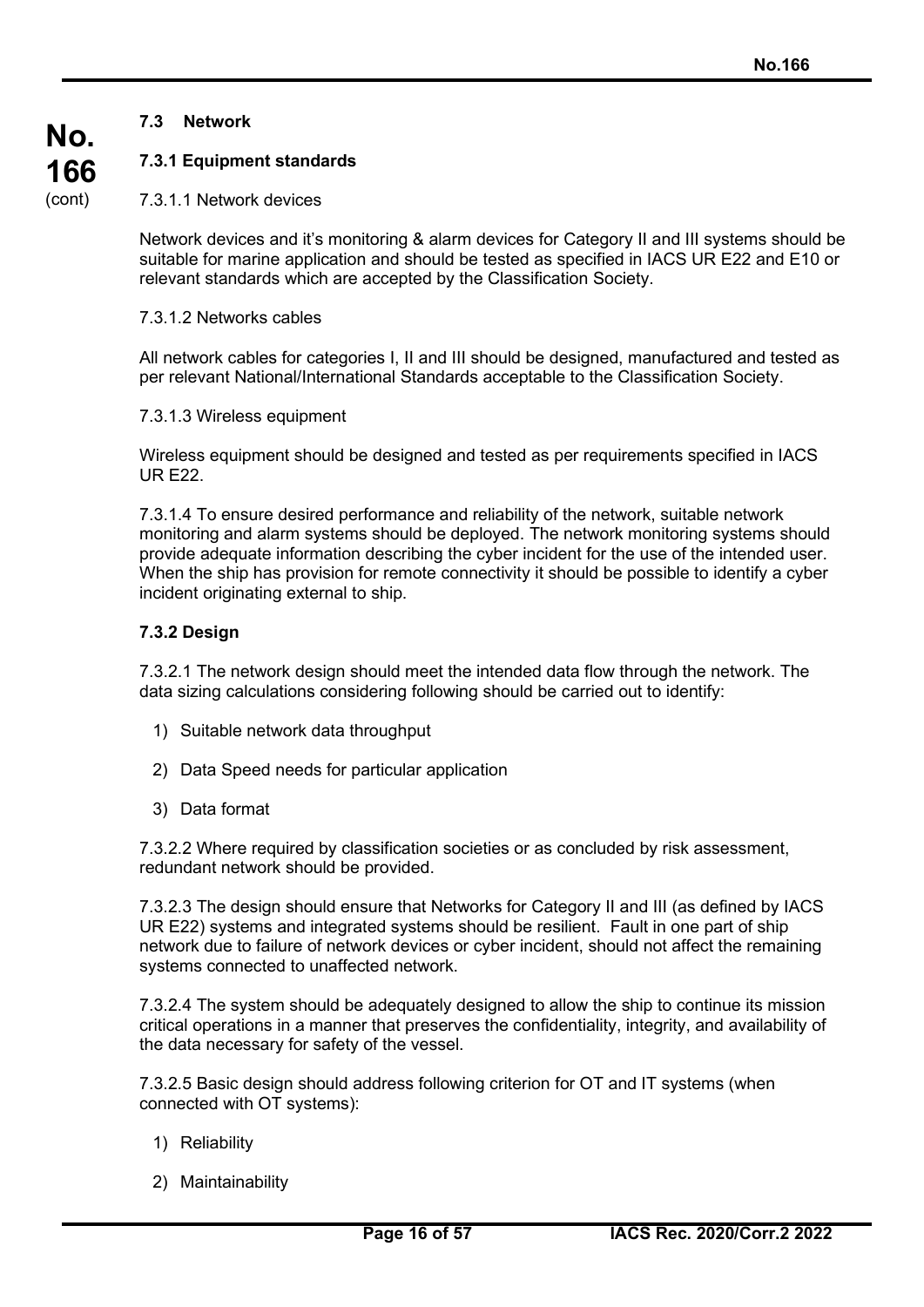3) Extensibility

**No.**

**166** (cont)

4) Interoperability

7.3.2.6 System design for Fault tolerances

1) For systems of Category II and III connections within the sub-systems and their networks should be resilient to faults with self-correcting properties that guarantee to provide data to be transmitted without failures.

2) Local controls and indicators should be part of the fault tolerance architecture. The design architecture should be based on risk assessment and requirements of Classification Society.

3) Equipment to be used in systems of Category II and III should be selected and configured to mitigate the risk related to cyber attacks, such as spread of exploits. Testing and certification should be according to requirements of the Classification Society.

4) The attack surface of Category II and III systems and data should be reduced by separating them from non-critical data and processes.

5) The aim should be to decouple capabilities in order to prevent ripple effects that can contaminate large portions of the systems as the result of a single cyber incident.

6) In the event of failure of any network equipment or impairment due to a cyber incident, the equipment should go to a defined safe state or maintain safe operation, as applicable.

7.3.2.7 Where required Failure mode effect analysis (FMEA) and vulnerability assessment of systems and networks, for essential services, should be carried out.

## **7.3.3 Installation**

#### 7.3.3.1 Equipment

The computer based systems should be installed in suitable enclosures unless the ingress protection of the device is according to the requirement of Classification Society. The enclosures should allow access for maintenance.

The devices should be located in well ventilated areas and should be installed at a sufficient distance from vibration sources so that they are not adversely impacted by external vibration exceeding values defined by IACS UR E10. Equipment should be installed at sufficient distance from electromagnetic interference (EMI) sources with level of interference exceeding value defined by IACS UR E10. Manufacture's specific recommendations/requirements should be considered during installation design.

#### 7.3.3.2 Cabling

The minimum bending radius specified for the cable should not be exceeded especially for optical fibre cables where it may lead to signal loss.

The network segregation from Electromagnetic Interference Sources (EMI) should meet Classification Society requirements and recommendation by the supplier and system integrator.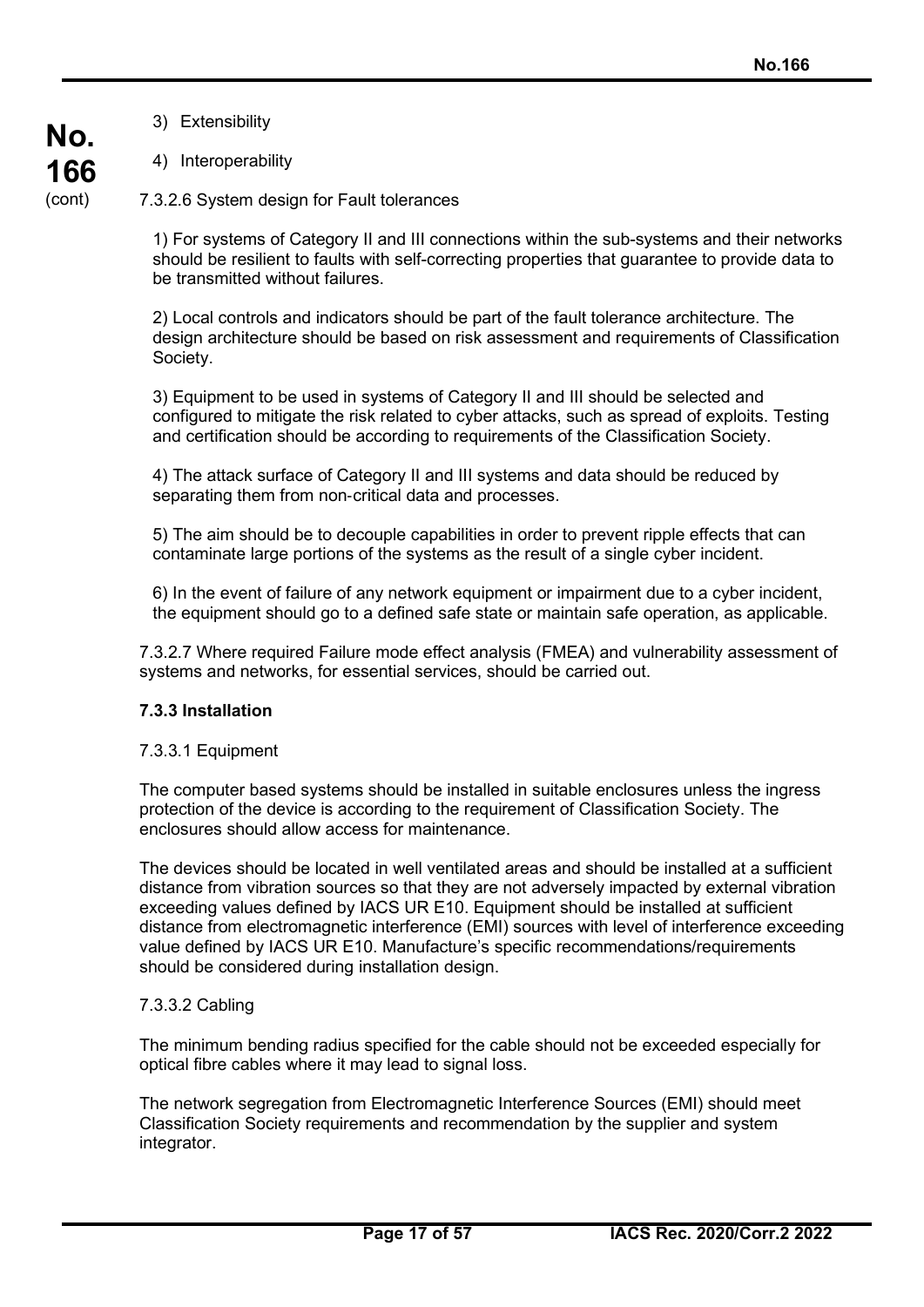It is recommended to group and separate critical systems into network zones with common cyber security levels in order to manage appropriate risks and to achieve a desired target of cyber security level for each network zone**.**

#### **7.3.4 Control, Monitoring and alarm**

7.3.4.1 Control, monitoring and alarm systems implemented over networks are also subject to paragraph 7.3.1.4.

#### 7.3.4.2 Network Access control system

The network access control system which ensures the capability to identify and authenticate valid sessions and reject any usage of invalid session IDs should be provided.

#### 7.3.4.3 Monitoring

The network devices for Category II and III systems should be able to detect following states by performing self-diagnostics:

- 1) Link up of each port on the network device
- 2) Link down of each port on the network device
- 3) Power ON or hardware reset
- 4) Network storm detection
- 5) Fan failure (only if the network device has a fan and a fan-stop detection function)
- 6) Abnormal temperature (only if the network device has an abnormal-temperature detection function.

#### 7.3.4.4 Alarm function

The network-monitoring device for Category II and III should provide functions to detect abnormal condition and notify the user:

- 1) When a link is disconnected or the power is turned off for a network device or network terminal
- 2) When a link not belonging to the network is connected or the power is turned on for a network device or network terminal
- 3) Loss of a network device.
- 7.3.4.5 Wireless Communication
	- 1) The access control system should provide the capability to uniquely identify and authenticate all users (humans, software processes or devices) engaged in wireless communication.
	- 2) The access control system should provide the capability to authorize, monitor and enforce usage restrictions for wireless connectivity to the control system according to commonly acceptable industry best practices.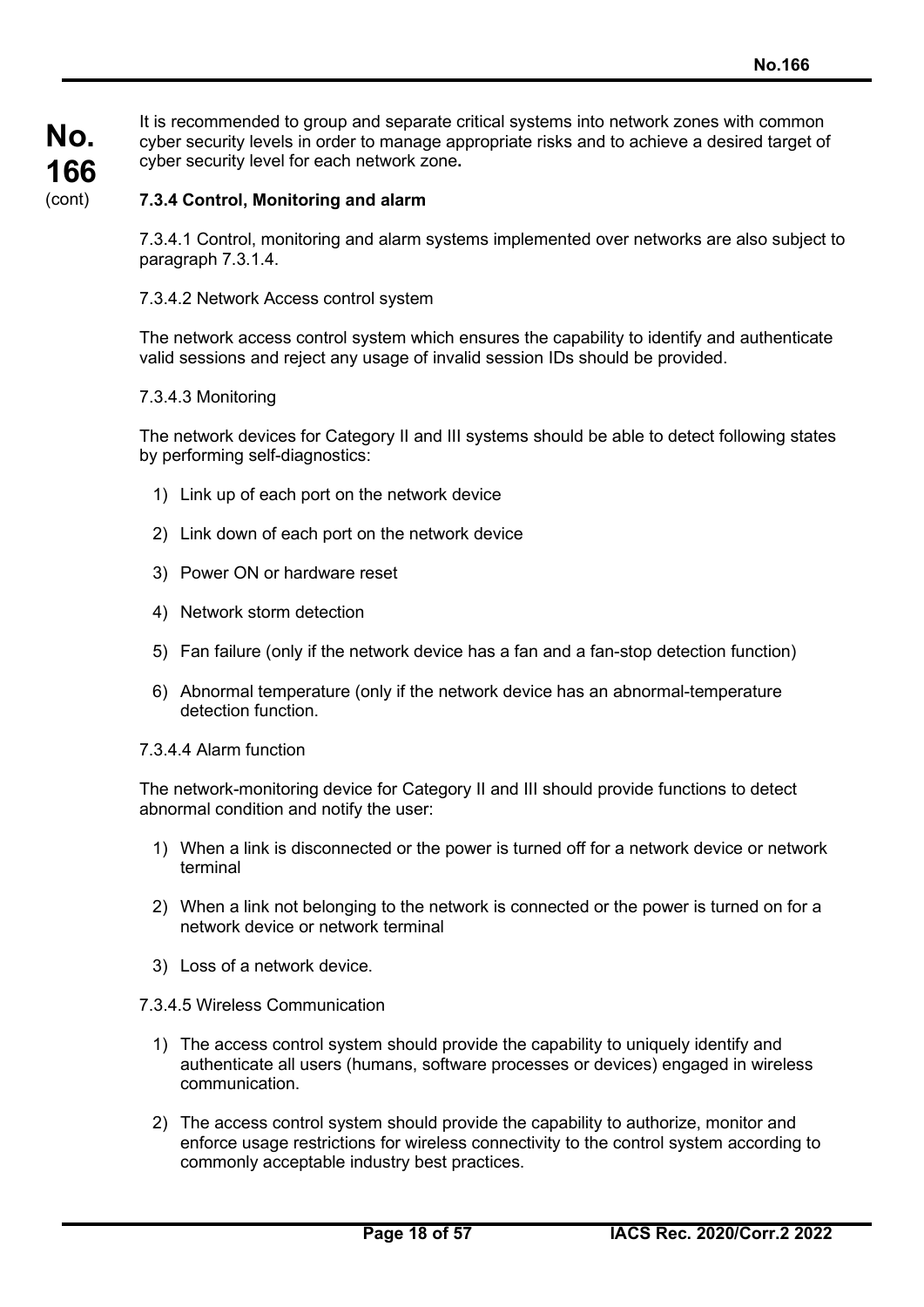3) The wireless access point should provide the capability to employ encryption mechanisms to prevent loss of integrity and confidentiality of information during communication.

## **7.3.5 Segregation and segmentation of network**

7.3.5.1 Segregation of networks should be carried out as per the philosophy document and risk assessment. The segregation can be done by using either physically different networks or by using different logical networks (e.g. virtual private networking). The perimeter of each network zone should be well defined.

7.3.5.2 When access between different network zones is allowed, it should be controlled at the perimeter by using appropriate boundary protection devices (e.g. proxies, gateways, routers, firewalls, unidirectional gateways, guards and encrypted tunnels).

7.3.5.3 Physical segregation of network:

A physically segregated network should have following characteristics:

- 1) No permanent gateway to other network zone should be installed on the network perimeter.
- 2) No permanent wireless access should be connected to the network perimeter for OT systems of Category II and III except where specific approval is obtained from Classification Society.
- 3) Ports for removable devices should be logically made unusable. If sensitive data are contained inside the network it is recommended to provide physical locks in order to prevent the uncontrolled access to these ports.
- 7.3.5.4 Logical segregation of network

A logically segregated network should have following characteristics:

- 1) No data communication between different network zones except through appropriate boundary protection devices.
- 2) Ports for removable devices should be treated with the same measure as physical segregation.
- 7.3.5.5 Network segmentation

It should be possible to implement network segmentation into various zones as per identified risk level. Critical systems should be grouped and separated into zones with common security levels in order to manage security risks and to achieve a desired target security level for each zone.

For a computer-based system providing essential contribution for the availability of safetycritical functions or systems having remote access from shore, a demilitarised zone (DMZ) may be used in conjunction with a control zone to provide additional risk reduction opportunities between the low-security level business or administrative network and the highsecurity level control network. A DMZ eliminates or reduces all direct communication between the control zone and the other nonessential zones. Use of DMZ minimizes the number of people directly accessing critical control zone devices. Segmenting networks should be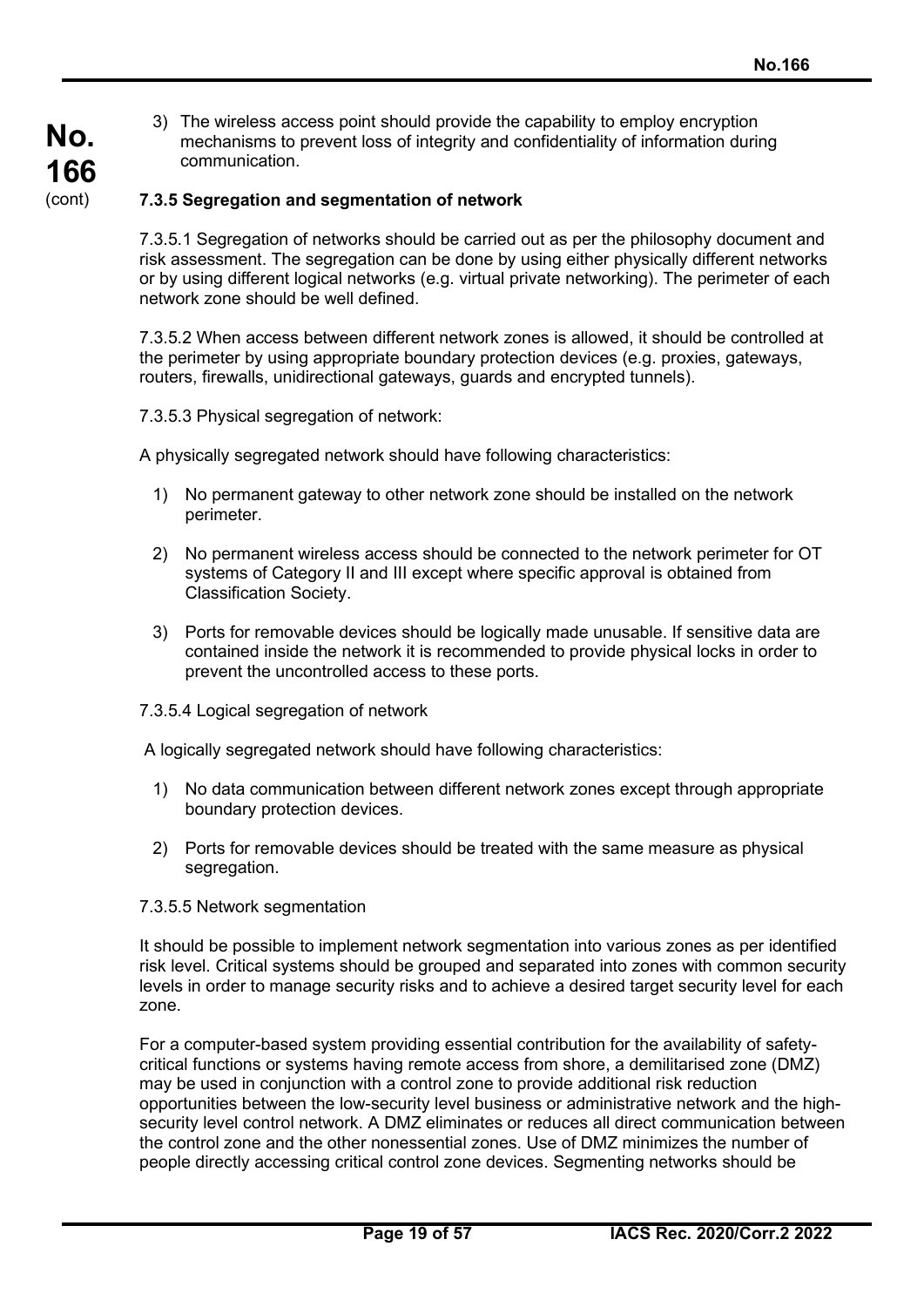consistent with risk management in accordance with IEC 62443 or relevant standard on industrial controls.

Following should be implemented:

**No.**

**166** (cont)

- 1) For networks which include systems of Category II physical segmentation or logical segmentation on VLANs (Virtual LAN) should be provided.
- 2) For networks which include systems of Category III physical segmentation should be provided and independent switches should be used.
- 3) Segmentation should be such as to prevent loss of critical systems upon a single failure for Category III systems, which required redundancy by Classification Society.
- 4) Where interconnection between networks which include systems of Category I or II or III is considered necessary, the purpose and method should be documented. The interconnection between networks which include systems of lower Category and those of higher Category should result in all interconnected systems being treated as the highest Category included, e.g. if a network which includes systems of Category I is connected to a network which includes systems of Category III both networks should be regarded as Category III.
- 5) For networks which include systems of Category II or III, means should be provided to enforce availability and integrity of data, e.g. encryption or hashing.

#### **7.3.6 Network protection safeguards**

Suitable network protection and detection systems, based on network criticality analysis should be provided for inter network communication. Following controls should be provided:

- 1) Management of identities and credentials of network users, including M2M networks
- 2) Enhanced authentication control, or restricted privileges, for remote access or from access points of the lower level of security
- 3) Physical access control to network access points
- 4) Pervasive implementation of Least Privilege Policy
- 5) Encryption for data at rest (stored) and data in transit (exchanged)
- 6) Integrity checks for data at rest and data in transit
- 7) Separation of networks, firewalling, De-Militarized Zones (DMZs), etc.
- 8) Separation of networks supporting IT systems (e.g. for administrative tasks, passenger and crew connectivity, etc.), OT systems (e.g. for engine control, cargo control, etc.) and alarm systems
- 9) Event logging and Quality of Service (Quos)
- 10) Use of routing technology for ship to shore and ship to ship communication, where considered necessary through risk assessment, separation of CAT I, CAT II, CATIII systems networks should be implemented.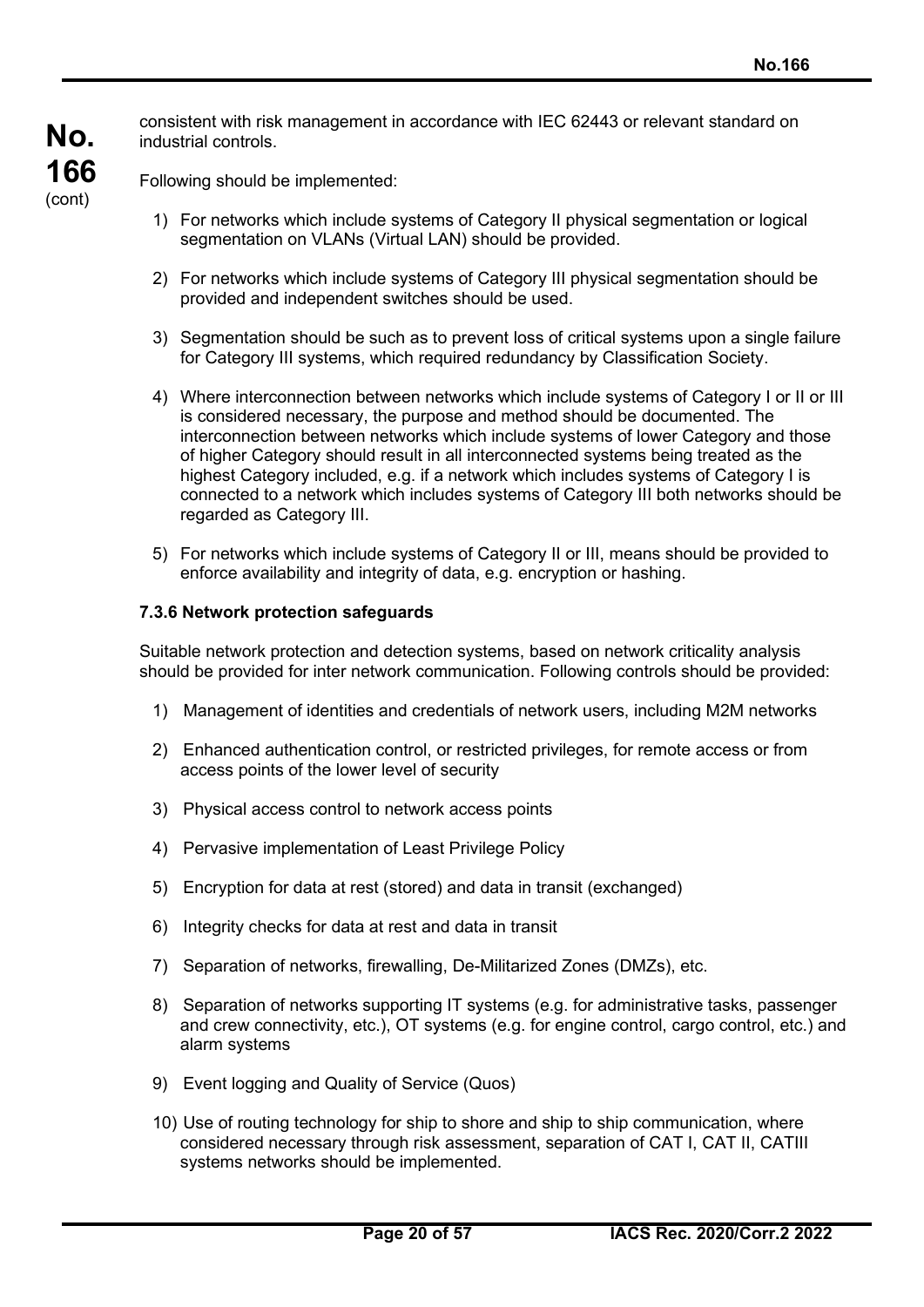11) Where considered necessary through risk assessment additional layers of controls should be provided. (A defence in depth approach)

## **7.3.7 Cyber incident detection safeguards**

**No.**

**166** (cont)

> A document containing description of the safeguards and instructions on how to verify their effective implementation, or a rationale for those not implemented is to be developed. Controls should be based on risk assessment of a particular network and appropriate safeguards should be identified to suit a particular system.

As most of the existing available detection methods are specific to IT system or specific to few communication protocols, implementation of various detection methods given below for OT systems should be implemented as per equipment manufacturer recommendations.

- 1) Intrusion Detection System (IDS) and Intrusion Protection System (IPS)
- 2) Connection quality monitoring tools
- 3) Event log auditing tools and procedures
- 4) Timely incident alert systems
- 5) Network Performance Monitoring System
- 6) Malicious code detection tools, e.g. antivirus, antimalware
- 7) Collection of all the events detected by the above listed systems, tools- from a) to g) with dedicated network facility
- 8) Displaying of security events, e.g. Security Information Event Monitoring (SIEM)

#### **7.3.8 Network and system Recovery Measures**

7.3.8.1 Appropriate recovery measures for networks affected due to a cyber event should be developed by the supplier and/or system integrator as per industry standard practices. Critical systems should have the capability to support back-up and restore in a timely, complete and safe manner.

7.3.8.2 Following measures to restore network capabilities or service that has been impaired due to a cyber incident should be provided:

- 1) Redundancy or backup measure of data, network devices and communication media
- 2) Controlled shutdown, reset and restart of affected systems

#### **7.3.9 Protection devices**

- 7.3.9.1 Firewalls
	- 1) Internal firewall should be applied between each network segment.
	- 2) Perimeter Firewall between onboard network and external network should be applied.
	- 3) If safety of life or safety of ship is dependent on communication between network segments through a firewalling system, then two different firewalls should be provided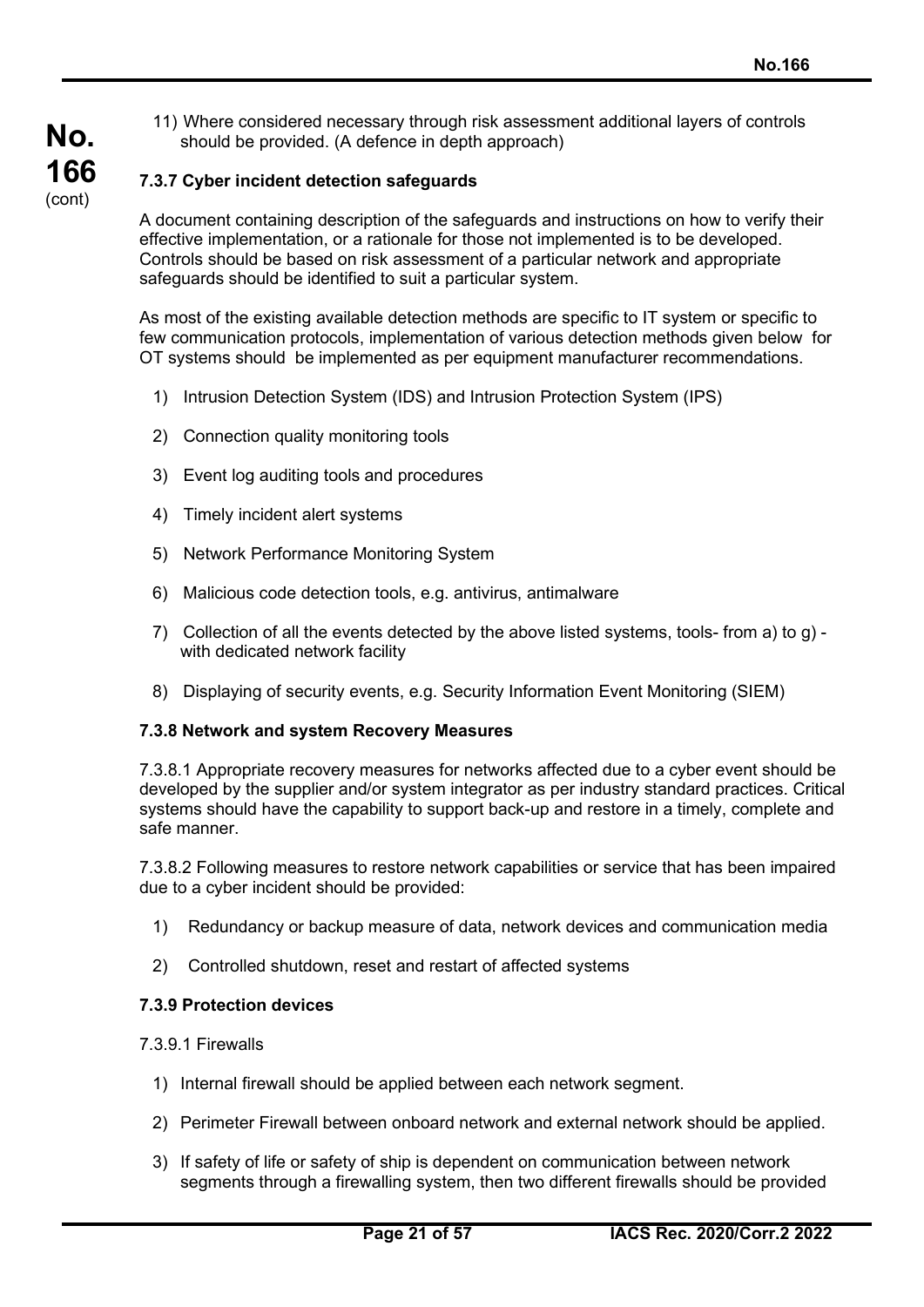and both the firewalls should operate in real time. They should be arranged such that in case of failure of one of the firewall units or cyber incident, the second unit can maintain the full security of the Ship's network.

- 4) Firewall should be applied for network between onboard computer systems of Category II or Category III.
- 5) The firewall rules should be designed to allow passage of data traffic that is essential for the intended operation of that network. To prevent any unintended communication taking place, the last rule of the firewall should be configured to deny all communication.

7.3.9.2 Routers and protocols

- 1) Each segment should have its own range of Internet Protocol (IP) address.
- 2) Protocols should be encrypted. Data transfer from systems for Category II and III through networks should be properly encrypted in the software.
- 3) Spanning Tree Protocol or similar should be applied to network switches.

#### 7.3.9.3 Anti-virus

Where practicable Anti-virus software should be installed on each onboard computer based system or any programmable device having a standard operating system. The Anti-virus software should not affect performance of Category II and III systems. For PLCs or other equipment without standard operating system, security measures should be applied in accordance with manufacturer recommendations.

Anti-virus should include the following prevention:

- 1) anti-virus signature database
- 2) file pattern
- 3) file size
- 4) file type
- 5) grayware
- 6) heuristics
- 7) Virus scan. Means to identify the status of anti-virus database should be provided on each onboard computer.
- 8) updates and procedure for update of anti-virus software should be documented

#### **7.3.10 Integration**

7.3.10.1 Installation of any software in integrated systems (during integration phase onboard) should be carried out through the usage of controlled computer, removable media or DMZ. Direct connection to the internet should be avoided. Integration between Controlled and uncontrolled networks is to be minimal and controlled. Suitable network protection and detection systems, based on network criticality analysis should be provided for inter network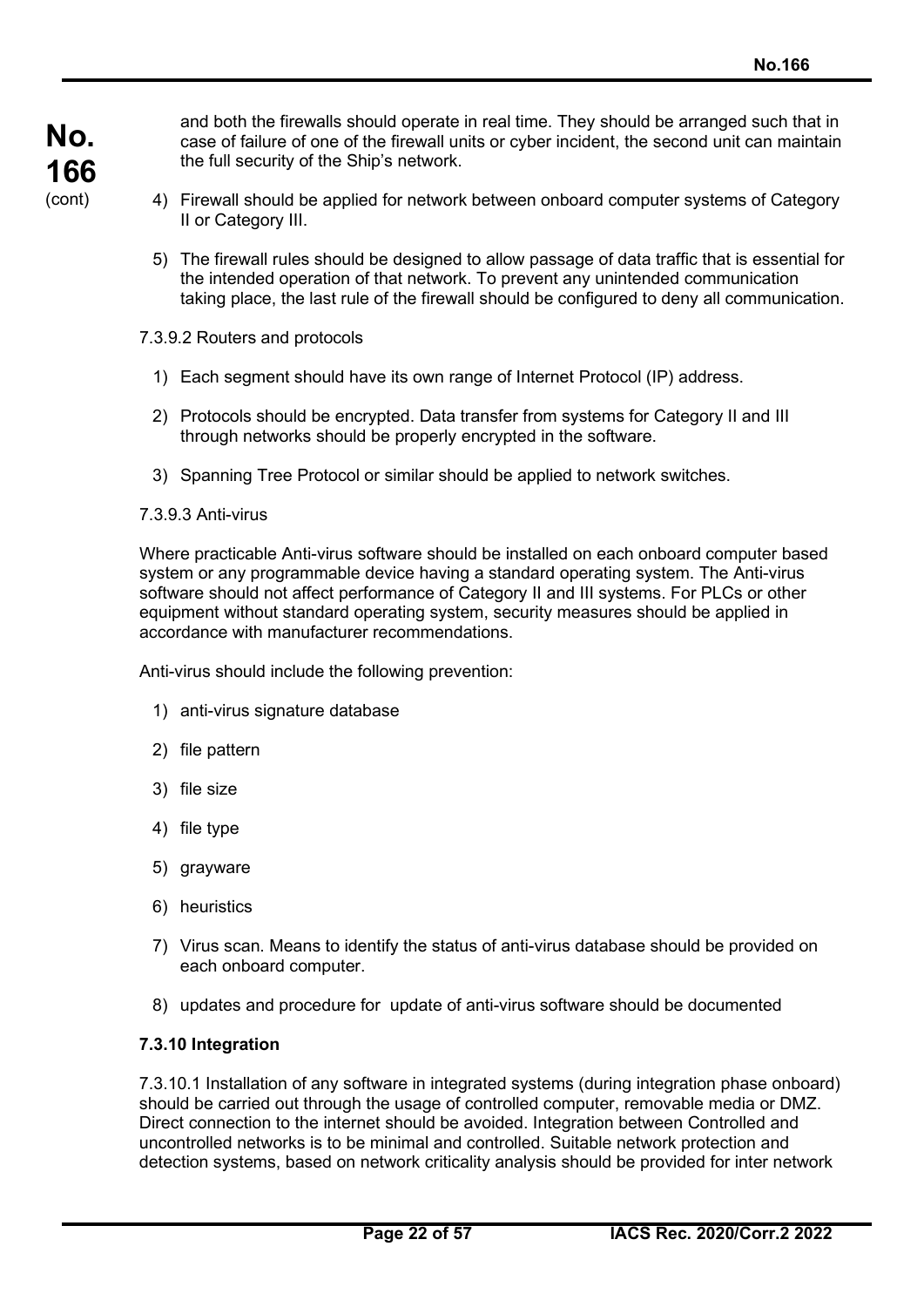communication. Suitable network protection devices at perimeter level or between networks should be implemented.

7.3.10.2 Interfaces

Standard interfaces should be used for data exchange between different networks. Each network should be designed in compliance with recognized Standards such as IEC 61158 or IEC 61784, etc or equivalent.

7.3.10.3 Advanced Security Measures

Following advanced security measures as applicable should be implemented on board (especially where IT system is integrated with OT systems) and should be based on risk analysis specific to an installation.

- 1) Virtual private network (VPN) should be deployed into the network. VPN protocols should encrypt traffic going from sender to receiver.
- 2) Intrusion prevention system (IPS) should be deployed into the network. IPS should issue an alarm in case of starting to record events that may affect security. It should also block unwanted traffic.
- 3) Alarm from IPS should be generated at the relevant and centralized station which is normally considered to be manned.
- 4) IPS should contain predefined signatures (database of attack signatures), custom signature entries, out-of-band mode, packet logging.
- 5) Data loss prevention (DLP) software should be implemented to prevent "leakage'' of important data.
- 6) Content filtering technology module should be installed. This device should block traffic to and from a network by IP address, domain name/URL and type of content.
- 7) Anti-spam filtering should be applied.

7.3.10.4. Safety functions in the integrated network should be implemented in dedicated hardware units (switches, etc.) where considered necessary by risk analysis.

7.3.10.5. Safety functions should be arranged with redundancy as per Class requirement.

7.3.10.6. Redundant system, upon failure, should have sufficient self-diagnostics to effectively transfer active execution to the standby unit.

7.3.10.7. A single fault should not cause any function of the critical system in the integrated network to be unavailable. (For systems indicated at UR E22 the criterion should be as per UR or else as per Class requirement).

7.3.10.8. Any failure should be indicated as an alarm as per Class requirement and at the same time all functions should be maintained in order to achieve operation of the critical system(s) in an integrated network.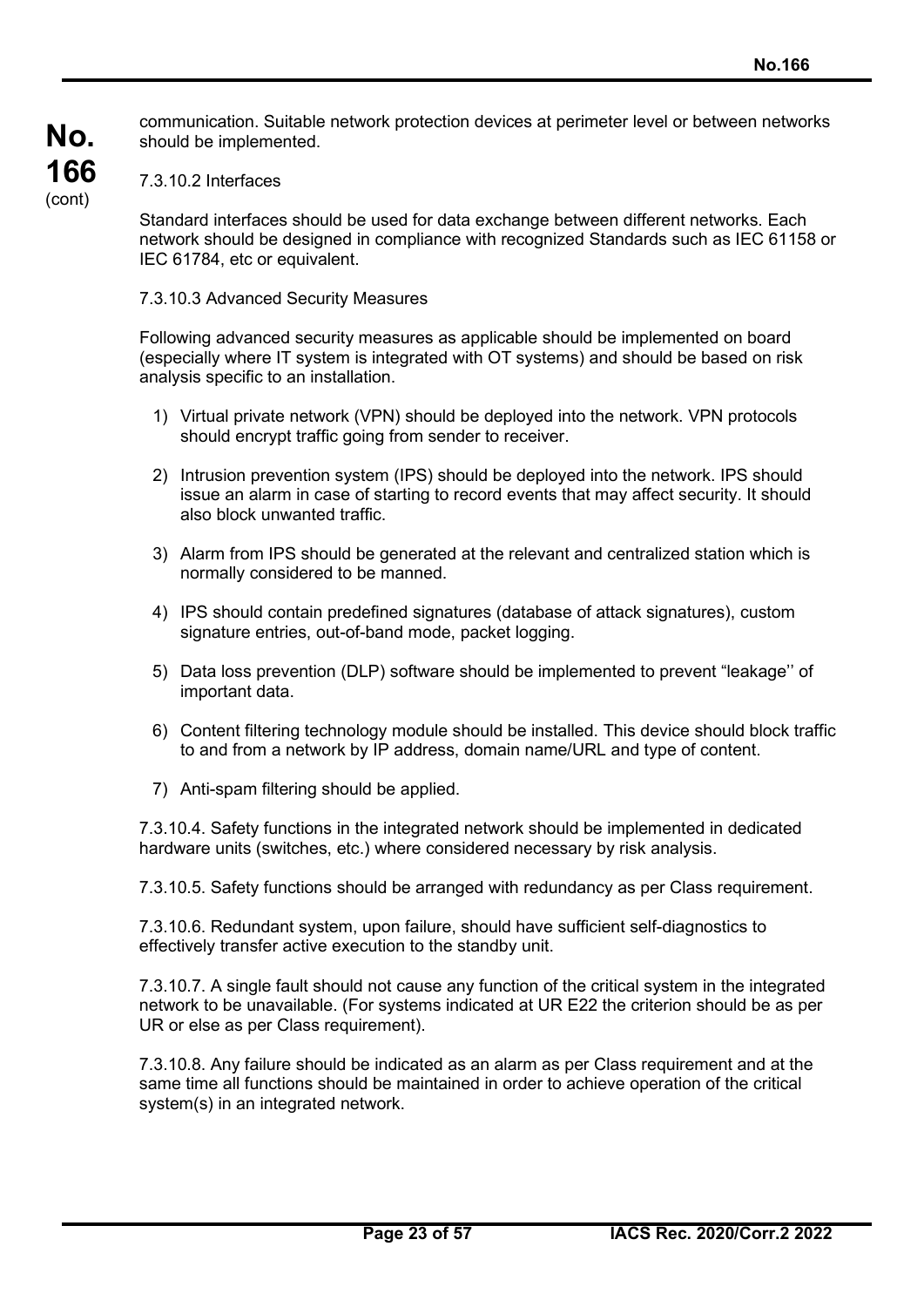## **7.3.11 Cyber Incident Response measure**

The System Integrator and Suppliers should consider and implement measures aimed to take appropriate actions regarding detected cyber security events on networks so as to limit the cyber incident impact to the network zone of origin. The measures should be aimed to minimise the possibility of disruptions to OT systems, which could have effect on availability of systems required for safety critical functions. The measures along with test plan should be developed.

## **7.4 Computer based system Physical Access control**

## **7.4.1 Installation**

**No.**

**166** (cont)

> Computer based systems may be installed at a location which may be easy to access to facilitate effective and efficient operation of ship by the crew and various stakeholders who need to access to computer based systems for installation, integration, maintenance, repair, replacement, disposal etc.

Design document showing physical location of computer based system should be developed. Information on physical security perimeter (see 7.4.2), measures to restrict physical access (see 7.4.3 to 7.4.7) and supporting utilities (see 7.4.4.2) should also be included in the design document.

#### **7.4.2 Physical security perimeter**

Where possible computer based systems of category II and III should be located in rooms that can normally be locked or restricted space to prevent unauthorized access (e.g. wheelhouse, electric room, machinery spaces are considered as limited space.). If this is not possible then the equipment should be located in lockable cabinets or consoles.

#### **7.4.3 Measures to restrict physical access to secure areas**

The ship owner (the term "ship owner" should be read as "shipbuilder" while the vessel is under construction) should design and apply physical security measures to restrict physical access such as lock, surveillance camera, etc. for secure areas housing key computers and network devices for systems of Cat. II and III.

## **7.4.4 Equipment**

7.4.4.1 Equipment installation and protection

1) Equipment should be installed to minimize the risk of potential physical threats, such as theft or mechanical damage.

2) Equipment should be safeguarded to avoid unauthorized access or misuse by applicable physical security means (e.g. physical blocking device or locking device).

#### 7.4.4.2 Supporting utilities for equipment

Supporting utilities such as electric power supply, telecommunications, air conditioning, and ventilation should be according to equipment supplier's requirement with alarms for their malfunctions. In case of failure of supporting utilities, UPS (Uninterruptible Power Supply), emergency power backup or multiple feeds should be provided according to equipment supplier's requirement if serious impact to computer based system will be caused by failure of supporting utilities.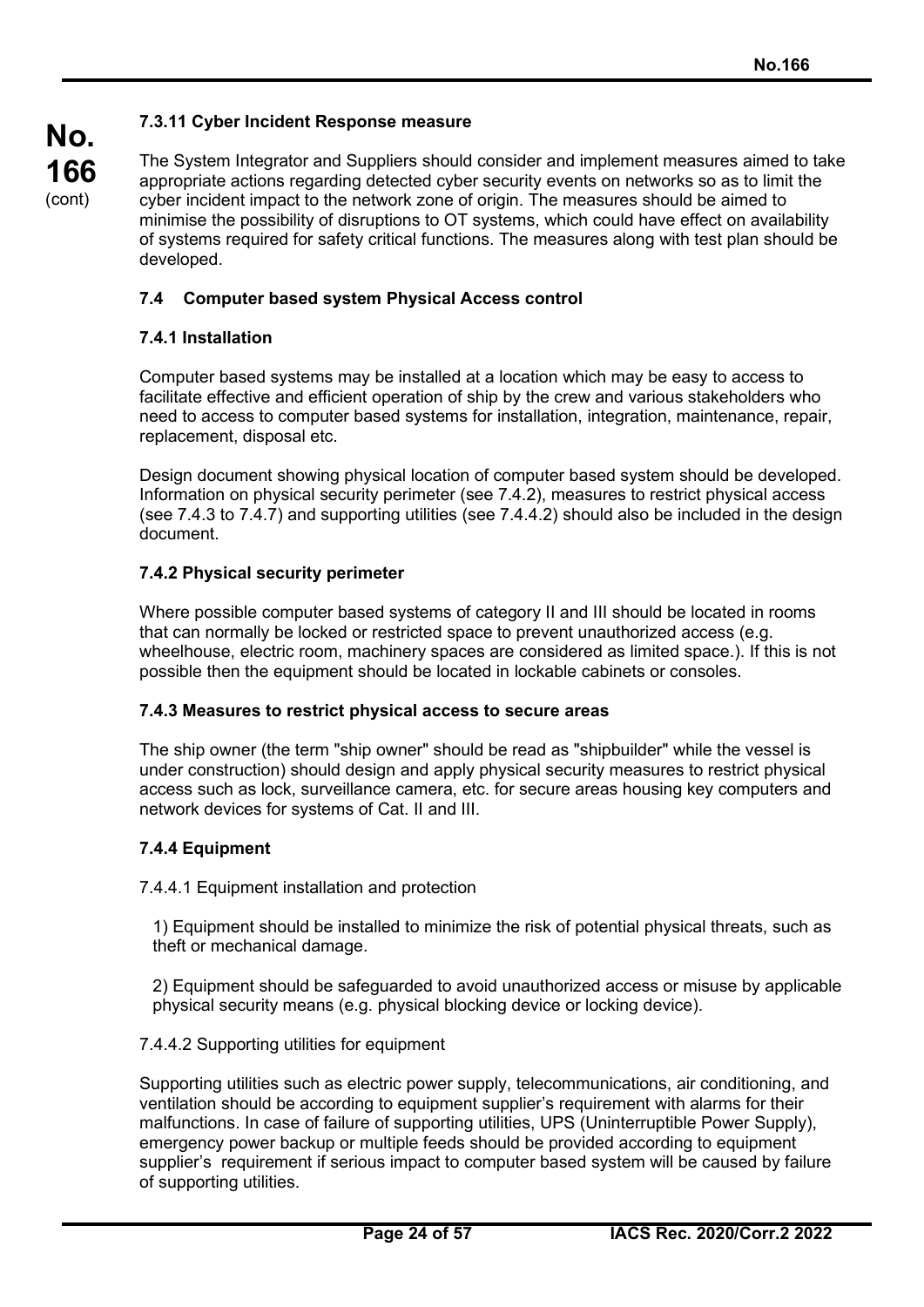## **7.4.5 Cabling**

**No.**

**166** (cont)

Installation of cables should be as per Classification requirements.

## **7.4.6 Use of mobile devices and portable storage devices**

The connection to the network should be physically or logically blocked except when connecting an external device for maintenance.

## **7.4.7 Equipment to restrict physical access**

Physical security equipment (Equipment to restrict physical access e.g. surveillance cameras, intrusion detectors, electronic locks, etc.) should have strong authentication method such as password, smart card, tokens, etc.

#### **7.5 Software Assurance**

#### **7.5.1 Design & Development**

7.5.1.1 Design, development and testing of software should be carried out in a structured manner following well laid procedures /standards to ensure reliable operation of software.

7.5.1.2 Software should be developed in accordance with a strategy for functionality in accordance with IACS UR E22.

7.5.1.3 Computer based systems which provide control, alarm, monitoring, safety or internal communication functions are subject to requirements of the Class Society.

7.5.1.4 A global top to bottom approach should be undertaken regarding software and the integration in a system, spanning the software lifecycle. The validation and verification approach for the software should be accomplished according to software development standards as per IACS UR E22, recognised IEC/ISO or an equivalent standards recognized by the Class Society.

#### 7.5.1.5 System security

For Category I, II, and III systems, logical security measures such as authorisation and authentication procedures should be in place to prevent unauthorized or unintentional modification of software, whether undertaken at the physical system or remotely.

7.5.1.6 When a software revision can lead to hardware change, the hardware used should be suitable for the equipment or system according to applicable requirements of the Classification Society.

7.5.1.7 The backup and recovery of software and data should be considered in design phase.

## **7.5.2 Software maintenance**

7.5.2.1 Software maintenance includes checking, updating, re-configuring, or upgrading the software of computer based system in order to prevent or correct faults, maintain regulatory compliance, and/or improve performance.

7.5.2.2 Following should be considered essential during software execution process and should be implemented as per general industry practices Industry standards on Software maintenance of computer based systems.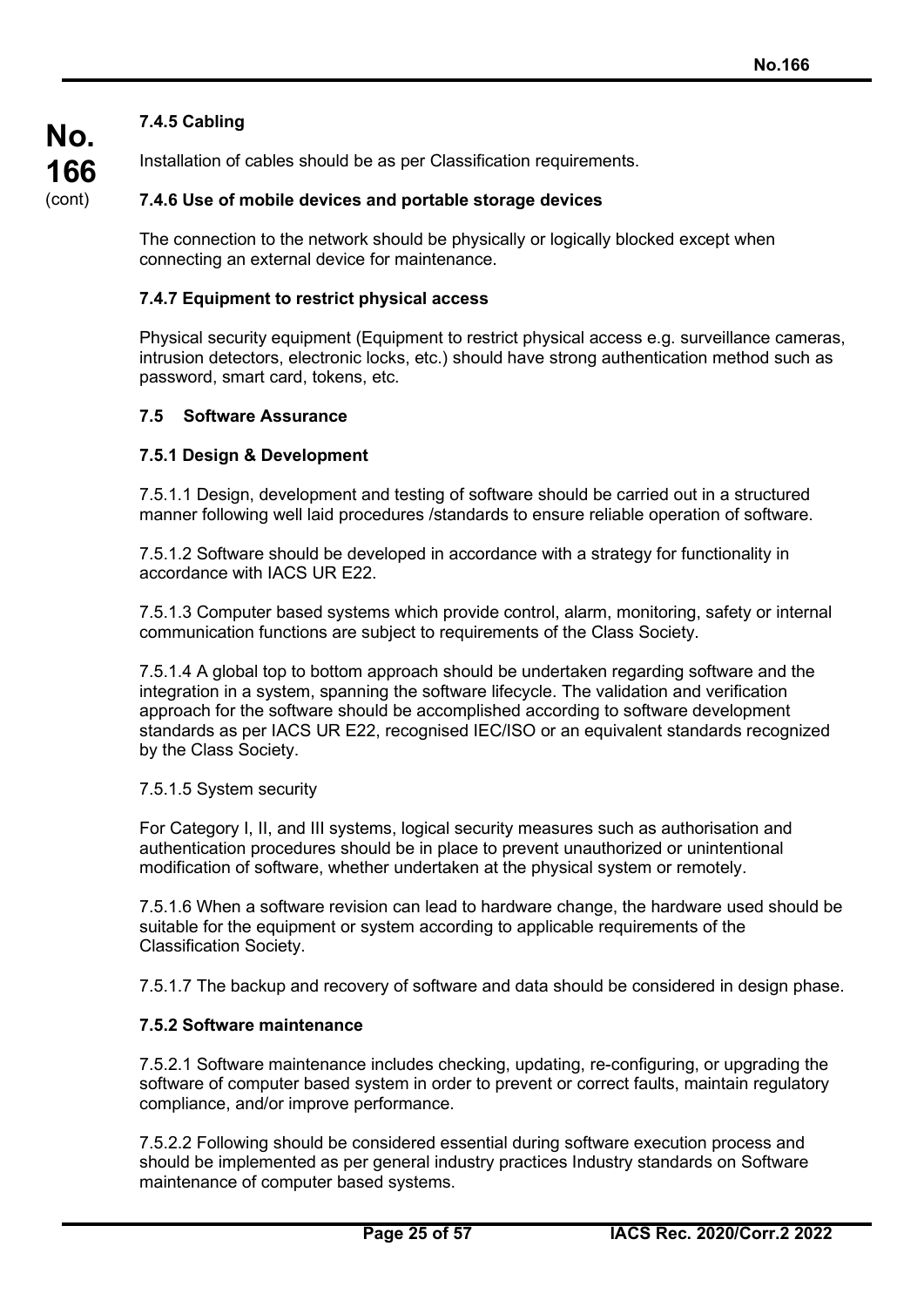- **No. 166** (cont)
- 1) Maintenance access
- 2) Roll back
- 3) Diagnostic reports

## **7.6 Remote Access (from locations not onboard the ship):**

## **7.6.1 Ship to shore interface**

7.6.1.1 The items in this sub section should be applied to onboard Information Technology (IT) and Operation Technology (OT) systems which can be accessed from a remote location (not onboard the ship).

7.6.1.2 Data transmission to Computer based systems on board of category II and III, which is critical for the safety of navigation, power and cargo management, should be protected against unauthorized access and should have the necessary capabilities to mitigate the risks arising due to remote access. The equipment should have the capability to terminate a connection from the onboard terminal and revert to the known and uncorrupted state. Where equipment does not have the capability, the same should be arranged through installation of additional network devices, which support such functions.

In case of cyber incident, the system is to ensure that, locally it is possible to restore to a situation delivering a full and safe local access to the operations. A risk assessment should take into account threats and mitigation measures associated with remote access.

7.6.1.3 Systems/equipment should have capabilities necessary to prevent interruptions to remote access sessions interfering with the integrity and availability of OT or the data used by OT systems.

7.6.1.4 A test plan should be developed to test the satisfactory functioning of remote access feature. The test program should be prepared and executed by the Supplier or System Integrator The test program should include procedures for functional tests and failure tests. Relevant results/ observations should be recorded in a test report.

## **7.6.2 Configuration of network devices**

Networks, that are provided with remote access should be controlled (i.e. designed to prevent any security risks from connected devices by use of firewalls, routers and switches (reference IEC 61162-460)External access of such connections should be secured to prevent unauthorised access.

The network devices, such as switches should be provided with configuration parameters, such as,

- 1) Password encryption
- 2) Password protected console ports
- 3) Configurable session timeouts
- 4) Flow control enabled
- 5) Unused ports closed

## **7.6.3 Remote maintenance**

Vessels provided with facility for remote access for maintenance should implement following safeguards: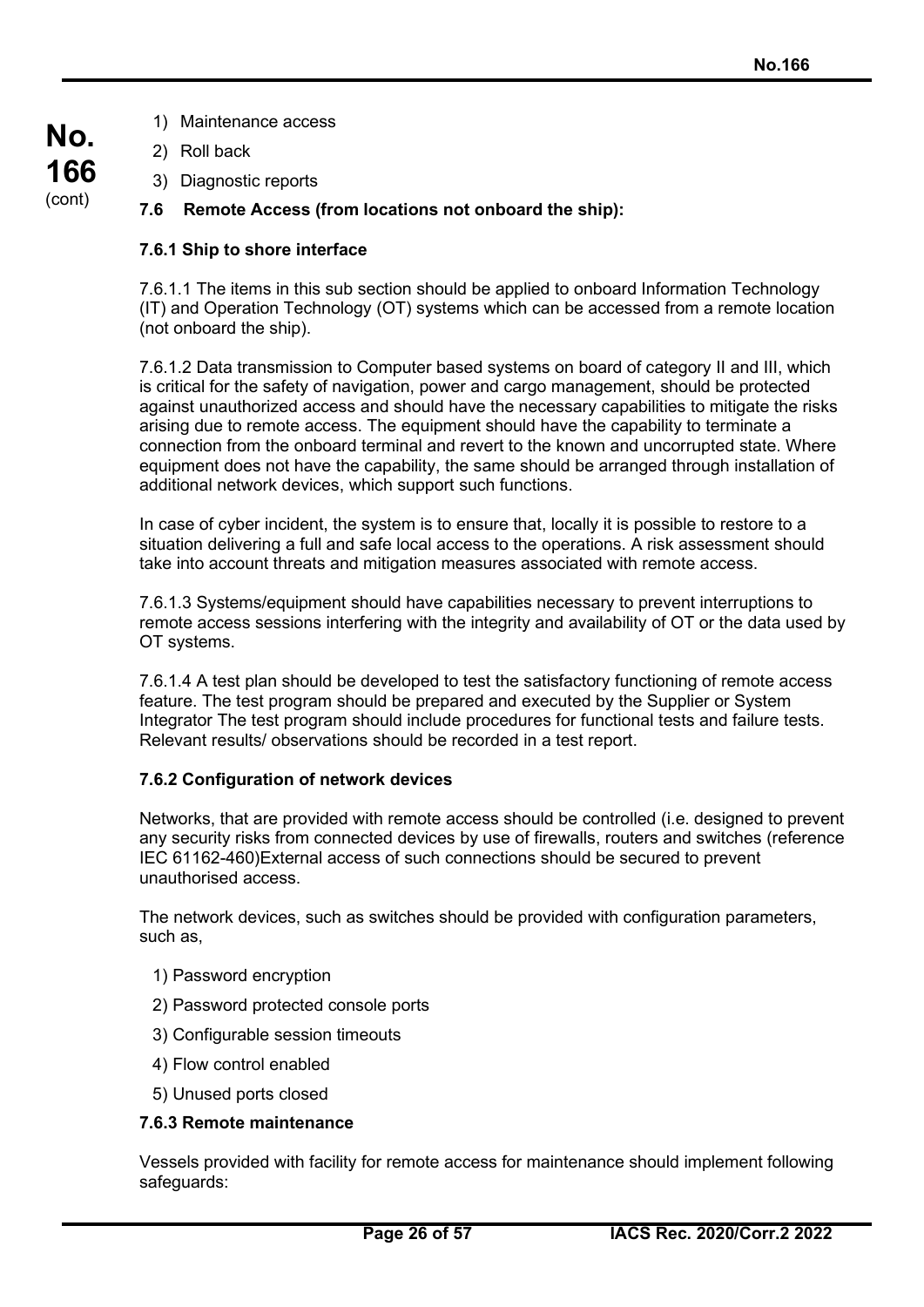7.6.3.1 A hardware or software mechanisms is to be provided on board to manage the acceptance of remote maintenance. The use of these mechanisms relies on the results of the risk assessment.

**166** (cont)

**No.**

7.6.3.2 It should be possible at all times to cancel remote maintenance from ship.

7.6.3.3 Initiation of maintenance session should be authenticated by the external maintenance personnel. Passwords should not be transmitted in unencrypted form. Tunnelling traffic through an encrypting virtual private network (VPN) should be adopted.

7.6.3.4 Activation of maximum-trial period in the event of failed access attempts should be provided.

7.6.3.5 Activation of a lock-out period in the event of inactivity should be provided.

7.6.3.6 The system should have the feature to Block the access for remote maintenance feature during normal operation. Express approval should be limited and should be accorded only for a precisely defined period of time.

7.6.3.7 If the connection to the remote maintenance location is disrupted for some reason, access to the system should be terminated by an automatic logout function.

## **7.7 Data Quality**

## **7.7.1 Data security**

7.7.1.1 The general objective of Data Security is to ensure the confidentiality, integrity and availability of Data. Depending upon the intended use of the data, these may take a different order of priority. For example, OT systems transmitting safety critical data will prioritise availability and then integrity. The three terms can be broadly defined as below.

- 1. CONFIDENTIALITY a loss of confidentiality is the unauthorized disclosure of information.
- 2. INTEGRITY a loss of integrity is the unauthorized modification or destruction of information.
- 3. AVAILABILITY a loss of availability is the disruption of access to, or use of an information system

7.7.1.2 The scope of application of Data Assurance covers data whose lifecycle is entirely within on board computer based system, as well as data exchanged with shore systems connected to the on board networks. While the consequences of un-authorised modification, data corruption or data loss may differ between IT systems data (typically operational data with a business impact) and OT systems data (may include set points for machinery control and safety with a safety or environmental impact), where data transfers and updates are implemented using a network, these data security objectives share common features and should be considered for the system as a whole.

## **7.7.2 Data Categorisation**

Data categorisation document identifying the risks for various categories of data should be developed.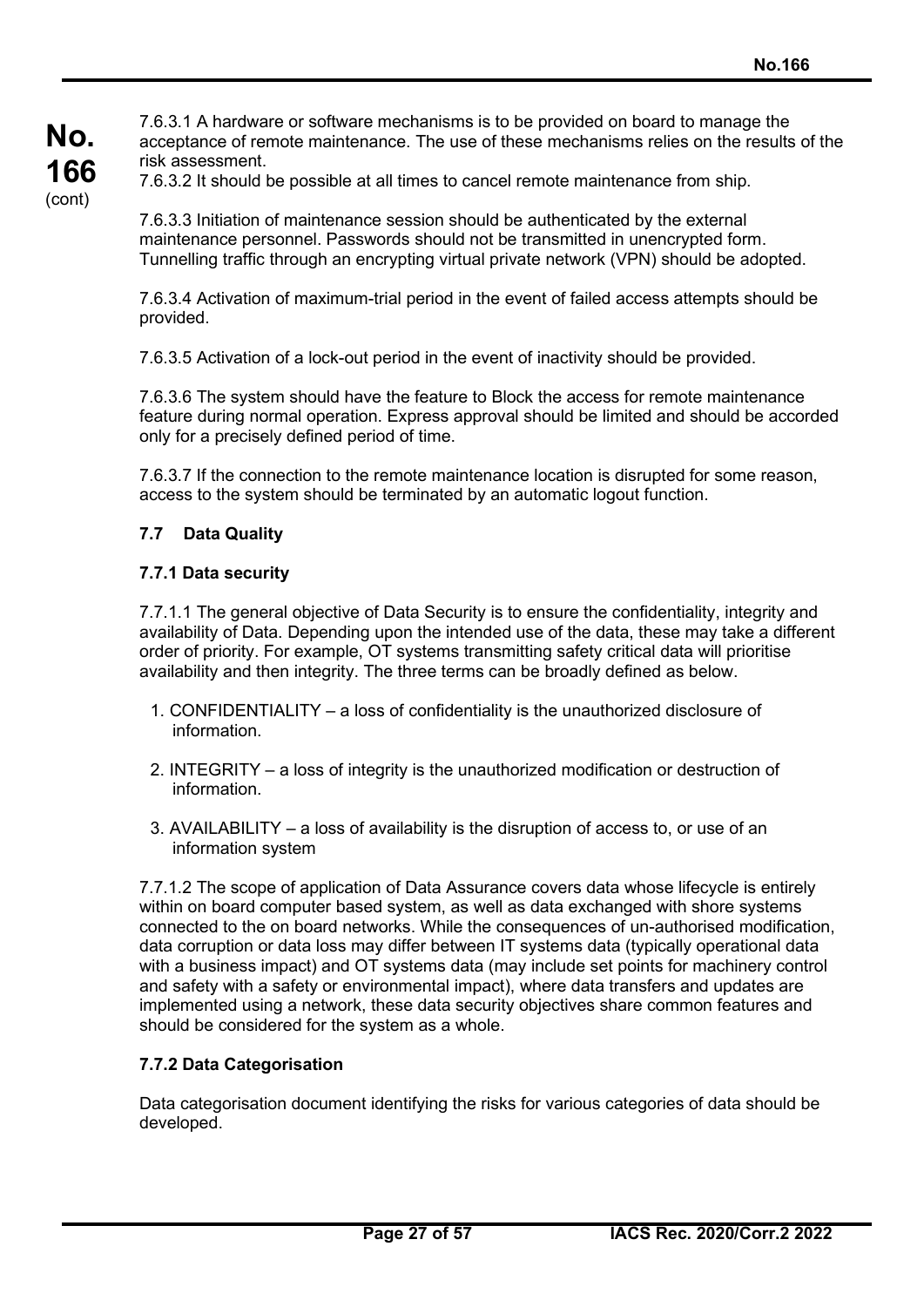7.7.2.1 Data should be categorized by the supplier or system integrator according to the possible consequences of a breach of data assurance on the three security objectives defined at 7.7.1.1.

7.7.2.2 The potential impact of loss of data assurance should be categorized as follows:

- 1) LOW: The loss of confidentiality, integrity, or availability could be expected to have a limited adverse effect on human safety, safety of the vessel and / or threat to the environment.
- 2) MODERATE: The loss of confidentiality, integrity, or availability could be expected to have a serious adverse effect on human safety, safety of the vessel and / or threat to the environment.
- 3) HIGH: The loss of confidentiality, integrity, or availability could be expected to have a severe or catastrophic adverse effect on human safety, safety of the vessel and / or threat to the environment.

7.7.2.3 The following table (Table 1) shows how to assign system with categories based on their effects on system confidentiality, integrity and availability.

| Category      | <b>Effects</b>                                                                                                                                                                    | System<br>functionality                                                                                                                                                           | Confidentiality | Integrity       | Availability    |
|---------------|-----------------------------------------------------------------------------------------------------------------------------------------------------------------------------------|-----------------------------------------------------------------------------------------------------------------------------------------------------------------------------------|-----------------|-----------------|-----------------|
|               | Those systems,<br>failure of which will<br>not lead to<br>dangerous<br>situations for<br>human safety,<br>safety of the vessel<br>and / or threat to<br>the environment.          | Monitoring function<br>for informational /<br>administrative<br>tasks                                                                                                             | Low             | <b>Moderate</b> | Low             |
| $\mathbf{II}$ | Those systems,<br>failure of which<br>could eventually<br>lead to dangerous<br>situations for<br>human safety,<br>safety of the vessel<br>and / or threat to<br>the environment.  | Alarm and<br>monitoring<br>functions<br><b>Control functions</b><br>which are<br>necessary to<br>maintain the ship<br>in its normal<br>operational and<br>habitable<br>conditions | <b>Moderate</b> | <b>High</b>     | <b>Moderate</b> |
| III           | Those systems,<br>failure of which<br>could immediately<br>lead to dangerous<br>situations for<br>human safety,<br>safety of the vessel<br>and / or threat to<br>the environment. | <b>Control functions</b><br>for maintaining the<br>vessel's propulsion<br>and steering<br>Safety functions                                                                        | <b>Moderate</b> | <b>High</b>     | <b>High</b>     |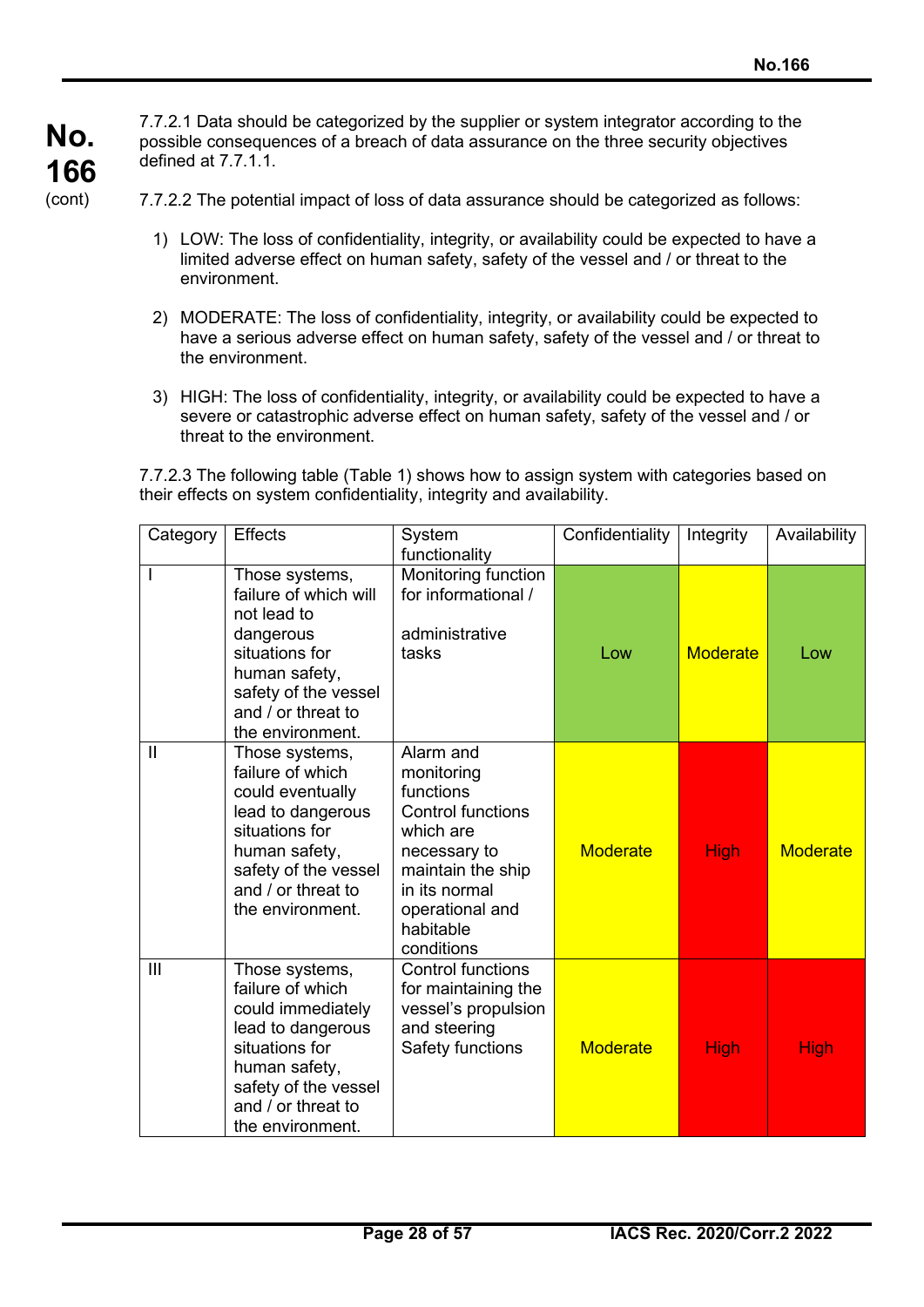7.7.2.4 The categorization described above should be used as guidance and definitions should be assessed on a case by case basis.

Note 1. Escalation: systems involving essential services sharing data necessary for their functions might need to have the potential impact escalated to a higher level.

Note 2. Confidentiality level: it is understood the confidentiality level of information might have an immediate business risk.

7.7.2.5 Data properties should establish what aspects of the data (e.g. timeliness, accuracy) need to be guaranteed in order that the system operates in a safe manner.

## **7.7.3 Secured and encrypted data**

7.7.3.1 An analysis should be carried by the system integrator to assess the value of data security and its potential impact on system performance.

7.7.3.2 The system should be provided with suitable access control measures and other technological and/or procedural measures over computer based systems or means of communication directly interacting with the system.

7.7.3.3 Networks protocols should ensure the integrity of control, alarm, monitoring, communication and safety related data, and provide timely recovery of corrupted or invalid data.

## **7.7.4 Data storage**

**No.**

**166** (cont)

> 7.7.4.1 Document specifying the critical data which is required to be stored towards operation of systems identified through risk analysis is to be developed.

7.7.4.2 Devices used to store data for category II or III systems should be appropriate for intended use and suitable for the marine environment (ref UR E10). Data stored on such devices should be appropriately replicated to minimize data loss in case of device single failure.

## **7.8 System Recovery**

#### **7.8.1 Manual Operation**

7.8.1.1 The need for manual backup as defined in SOLAS, plus the additional considerations specific to Cyber Concerns should be considered during design stage. If systems are integrated or connected in other ways that could permit several systems to be affected simultaneously then the implications of manual backup in these circumstances needs to be considered:

- 1) Identification of clusters of affected systems for planning manual response
- 2) Identification of potentials for cascading failure after critical gear fails

While evaluating the single failure requirement of SOLAS, cyber incidents in local control system should also be included in list of failure.

7.8.1.2 The main purpose of this subsection is to consider the above mentioned SOLAS requirement on complex programmable control systems for propulsion machinery. Design recommendations given in this section can be also applied to manual/local control of Category II / Category III systems other than propulsion systems. The items identified are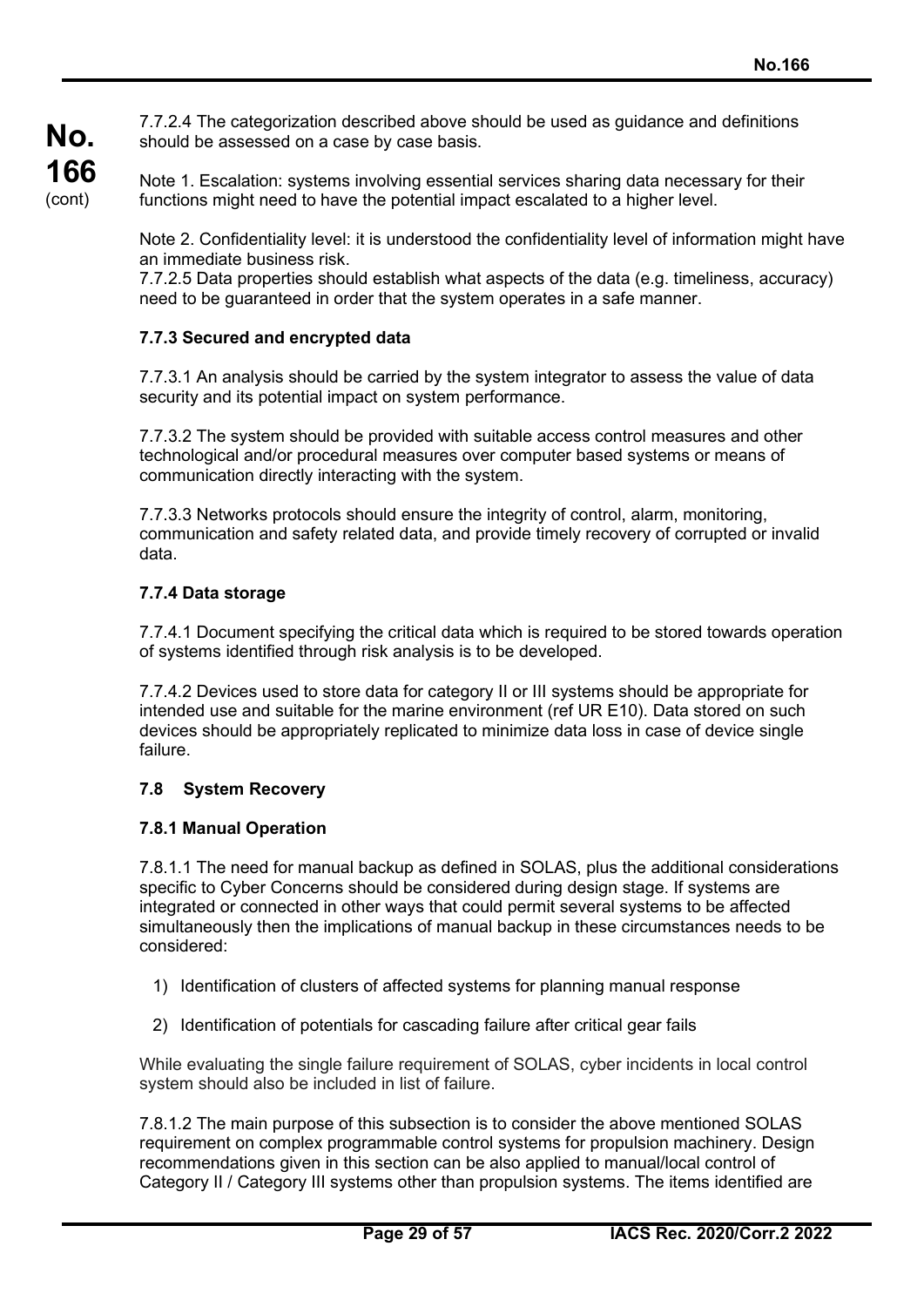intended to address the need for cyber resilience for critical onboard computer based systems.

## **7.8.2 Design recommendations for machinery systems**

1) The individual local control systems should include necessary Human Machine Interface (HMI) for effective local operation.

2) Local control systems should be of a robust design suitable for the environmental exposure and the intended operation.

3) Local control systems should be self-contained and not depend on other systems or external communication links for its intended operation.

4) Failure in remote control systems (from a location onboard the ship) should not prevent local operation.

5) Unused communication ports should be disabled.

6) Facilities for selecting "local" at or near the machinery should be provided for. When local control is selected, any control signal(s) from the remote control system (from a location onboard the ship) should be ignored.

#### **8. Verification Testing**

#### **General**

**No.**

**166** (cont)

> The verification and testing should be carried out at different stages, such as Design verification, testing on board following installation and during ships life. Subsequent to construction of new builds the Vessel computer based system testing should be carried out to verify satisfactory performance of the system. The section specifies methodology to verify the topics and processes identified in Section 7, as part of Goal based standard approach.

> The testing should be carried out after complete installation of network cables and all devices. The simulation tests should demonstrate how the commands from the computer based system may be executed.

#### **Scope of testing**

The scope of verification & testing of the computer based system should at least include the following:

- 1) All cabling and network devices
- 2) All functionality relating to network communication by nodes connected to the network system
- 3) All external and internal communications
- 4) Monitoring and alarm systems
- 5) Backup procedures and results
- 6) Verify effective response and recovery in an event of failure of critical computer based system used for Cat I,II and III systems (contingency plan)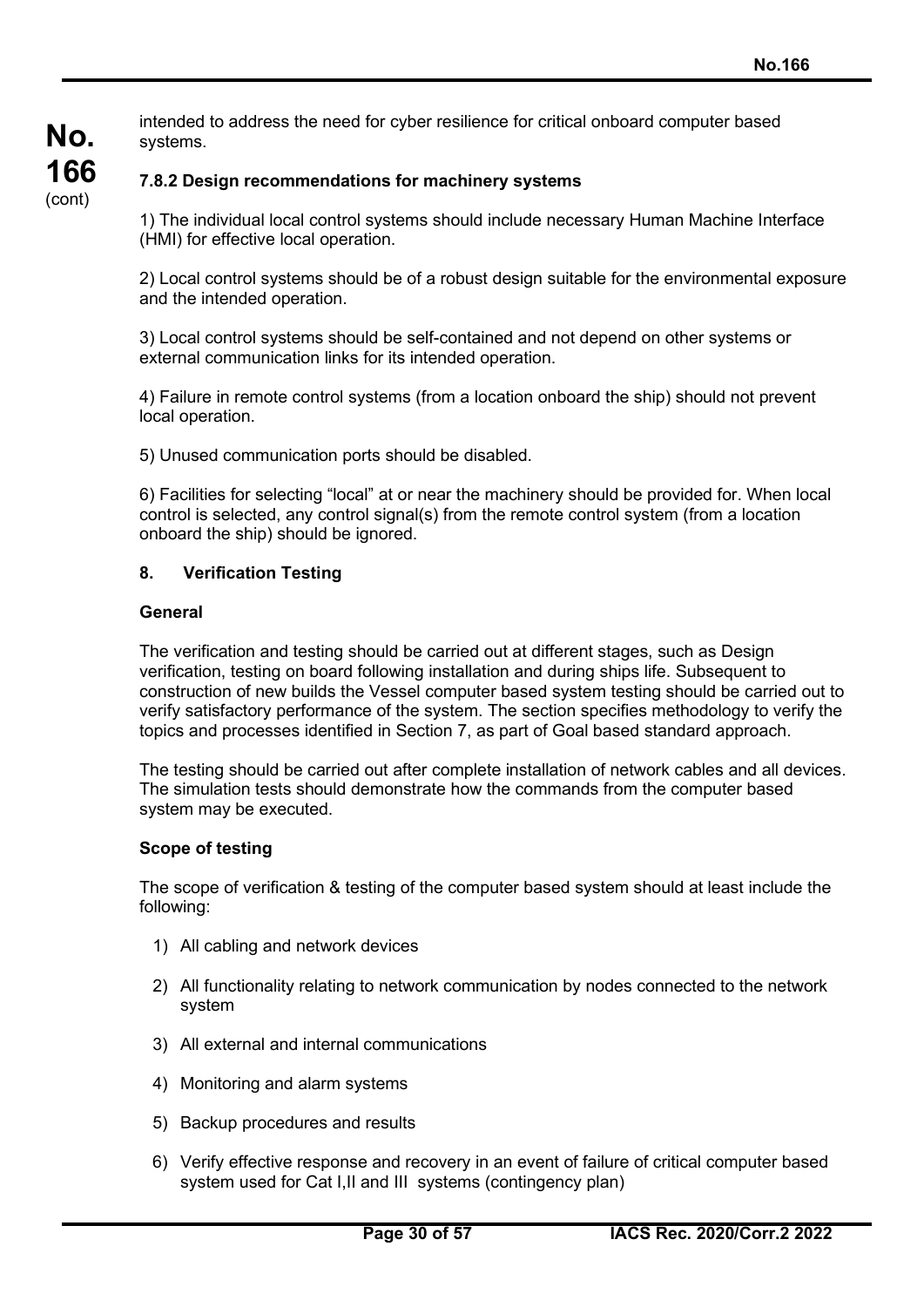7) Local control ability in case of cyber incident.

## **8.1 Asset Identification**

**No.**

**166** (cont)

## **8.1.1 Inventory of assets**

An inventory of all computer based systems According to Clause 7.1.1 should be submitted to Classification Society for verification. The list could be initially developed by shipbuilder and subsequently by owner/company during life of ship, whenever there are major changes in inventory.

## **8.1.2 System Documentation**

8.1.2.1 Following plans/documents should be submitted to Classification society towards design verification:

- 1) System Philosophy document
- 2) Network communication diagram
- 3) Logical map of networks

8.1.2.2 Following list of inventories specifying the details as indicated at Clause 7.1.2 should be maintained on board and submitted to surveyor when requested.

- 1) Inventory of communicating devices
- 2) Inventory network communication devices
- 3) Logical map of networks
	- IP addresses
	- Non IP addresses

Non Ethernet access points

Desk tops and servers

Connectors and communicating filed devices

- 4) Software inventory
- 5) Inventory of network services for each equipment.

## **8.1.3 Risk Assessment**

Risk assessment document indicating the identified risks and the proposed measures to mitigate the risk should be submitted for Classification society review.

## **8.2 Communication and interfaces**

Technical items should be verified as part of system design review. The testing for communication and interfaces should be covered as part of network testing at 8.3.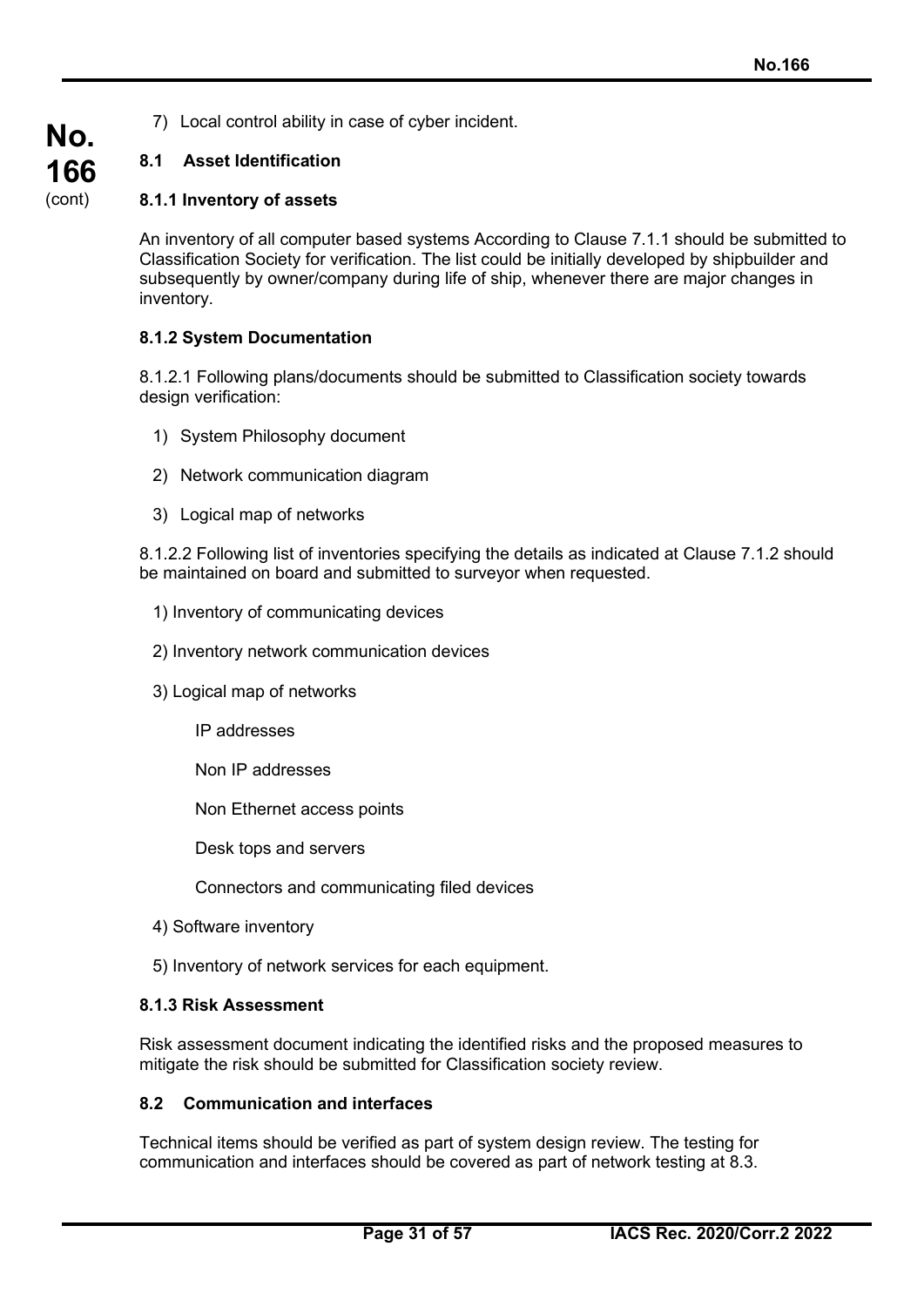## **8.3 Network**.

**No. 166** (cont)

## **8.3.1 Equipment Standard**

The objective of the verification is to confirm through review of certificate and /or plans, the suitability of the network device for the intended operation in a marine environment. When requested, during onboard survey, the shipyard/system integrator should submit relevant certificates to confirm that the equipment is designed, manufactured and tested as per the related standard.

## **8.3.2 Design**

#### 8.3.2.1 Network Design Document

Basic network design document showing details of all OT and IT network systems (when interfaced with OT systems) should be submitted to Classification societies for review.

8.3.2.2 Where the design philosophy includes FMEA, the analysis document should be submitted for classification society review and the results should be demonstrating through FMEA trials.

8.3.2.3. Following tests to verify the network functionality and response should be demonstrated during survey.

1) Network loading

2) Network storm test.

3) Redundancy tests where system is designed with redundant network and network devices

#### **8.3.3 Installation**

Satisfactory installation of the network devices as per the approved plan should be verified during onboard survey.

#### **8.3.4 Control, Monitoring and alarm**

The objective of the tests is to ensure reliability and quality of the network systems and the provision of suitable alarms and monitoring systems to detect abnormal incidents, including provision of such monitoring system at suitable locations. The list of controls, alarms and parameters/incidents to be monitored should be, as a minimum, as listed in Section 7.3.4 and should be verified during onboard survey.

#### **8.3.5 Segregation and segmentation of network**

#### 8.3.5.1 Design review

The network diagram indicating provision to divide onboard networks into separate network zones based on network communication documents, clearly specifying the philosophy of segregation should be submitted for Classification society review.

8.3.5.2 Installation and operation of appropriate boundary protection devices (e.g. proxies, gateways, routers, firewalls, unidirectional gateways, guards and encrypted tunnels) between network zones should be verified during onboard survey.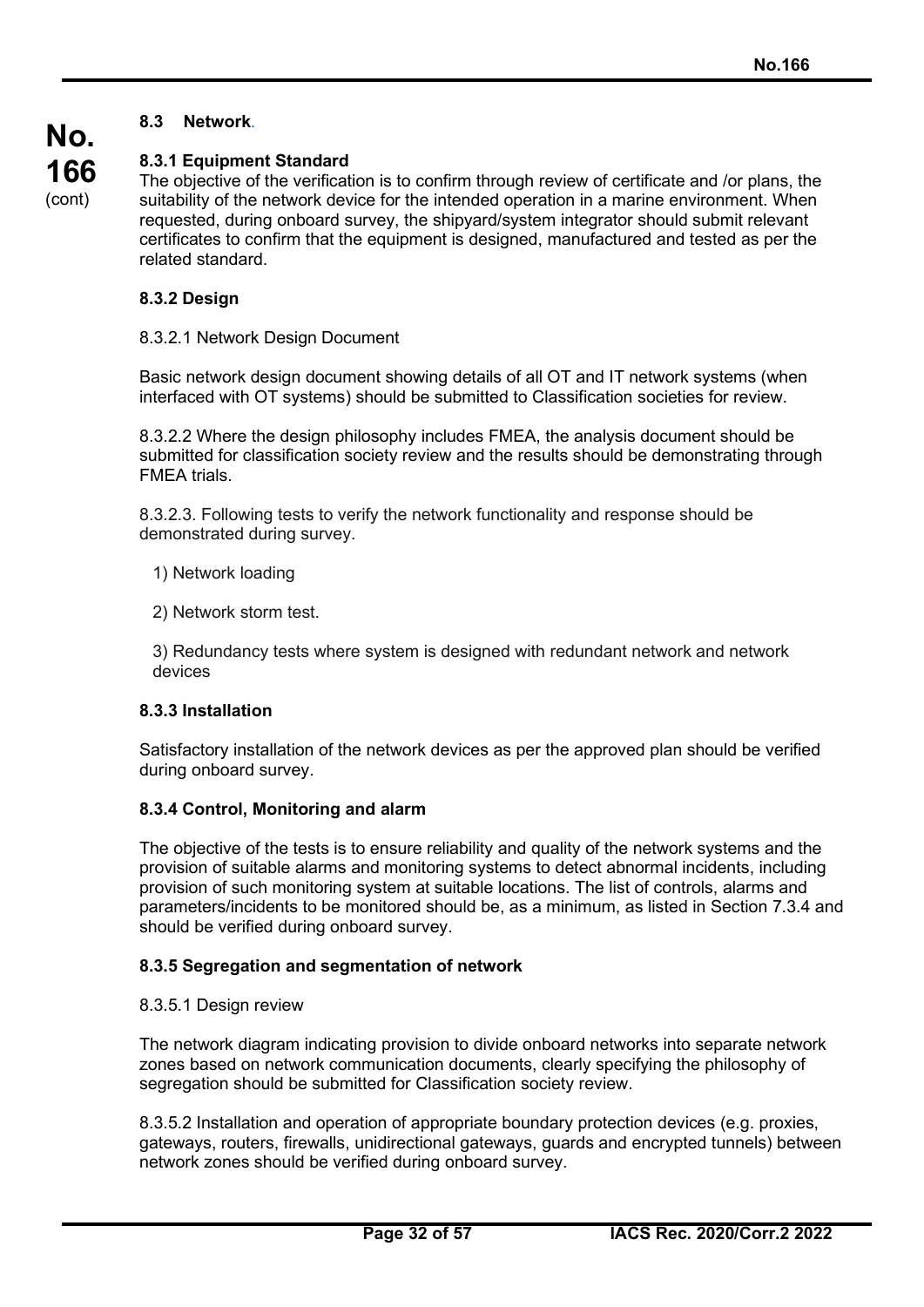**No. 166** (cont)

8.3.5.3 Where Physical segregation of network is adopted, it should be ensured through design that:

- 1) No permanent gateway to other network zone should be installed on the network perimeter.
- 2) No permanent wireless access should be connected to the network perimeter.
- 3) Ports for removable devices should be logically made unusable.

The performance of the network should be verified during on board survey as per reviewed test plan.

#### 8.3.5.4 Logical segregation of network

Where Logical segregation of the network is provided following characteristics should be verified onboard.

- 1) No data communication between different network zones through network devices.
- 2) Ports for removable devices should be treated with the same measure as physical segregation.

#### 8.3.5.5 Network segmentation

Implementation of network segmentation into various network zones as per identified risk level should be demonstrated on board. The testing should include verification of security levels between zones. Where DMZ is used, the arrangement and installation plan should be reviewed and satisfactory functionality of DMZ to eliminate or reduces all direct communication between the control network zone and the other nonessential network zones should be verified during onboard survey as per reviewed test plan. The test plan should include testing of redundant networks.

#### **8.3.6 Network protection safeguards**

The System Integrator and Supplier should prepare a document to demonstrate satisfactory implementation of safeguards and instructions on how to verify their effective implementation, or a rationale for those not implemented.

A test plan to verify the implemented control as given at 7.3.6 should be developed and tested during onboard survey. A copy of above documents should be retained onboard and made available to the Classification Society for subsequent verification during ship life.

#### **8.3.7 Cyber incident detection safeguards**

The System Integrator and Supplier should prepare a document to demonstrate satisfactory implementation of safeguards and instructions on how to verify their effective implementation, or a rationale for those not implemented.

A test plan to verify the implemented control as given at 7.3.7 should be developed and tested during onboard survey. A copy of above documents should be retained onboard and made available to the Classification Society for subsequent verification during ship life.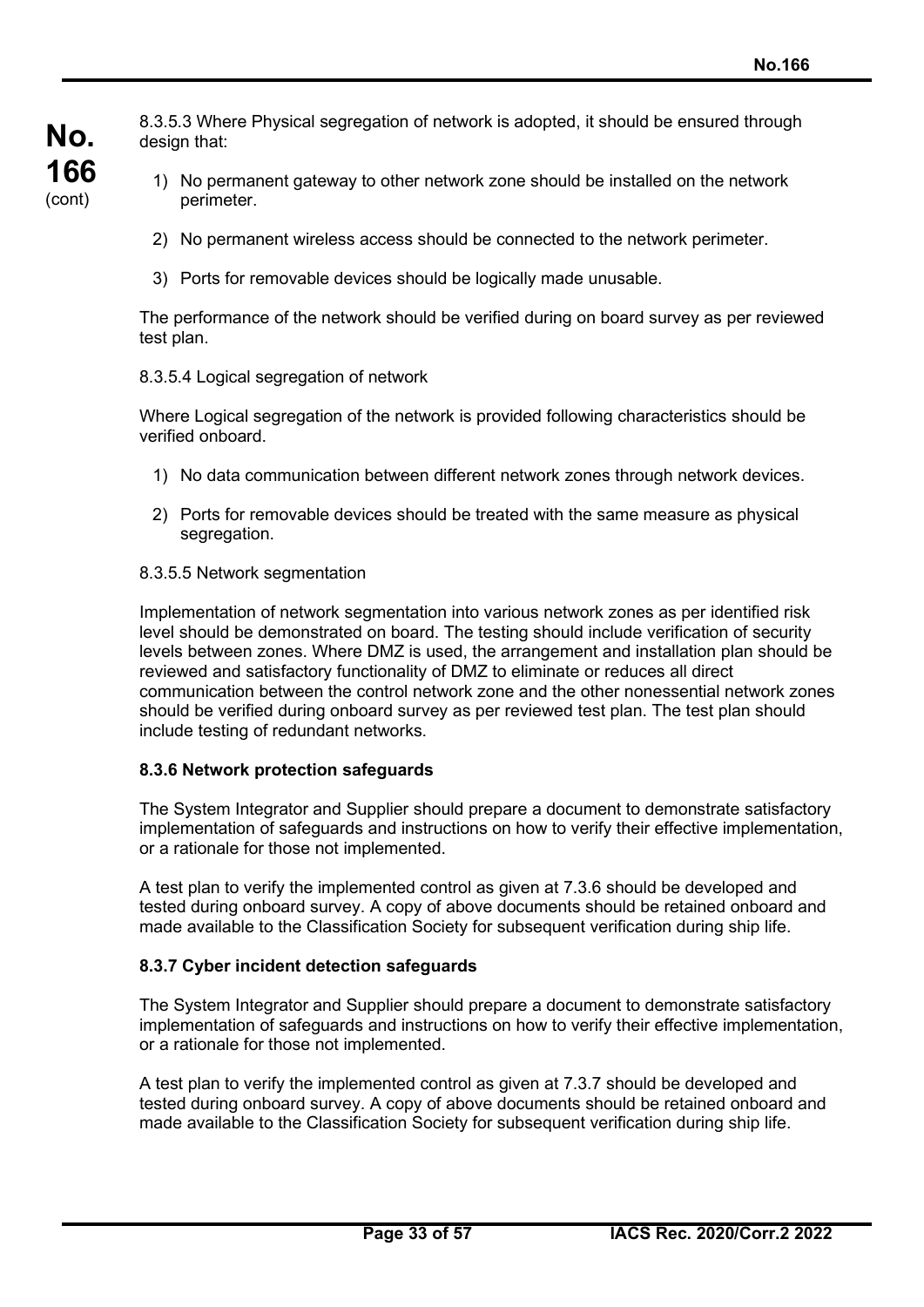## **8.3.8 Network and System Recovery measures**

8.3.8.1 The System Integrator and Supplier should prepare a document to demonstrate satisfactory implementation of safeguards and instructions on how to verify their effective implementation, or a rationale for those not implemented.

A test plan to verify the implemented control as given at 7.3.8 should be developed and tested during onboard survey. Restoration of critical systems in a timely, complete and safe manner should be verified.

A copy of above documents should be retained onboard and made available to the Classification Society for subsequent verification during ship life.

#### **8.3.9 Protection devices**

**No.**

**166** (cont)

> Satisfactory implementation of protective devices should be verified on board survey. A test plan to verify the implemented control as given at 7.3.9 should be developed and tested during onboard survey. The document showing configuration of the tested device/system should be retained onboard and made available to the Classification Society for subsequent verification during ship life.

#### **8.3.10 Integration**

8.3.10.1 Integration is generally foreseen between OT systems. Segregation is between OT and IT as far as possible. However where the OT networks are integrated with other OT and /or IT network, the network communication functionality should be verified as per reviewed test plan. Continuous operation of critical systems due to loss of one of the interconnected system / network should be verified as per FMEA trial procedure.

#### **8.3.11 Cyber Incident Response Measures**

The System Integrator and Supplier should prepare a document to demonstrate satisfactory implementation of safeguards and instructions on how to verify their effective implementation, or a rationale for those not implemented.

A test plan to verify the implementation of control as given at clause 7.3.11 should be developed and tested during onboard survey. A copy of above documents should be retained onboard and made available to the Classification Society for subsequent verification during ship life.

#### **8.4 Computer based systems Physical Access control**

#### **8.4.1 Installation**

Design document mentioned in 7.4.1 should be submitted to Classification Society for verification. Verification of the physical location and access control for various onboard computer based systems, should be carried out through verification of design documentation and subsequently during on board survey.

#### **8.4.2 Physical Security Perimeter**

The Design verification and testing of the security perimeter should be in accordance with each Classification Society's requirements.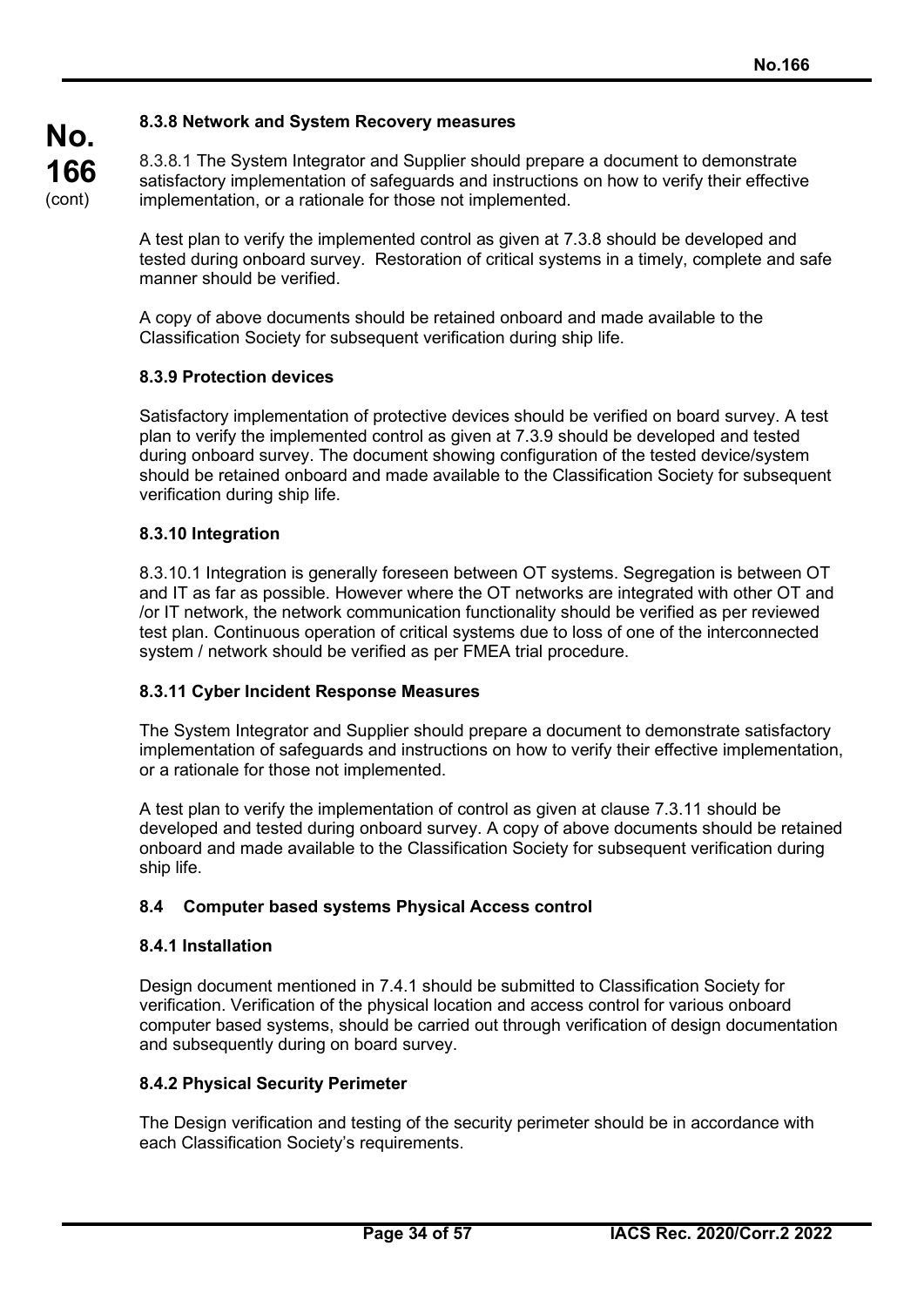## **8.4.3 Measures to restrict physical access to secure areas**

Measures implemented to restrict physical access to secure areas should be verified during survey.

#### **8.4.4 Equipment**

Design verification and certification of the equipment should be in accordance with each Classification Society's requirements*.*

#### **8.4.5 Cabling**

Certification and installation verification of cables should be in accordance with each Classification Society's requirements*.*

#### **8.4.6 Use of mobile devices and portable storage devices**

Test to verify that network cannot be accessed by unauthorized mobile and portable storage devices should be carried out on board.

#### **8.4.7 Equipment to restrict physical access**

Cyber-enabled equipment to restrict physical access should be tested to ensure that it is kept working in normal operating state.

#### **8.5 Software assurance**

#### **8.5.1 Design & Development**

The design development and testing of software for category I, II and III systems should be carried out as per IACS UR E22.

#### **8.5.2 Software maintenance**

8.5.2.1 Subsequent to execution of software maintenance, following tests should be carried out by the Service Provider for validation:

- 1) Regression tests
- 2) New functionalities and/or improvements tests;
- 3) Load tests.

8.5.2.2 The classification society should witness the testing of software maintenance as appropriate or review the results of testing.

8.5.2.3 The objective of software testing after maintenance is to verify that the equipment subject to software maintenance, integrated in the relevant system or sub-systems, behaves according to the specification and according to applicable requirements.

8.5.2.4 During the software maintenance planning the Producer of software or System Integrator and/or the Data Provider should issue a Test Plan specifying the tests to be executed. Test Cases covering both normal operation and failure conditions should be specified in the Test Plan.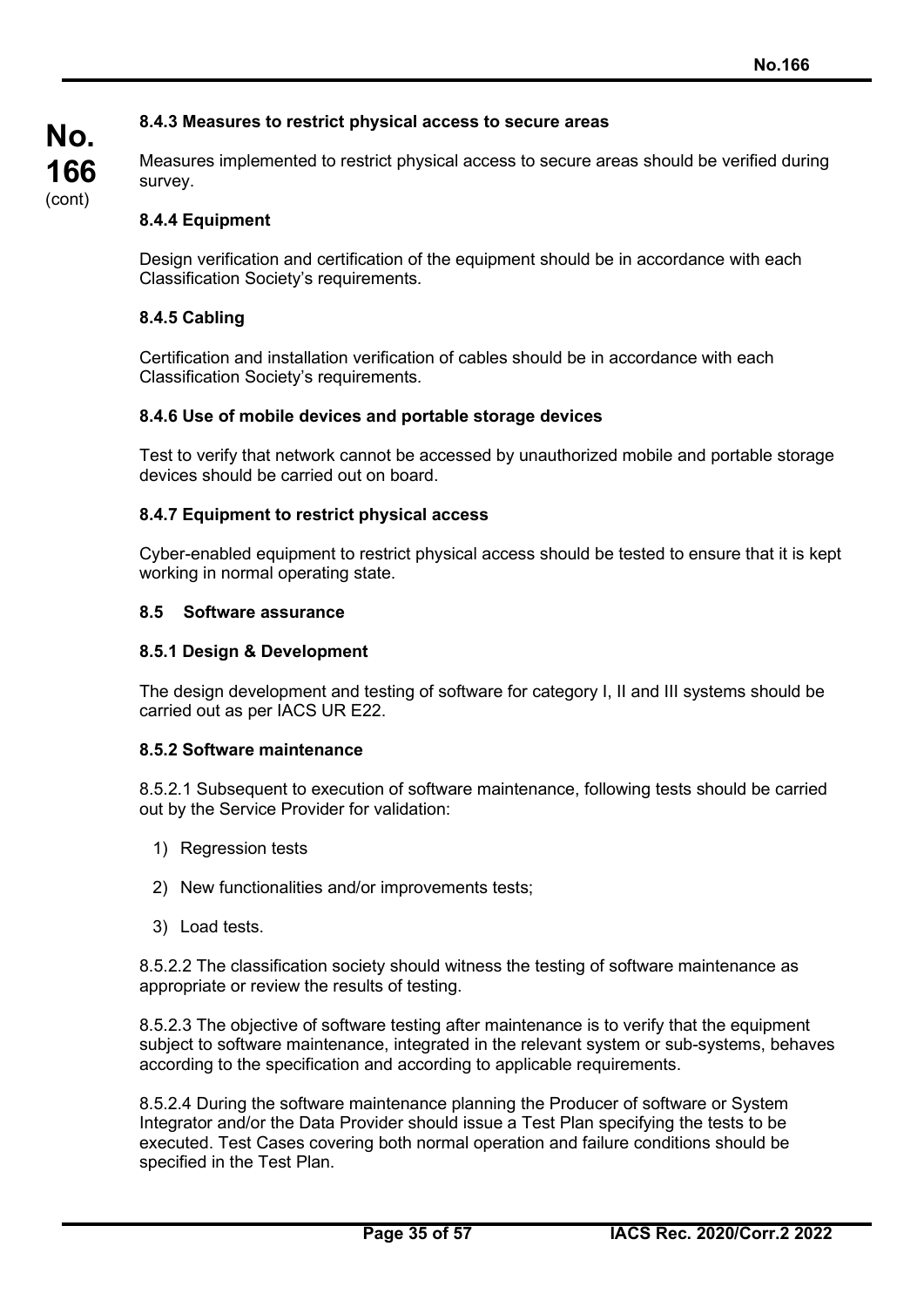8.5.2.5 Regression tests are aimed at verifying that no functionality which is expected to be still present after the maintenance has been impaired.

8.5.2.6 The purpose of testing new functionalities and/or improvements is to verify that the software maintenance had the intended effect.

8.5.2.7 The Load test should be conducted to verify the behaviour of the system under a specific expected load, under both normal and peak conditions.

8.5.2.8 The tests should cover each equipment which are subject should be subdivided into the following activities:

1) The Test Plan should determine the scope and risks associated with the software maintenance, and identify the objectives of testing, the method of testing, the expected time and resources required for the testing process. It should provide clear information on how the tests are carried out and how to verify the success or failure of each test.

2) Test cases should be selected based on applicable requirements, design specifications, risk analysis and interfaces of the equipment subject to software maintenance.

3) After the tests have been executed, the results of the executed tests should be recorded, including the versions of the software under tests.

4) Test of procedures that can roll back to a previous software version and configuration during software maintenance, after a software update has been attempted to the shipboard equipment without success.

5) The results of the executed tests should be discussed and analyzed in order to check which planned software updates can be delivered and to confirm that no failure has been detected during the test activities. In case of failure, corrective action should be planned, and an updated Test Plan should be issued.

6) The process should consider the implications and any risks associated that could result from the rollback and identify appropriate testing performed post roll back in order to satisfy the administration and class of satisfactory working condition of the system.

7) Rollback procedures should be demonstrated to the classification society when required.

8) Documentation of the outcome of testing should be made available to the ship-owner and when required to system integrators, data providers and the classification society.

#### 8.5.2.9 Execution of tests

**No.**

**166** (cont)

> Extracts from the updated software log or OSMLS for the on board for software should be submitted to classification society during onboard survey.

8.5.2.10 A report from the Service Provider that can be used to record software maintenance activity covered by IACS UR E22 performed on computer-based systems to be submitted to classification society during onboard survey.

8.5.2.11 When the society is acting as approver of the on-board systems as part of the execution, onboard tests should be conducted to check that a computer-based system operates as expected in its final environment, integrated with all other systems with which it interacts.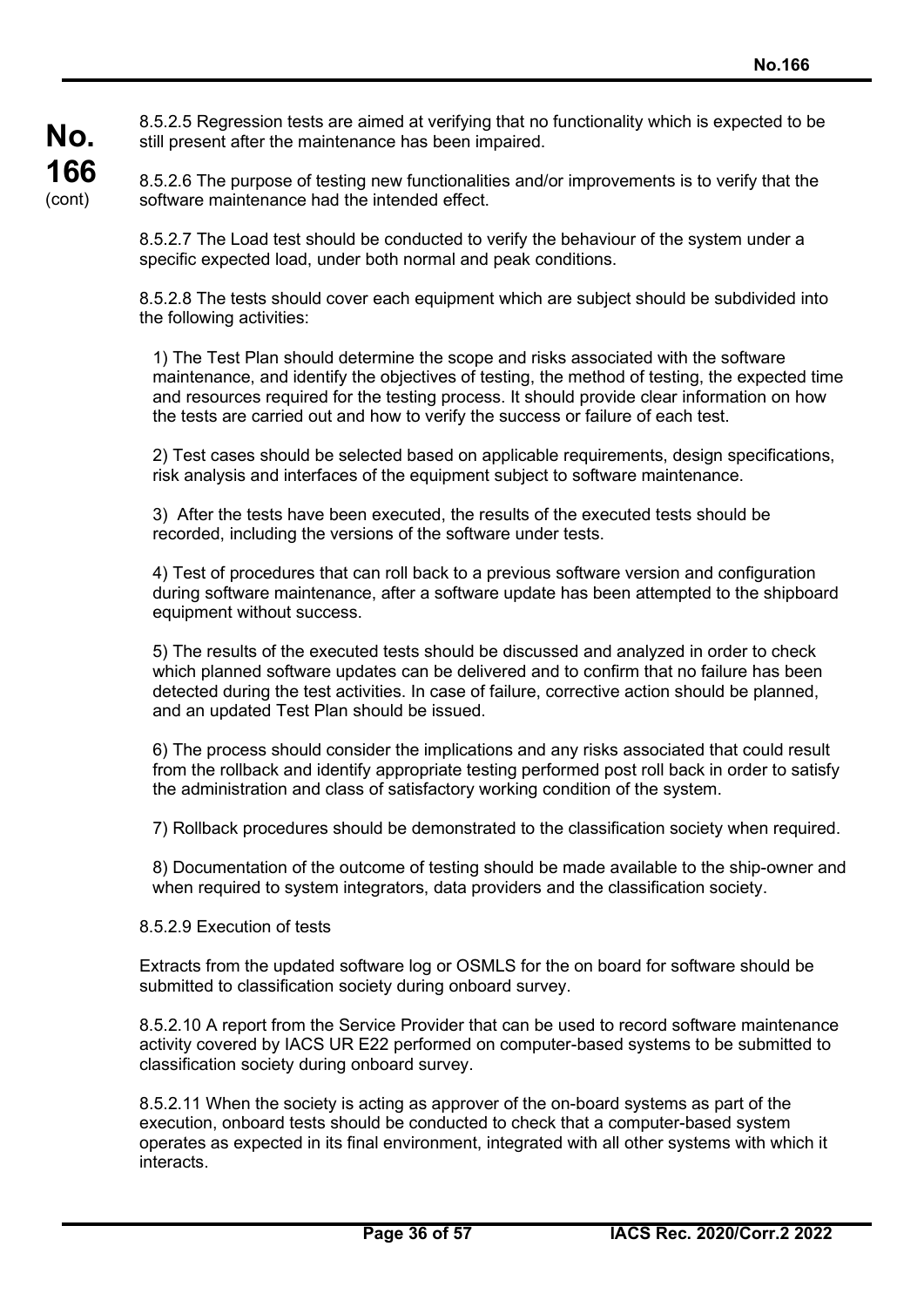8.5.2.12 The test should ensure that the system under test:

- 1) Performs functions the system was designed for
- 2) Reacts safely in case of failures originated internally or by devices external to the system
- 3) Interacts safely with other systems implemented on board vessel

8.5.2.13 For Category II and III systems test programs and procedures for functional tests and failure tests should be done in accordance with the requirements in IACS UR E22.

8.5.2.14 For Category II and III systems test programs and procedures should include checking of the equipment (e.g. software, versions and configuration) as explained in 7.5.2.1.

#### **8.6 Remote Access (from locations not onboard the ship)**

#### **8.6.1 Ship to Shore Interface**

**No.**

**166** (cont)

> 8.6.1.1 The test program and test report mentioned in 7.6.1.4 should be made available to the Classification Society upon request. The Classification Society may request to witness the execution of tests and/or execute additional tests.

8.6.1.2 Patches and updates should be tested and evaluated before they are installed to ensure they are effective and do not result in side effects that cannot be tolerated. A confirmation report from the software supplier towards above should be obtained, prior to undertaking remote update. They should also be prevented from installation unless signed with recognized and approved certificates.

8.6.1.3 A log should be provided for all information needed to successfully audit system activity.

#### **8.6.2 Configuration of network devices such as firewalls, routers and switches**

The satisfactory operation of network devices to prevent unauthorised access from remote locations should be verified during on board survey, as per approved test plan.

#### **8.6.3 Remote maintenance**

Authorisation and disconnection of remote maintained systems including following features should be demonstrated during on board survey:

- 1) Session lock
- 2) Auto log out function
- 3) Blocking access during normal operation
- 4) Monitoring remote maintenance activity

#### **8.7 Data Quality**

#### **8.7.1 Data Security**

Document showing how the confidentiality, integrity and availability of data residing in or flowing to critical systems is addressed should be submitted for classification society review.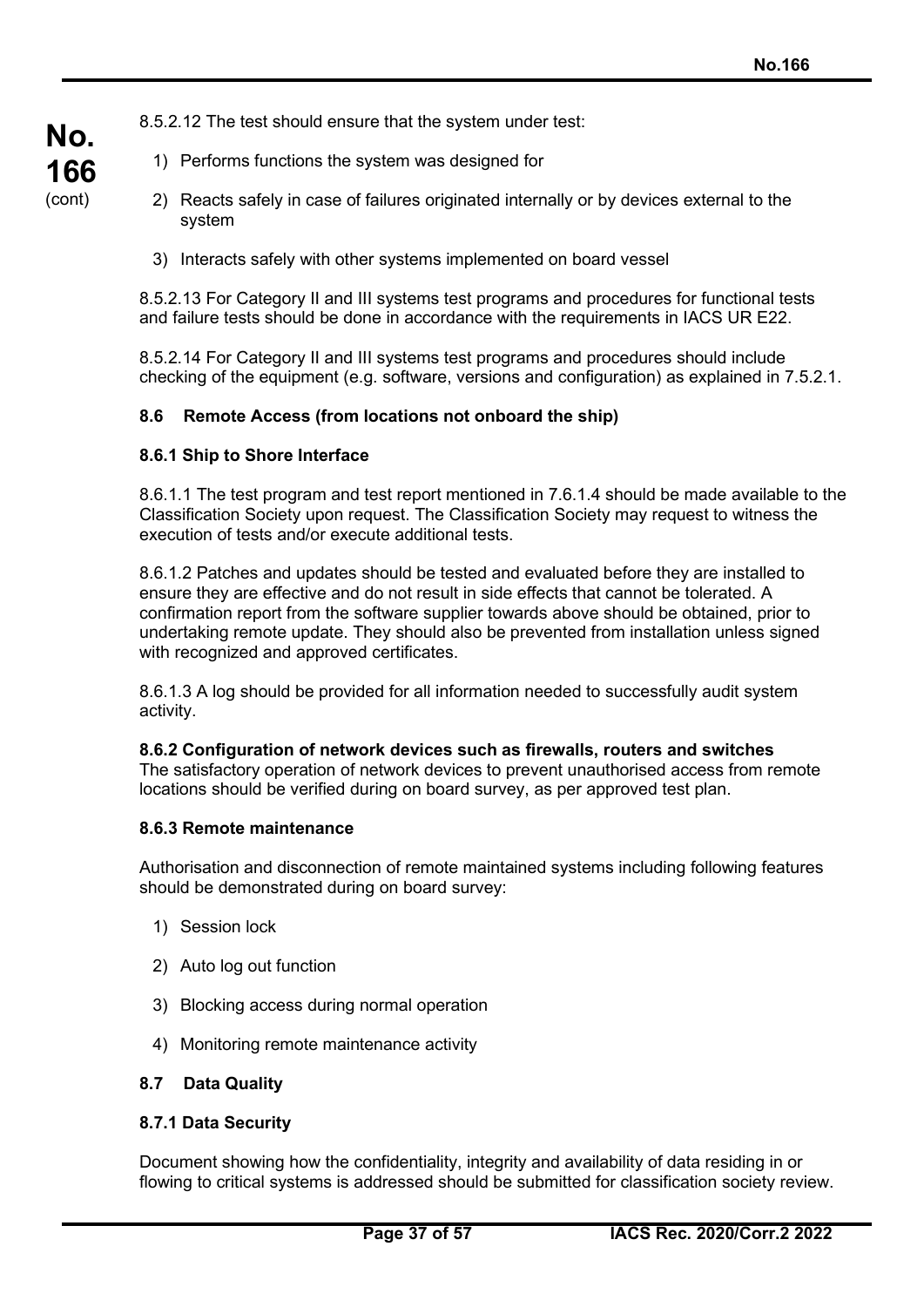The controls for data storage and transfer should be verified during onboard survey as per reviewed test plan.

## **8.7.2 Data Categorisation**

Data categorisation document identifying the risks for various categories of data should be submitted to Classification societies for review.

#### **8.7.3 Secured and encrypted data**

Networks protocols should ensure the integrity of control, alarm, monitoring, communication and safety related data, and provide timely recovery of corrupted or invalid data. Verification of origin and destination of data should be considered as in the scope. Evidence should be provided to the Classification Society of the above mentioned measures upon request.

#### **8.7.4 Data Storage**

Evidence should be provided to the Classification Society of the measures specified at 7.7.4 upon request.

#### **8.8 System Recovery**

#### **8.8.1 Manual Operation**

8.8.1.1 Tests to demonstrate the necessary independence, functionality and operability of critical system as detailed at section 7.8 should be carried out during onboard survey.

8.8.1.2 Verify that provision for a suitable HMI (communication means, controls, indications, alarms, etc as required) at each location where manual or local control is provided.

8.8.1.3 Review of each system to identify if safety functions are independent of control which could be affected in a Cyber Incident.

8.8.1.4 Verify that Cyber Incident would not be destructive to equipment to the extent that it is unusable under manual backup.

#### **8.8.2 Design recommendations for Machinery systems**

Documents showing independency of local controls, effect of single failure, interfaces to other systems should be submitted for classification society for verification.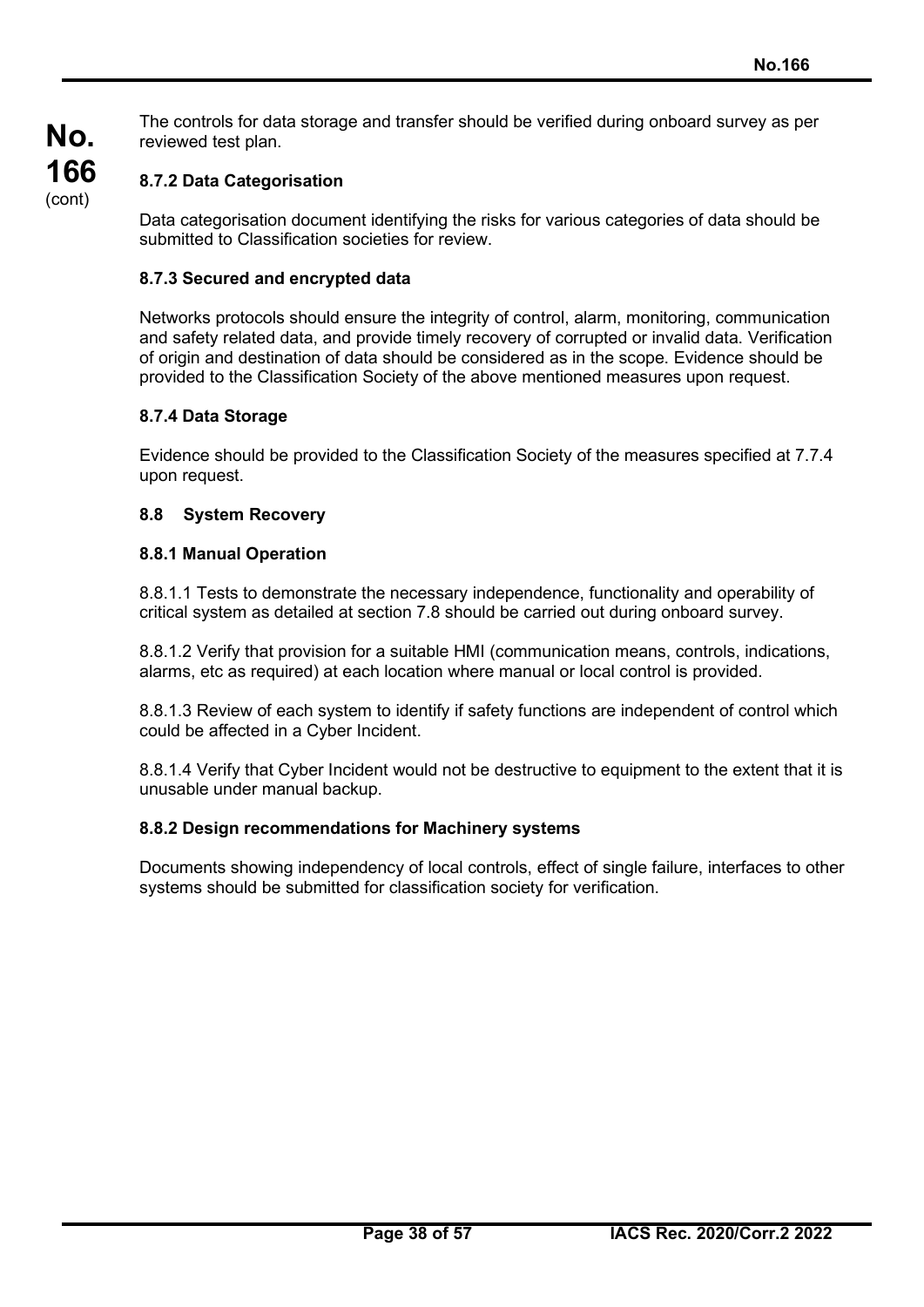## **Appendix A: Detailed list of Standard**

- 1. ISO/IEC 14764:2006 Software Engineering -- Software Life Cycle Processes -- Maintenance
- 2. NIST Special Publication 800-34 Rev.1 Contingency Planning Guide for Federal Information Systems
- 3. NIST Special Publication 800-53 Rev.4 Security and Privacy Controls for Federal Information Systems and Organizations
- 4. NIST Special Publication 800-82 Rev. 2 Guide to Industrial Control Systems (ICS) **Security**
- 5. IEC 62443-2-1: 2010 Industrial communication networks Network and system security - Part 2-1: Establishing an industrial automation and control system security program
- 6. IEC 61162 Digital interfaces for navigational equipment within a ship
- 7. FIPS 199 Standards for Security Categorization of Federal Information and Information Systems
- 8. ISO 8000-8:2015 Data quality -- Part 8: Information and data quality: Concepts and measuring
- 9. ISO/IEC 27002 2013 Information technology -- Security techniques -- Code of practice for information security controls
- 10. IEC 62443-3-3 2013 Industrial communication networks Network and system security - Part 3-3: System security requirements and security levels
- 11. ISO/IEC 27001:2013 Information technology -- Security techniques -- Information security management systems -- Requirements
- 12. ISO/IEC 27033-1:2015 Information technology -- Security techniques -- Network security -- Part 1: Overview and concepts
- 13. IEC-60050 International electro technical vocabulary
- 14. ISO/IEC 27000:2018 Information technology -- Security techniques -- Information security management systems -- Overview and vocabulary
- 15. ISO/IEC 27002 Information technology Security techniques Code of practice for information security controls
- 16. IEC 61162- 460 (2018) Maritime navigation and radio communication equipment and systems - Digital interfaces - Part 460: Multiple talkers and multiple listeners - Ethernet interconnection - Safety and security
- 17. IEC 6162 450 Maritime navigation and radio communication equipment and systems – Digital interfaces
- 18. ISO 16425 Ships and marine technology -- Guidelines for the installation of ship communication networks for shipboard equipment and systems
- 19. Industry Standard on Software Maintenance of Shipboard Equipment" Version 1.0. CIRM/BIMCO
- 20. ISO 24060 "Software maintenance of shipboard equipment" (Awaiting publication at the time of writing)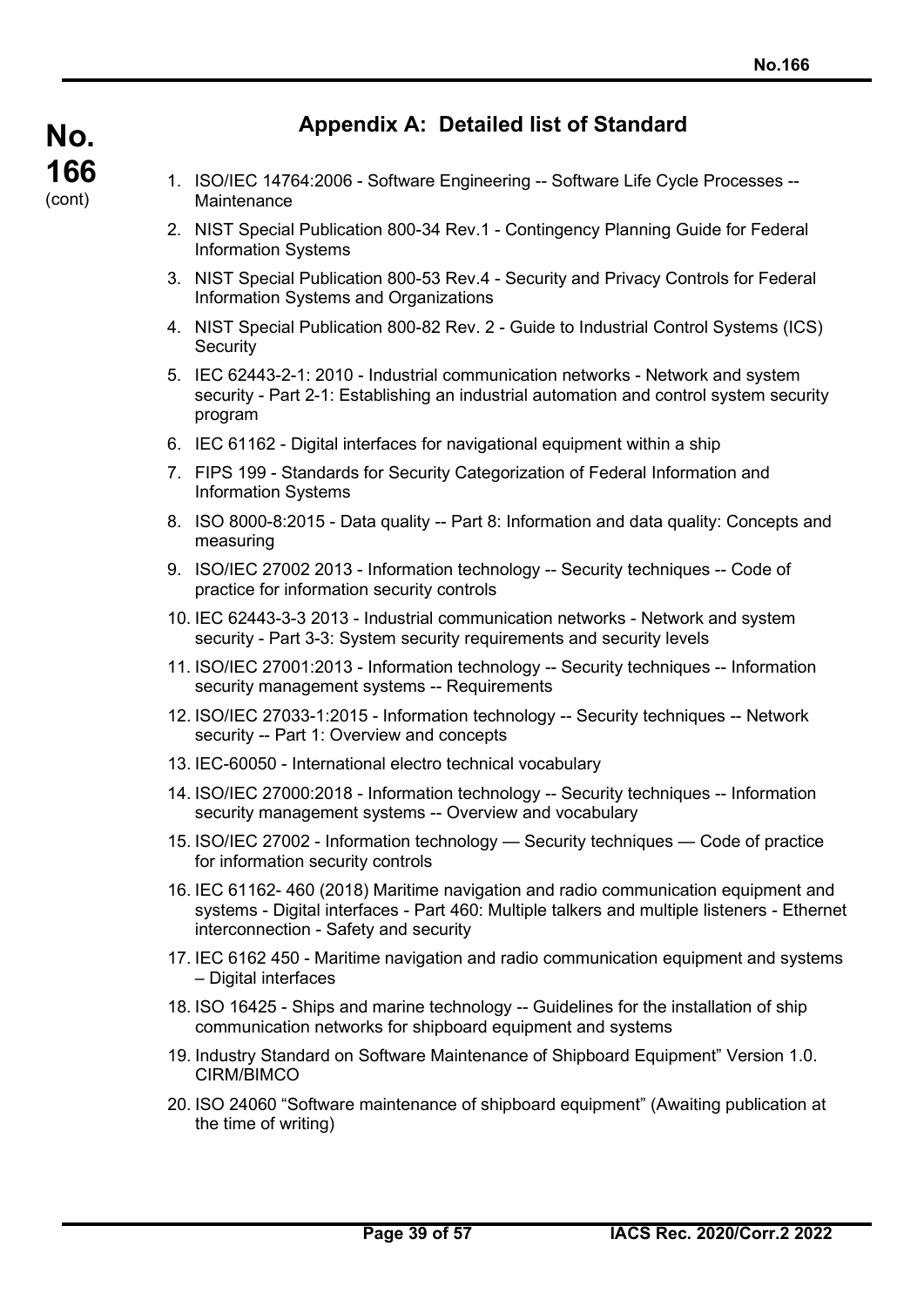**No. 166** (cont)

## **Appendix B: Documents referred in Recommendation**

|                         |                                                              |                               | <b>Requested by Class</b> |                                   |                       |               |
|-------------------------|--------------------------------------------------------------|-------------------------------|---------------------------|-----------------------------------|-----------------------|---------------|
| Sr no                   | <b>Document Description</b>                                  | <b>Developed</b><br><b>By</b> | Design<br>review          | <b>Install</b><br>ation<br>review | onbo<br>ard<br>review | <b>Remark</b> |
| 1                       | Inventory list of computer based                             |                               |                           |                                   |                       |               |
| $\overline{2}$          | system<br>Design philosophy document                         | Designer                      | X<br>$\overline{X}$       |                                   |                       |               |
| 3                       | Network communication<br>document                            | Designer                      |                           |                                   |                       |               |
| $\overline{\mathbf{4}}$ | Logical map of networks                                      | Designer<br>Designer          | X<br>X                    |                                   |                       |               |
| 5                       | inventories                                                  |                               | X                         |                                   |                       |               |
| 6                       |                                                              | Designer                      | X                         |                                   |                       |               |
| $\overline{7}$          | communicating device<br>network communication devices        | Designer                      | X                         |                                   |                       |               |
| 8                       |                                                              | Designer                      |                           |                                   |                       |               |
| 9                       | logical inventories                                          | Designer                      | X                         |                                   |                       |               |
|                         | Software inventory                                           | Designer                      |                           |                                   | X                     |               |
| 10                      | Inventory of network services for<br>each equipment          | Designer                      | X                         |                                   |                       |               |
| 11                      | Risk assessment                                              | Designer                      | X                         |                                   |                       |               |
| 12                      | <b>Equipment certificates</b>                                | OEM/<br>Class                 |                           |                                   | X                     |               |
| 13                      | Network Design document                                      | Designer                      | X                         |                                   |                       |               |
| 14                      | Network design FMEA                                          | Designer                      | X                         |                                   |                       |               |
| 15                      | Installation plan                                            | Designer                      | X                         | X                                 |                       |               |
| 16                      | Control, monitoring & Alarm                                  | Designer                      | X                         |                                   | X                     |               |
| 17                      | Segregation and segmentation of<br>network                   | Designer                      | X                         | X                                 |                       |               |
| 18                      | Network protection safeguards                                | Designer                      | X.                        |                                   | X                     |               |
| 19                      | Cyber incident detection<br>safeguards                       | Designer                      | X                         |                                   | X                     |               |
| 20                      | Integrated network system                                    | <b>Designer</b>               | X                         |                                   | X                     |               |
| 21                      | Network and system recovery<br>measures                      | Designer                      | X                         |                                   | X                     |               |
| 22                      | Protection devices                                           | Designer                      | X                         |                                   | X                     |               |
| 23                      | Cyber incident response and<br>measures                      | Designer                      |                           |                                   | X                     |               |
| 24                      | Security perimeter                                           | Designer                      | X                         |                                   | $\mathsf{X}$          |               |
| 25                      | Software maintenance Test<br>results                         | <b>OEM</b>                    |                           |                                   | X                     | on<br>request |
| 26                      | <b>Execution of tests - Updated</b><br>software log or OSMLS | <b>OEM</b>                    |                           |                                   | X                     | on<br>request |
| 27                      | Software maintenance plan                                    | <b>OEM</b>                    | X                         |                                   |                       |               |
| 28                      | Ship to shore interface test<br>program                      | Designer                      | X                         |                                   | X                     |               |
| 29                      | Data security                                                | Designer                      |                           |                                   | X                     |               |
| 30                      | Data Categorisation                                          | Designer                      | X                         |                                   |                       |               |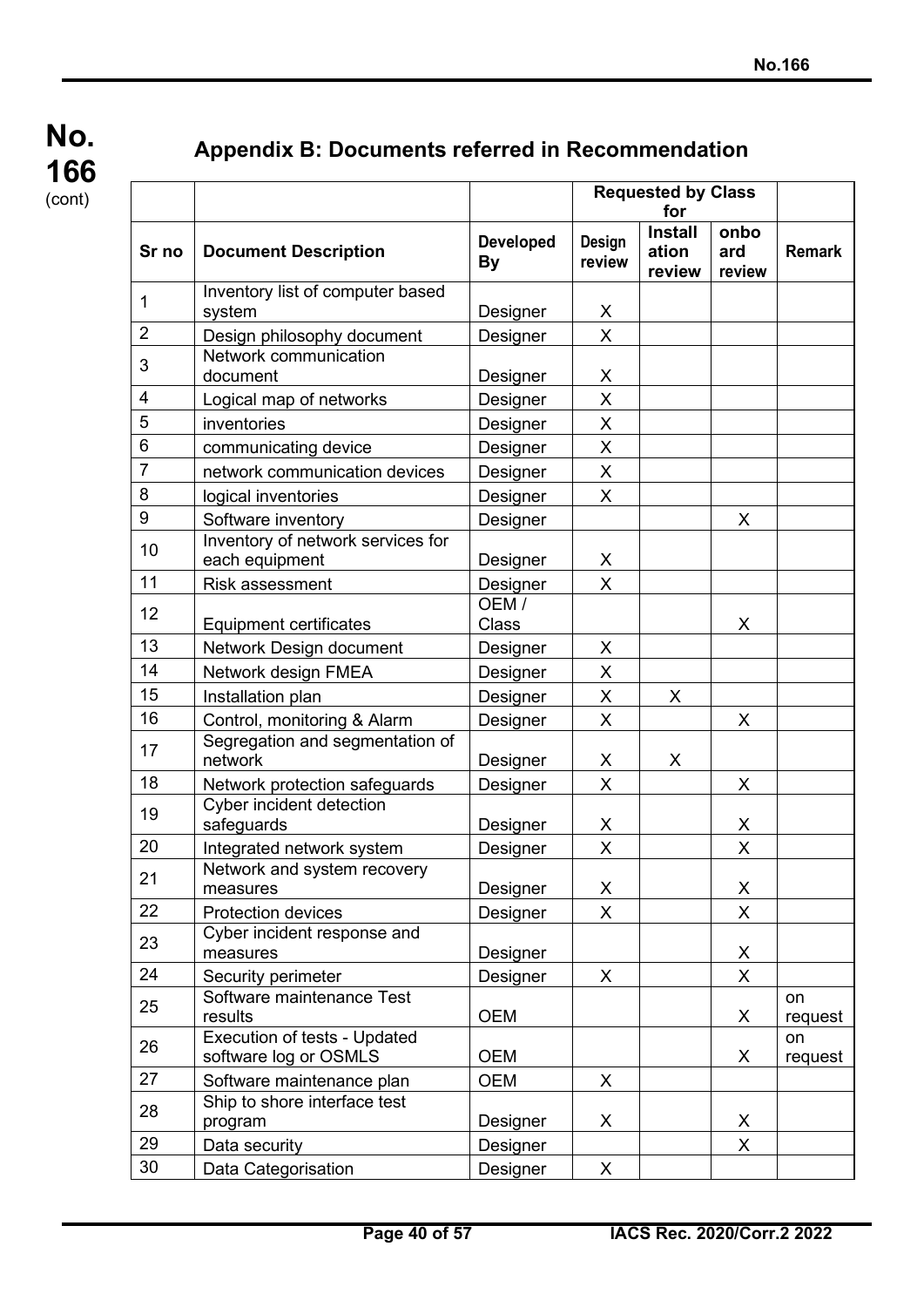| No.<br>166 | 31             | Data Storage                                                                                                                                                                                                              | Designer | X |  | X |  |  |
|------------|----------------|---------------------------------------------------------------------------------------------------------------------------------------------------------------------------------------------------------------------------|----------|---|--|---|--|--|
|            | 32             | Design recommendations for<br>machinery systems                                                                                                                                                                           | Designer | X |  | X |  |  |
| (cont)     | <b>Note</b>    |                                                                                                                                                                                                                           |          |   |  |   |  |  |
|            |                | Design review: The document would be required for Class review.                                                                                                                                                           |          |   |  |   |  |  |
|            |                | Installation review: The document would be required by Class during new build<br>installation stage.                                                                                                                      |          |   |  |   |  |  |
|            |                | <b>Onboard review:</b> The document would be referred during onboard verification of<br>systems during new build stage and subsequently during operations.                                                                |          |   |  |   |  |  |
|            | $\overline{2}$ | During new build stage the initial philosophy documents will be generally developed<br>by designer, system integrator. Subsequently OEM inputs would be required towards<br>development of detailed engineering drawings. |          |   |  |   |  |  |
|            | 3              | Documents for inventories, software maintenance, risk assessment and protection<br>measures would be initially developed by designer and subsequently maintained by<br>owner/ship management company.                     |          |   |  |   |  |  |
|            | 4              | Where documents are required for onboard verification during life of ship, a copy of<br>the same should be made available to surveyor onboard.                                                                            |          |   |  |   |  |  |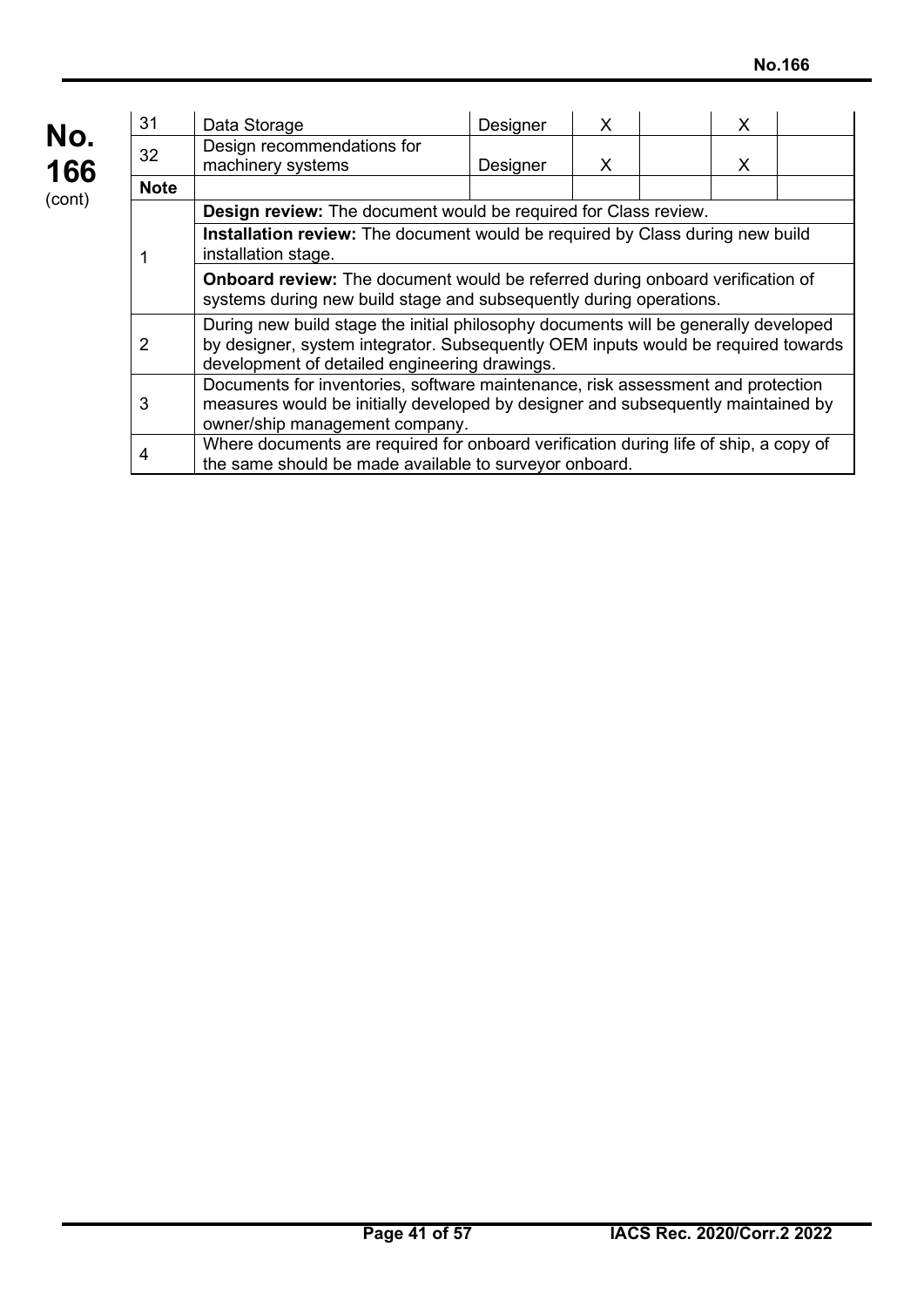## **No. 166** (cont)

## **Appendix C: Mapping of Sub goals to Technical & Verification items**

| <b>Sub</b>                         | <b>Functio</b><br>nal<br>require<br>ment | Scope/areas to be<br>addressed                                                                                           | <b>Techni</b><br>cal<br>item                                                                | <b>Verific</b><br>ation<br><b>Testing</b>                    | <b>Review methodology</b>                                   |                            |                              |  |
|------------------------------------|------------------------------------------|--------------------------------------------------------------------------------------------------------------------------|---------------------------------------------------------------------------------------------|--------------------------------------------------------------|-------------------------------------------------------------|----------------------------|------------------------------|--|
| Goal<br>(SG)                       |                                          |                                                                                                                          |                                                                                             |                                                              | Design<br>review                                            | Equipment<br>certification | <b>Onboard</b><br>survey     |  |
| SG <sub>1</sub><br>SG <sub>2</sub> | Identify-1                               | Inventory of systems,<br>data, risk assessment<br>to ensure normal<br>operations and<br>address cyber risks              | 7.1.1<br>7.1.3<br>7.7.2                                                                     | 8.1.1<br>8.1.3<br>8.7.2                                      | X<br>$\sf X$<br>$\mathsf{X}$                                |                            |                              |  |
|                                    | Identify-2                               | <b>Essential OT systems</b><br>inventory, identify<br>inter dependencies,<br>risk analysis                               | 7.1.2<br>7.1.3                                                                              | 8.1.2<br>8.1.3                                               | X<br>$\mathsf{X}$                                           |                            |                              |  |
|                                    | Protect-1                                | Secure config-<br>equipment, suitability<br>for location.<br>availability of data<br>Secure interfacing<br>s/w assurance | $\overline{7.2}$<br>7.3.1<br>7.3.2<br>7.3.3<br>7.3.9.2<br>&<br>7.3.9.3<br>7.4<br>7.5<br>7.7 | 8.2<br>8.3.1<br>8.3.2<br>8.3.3<br>8.3.9<br>8.4<br>8.5<br>8.7 | X<br>$\sf X$<br>$\mathsf{X}$<br>X<br>X<br>X<br>$\mathsf{X}$ | Χ<br>X                     | X<br>X<br>X<br>X<br>X<br>X   |  |
|                                    | Protect-2                                | Integration                                                                                                              | 7.3.10                                                                                      | 8.3.10                                                       | X                                                           | X                          | X                            |  |
|                                    | Protect-3                                | Segmentation                                                                                                             | 7.3.5                                                                                       | 8.3.5                                                        | $\overline{X}$                                              | $\overline{\phantom{0}}$   | X                            |  |
|                                    | Protect-4                                | Restrict logical access<br>to OT                                                                                         | 7.3.6<br>7.6                                                                                | 8.3.6<br>8.6                                                 | $\overline{\mathsf{x}}$<br>X                                | ÷.<br>X.                   | $\overline{\mathsf{x}}$<br>X |  |
|                                    | Pprtect-5                                | Minimise Disruption to<br>safety systems                                                                                 | 7.3.9.1                                                                                     | 8.3.9                                                        | $\mathsf{X}$                                                |                            | X                            |  |
| SG <sub>3</sub>                    | Detect-1                                 | Monitoring,<br>Detect cyber events                                                                                       | 7.3.4<br>7.3.7                                                                              | 8.3.4<br>8.3.7                                               | X<br>X                                                      | $\overline{\mathsf{X}}$    | $\mathsf{X}$<br>X            |  |
|                                    | Respond<br>$-1$                          | Contain impact                                                                                                           | 7.8                                                                                         | 8.8                                                          | $\mathsf{X}$                                                | $\mathsf{X}$               | $\mathsf{X}$                 |  |
| SG4                                | Respond<br>$-2$                          | Isolation of safety<br>critical functions                                                                                | 7.3.11                                                                                      | 8.3.11                                                       | X                                                           |                            | X                            |  |
| SG <sub>5</sub>                    | Recover                                  | Data backup and<br>restore                                                                                               | 7.3.8<br>7.7.4                                                                              | 8.3.8<br>8.7.4                                               | $\pmb{\mathsf{X}}$<br>X                                     |                            | X                            |  |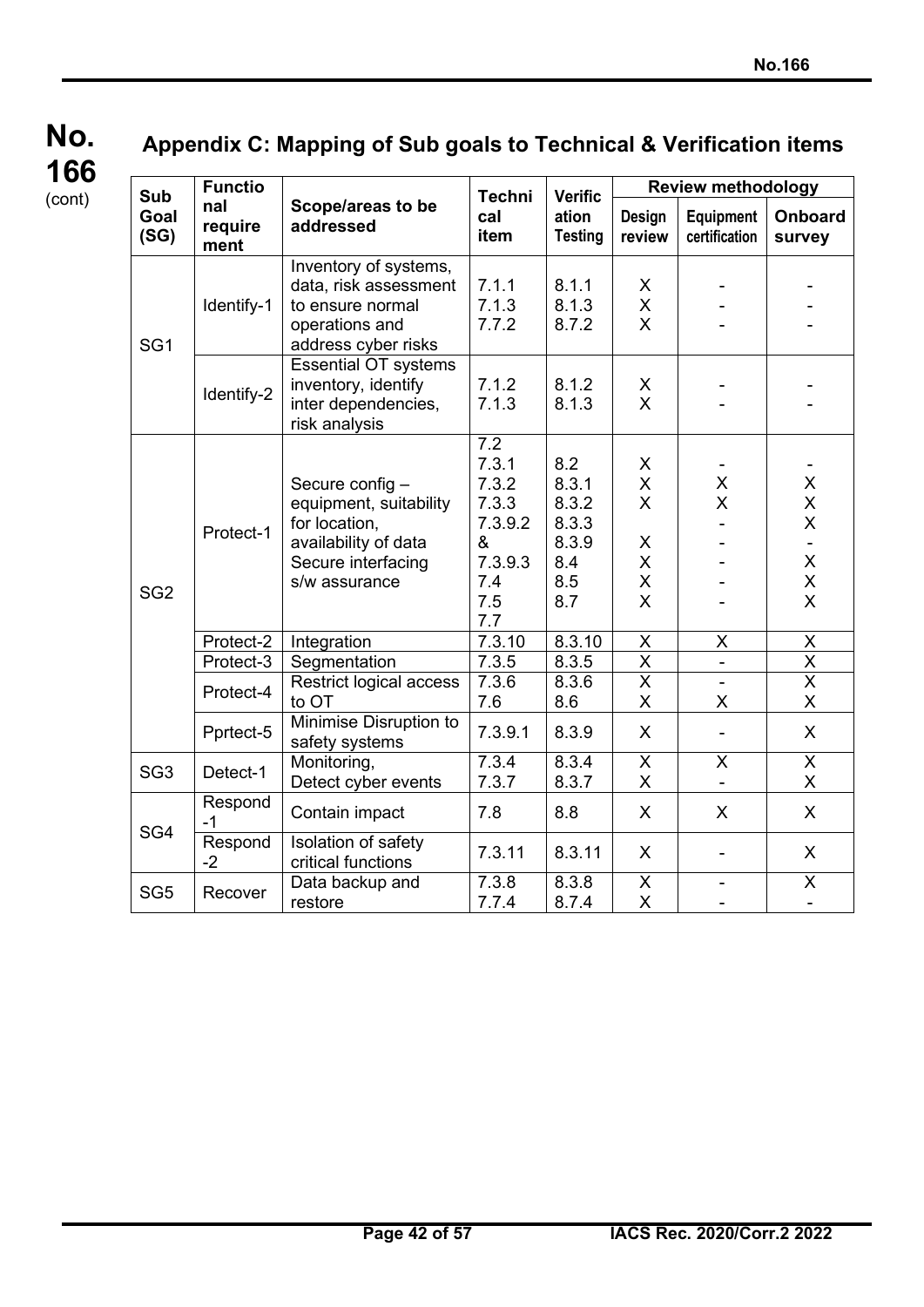## **Annex A**

## **Guidance on Operational Aspects addressed in Recommendations**

## **Identify**

**No.**

**166** (cont)

- All Operation technology (OT) assets and Information technology (IT) assets (when they are connected with OT systems), including network devices, data communication flows to and between the assets should be inventoried;
- Cyber risks arising out of cyber incidents that can affect safety of vessel, human safety, and environment should be identified and documented (from owners point of view systems required for business can be included);
- Risk management strategy to mitigate the risks for identified IT and OT vulnerable systems should be formulated and documented.

#### **Protect**

- Physical access to OT, data used by OT, and network infrastructure should be restricted and controlled;
- Procedures and controls are to be developed and implemented to ensure network resilience;
- Controls to address cyber risks due to remote shore connectivity should be implemented;
- Hardware and software upgrades should be planned for intended functionality and verified;
- Event logs should be analysed to help identify suspicious or unauthorised activity.

#### **Detect**

• Controls to enable timely discovery of cyber events should be developed. The cyber events should be evaluated at periodical intervals.

#### **Respond**

- Appropriate safeguards should be developed and implemented to ensure continuity of critical services to limit or contain the impact of a cyber event;
- Response processes and procedures should be executed and maintained, to ensure timely response to detected cyber events;
- Response activities should be coordinated with internal and external stakeholders, as appropriate, to seek external shore support as deemed necessary;
- Analysis should be conducted to ensure adequate response and support recovery activities. Such activities should be aimed to prevent expansion of an event, mitigate its effects, and eradicate or contain the incident;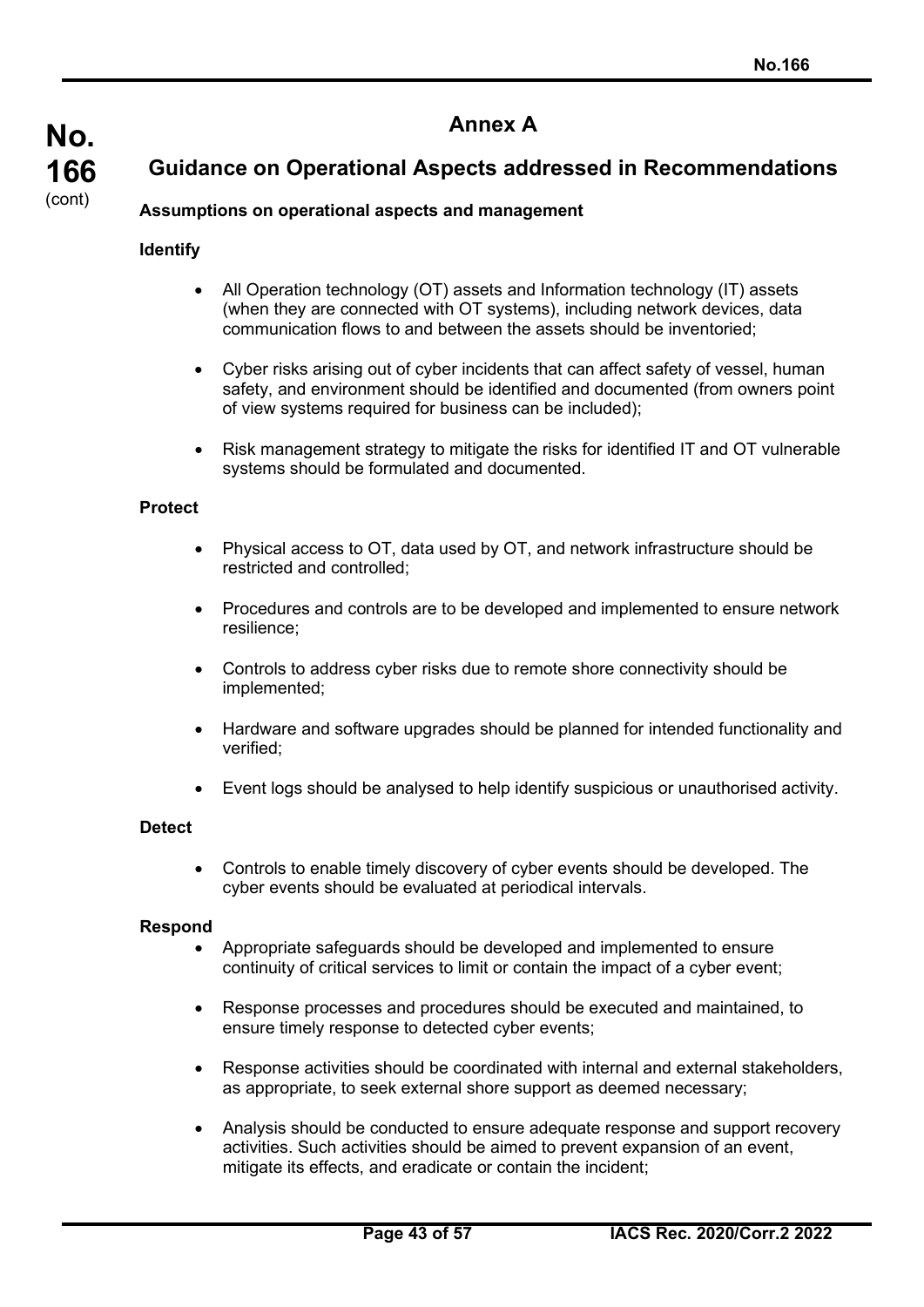- Appropriate activities to maintain plans for resilience and to restore any capabilities or services that were impaired due to a cyber events are to be developed and implemented;
	- Recovery procedures should be tested, executed, and maintained.

#### **Recover**

• Back-up data necessary to restore critical systems should be readily available. The availability should be ensured through manual or automatic data back ups.

#### **A.1 Asset Identification**

#### **A.1.1 Inventory of Assets**

A.1.1.1 Change Management:

When software is being maintained, the inventory list should include a record of the previous and current software versions installed, including a repository of related electronic service report documents.

A.1.1.2 Effect due to hardware or software changes should be analysed.

#### **A.1.2 System Documentation**

Under the responsibility of System Integrator and Suppliers, the following items should be identified to develop a suitable understanding and management of onboard networks and their security. The objective would be to Identify of key network resources and failure impact as follows:

- 1) Networks on board
- 2) Networked IT and OT systems and their category according to UR E22
- 3) Data flows and network devices or resources potentially limiting them
- 4) Connections with external systems or networks
- 5) Access points and interfaces, including machine-to-machine (M2M) interfaces
- 6) Roles and responsibilities of users
- 7) Network vulnerabilities and threats, including those related to information security and those related to the quality of communication service, e.g. leveraging vulnerability scan tools, security information databases, etc.
- 8) Network configuration

#### **A.1.3 Risk assessment**

A.1.3.1 As part of the risk assessment, acceptability thresholds should be defined, taking into account the probability of occurrence of cyber incidents and the effects on safety and security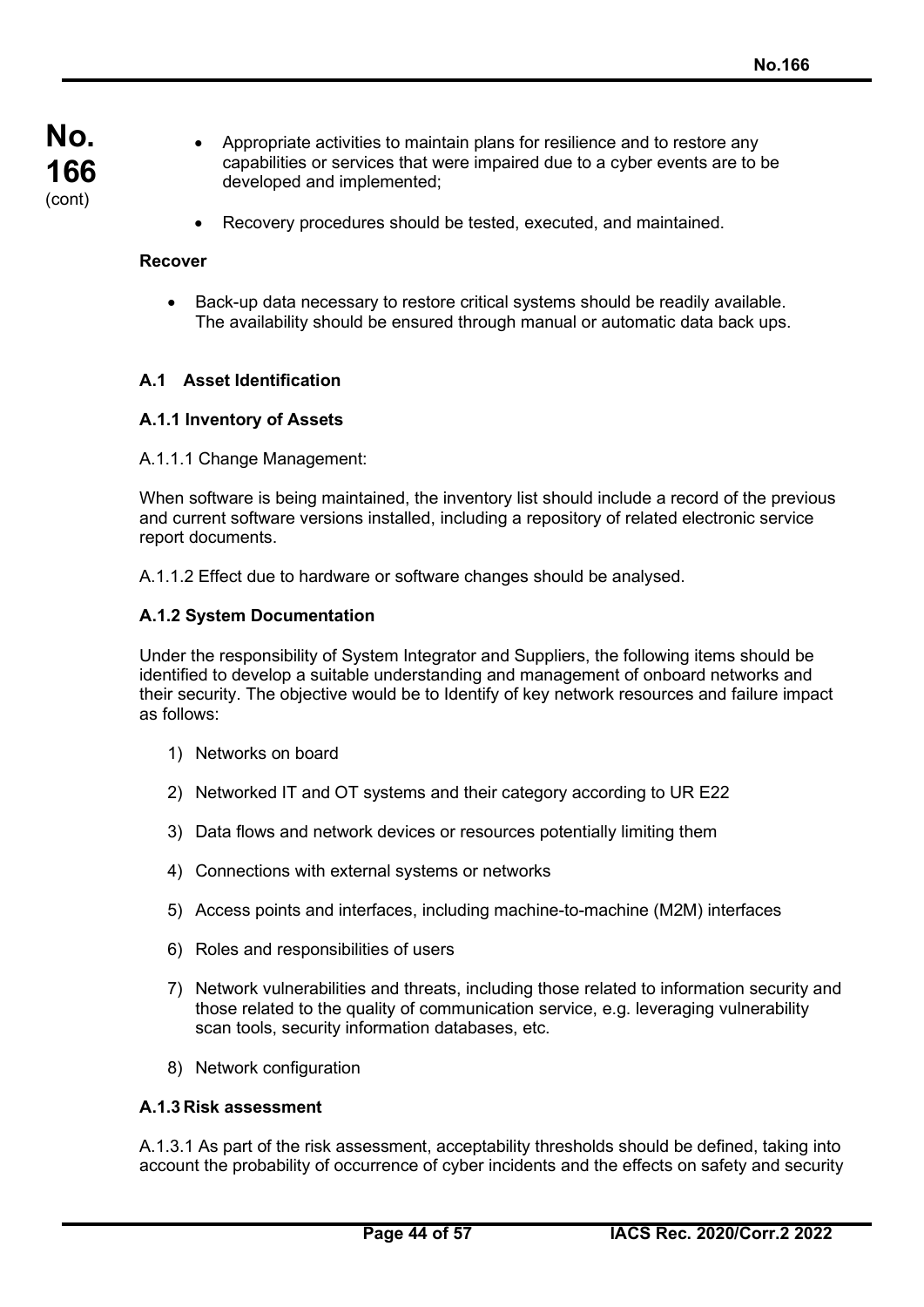**No. 166** (cont)

that are likely to occur as a consequence thereof. The risk assessment during life of the ship should be carried out by the owner/company.

Following factors are also to be considered during risk evaluation:

- 1) The possible impact of unauthorized access, misuse, modification, destruction or improper disclosure of the information managed in each network onboard.
- 2) The possible impact of degradation of data flow or complete loss of connection among network nodes.
- 3) Factors related to the ship as a whole, like type of service and navigation, overall level of digitalization on board, extension and interconnection of different networks, etc.

A.1.3.2 The System Integrator and Supplier should prepare a risk assessment report. A copy of the report should be given to the Owner upon delivery, retained by the Owner and made available to the Classification Society upon request.

A.1.3.3 The potential impact of network failures on safety and security should be analyzed and acceptable risk thresholds should be defined. The definition of acceptable risk threshold is functional to estimate the level and extent of application of safeguards and risk mitigating measures described in the following paragraphs.

## **A.2 Communication and interfaces**

A.2.1 Communications and system interfaces to onboard IT and OT systems, including communications methods originating from company or affiliated organization shore side locations, should support the establishment of policies and procedures on cyber risk management.

A.2.2 Clear guidelines identifying who has permission to access, when they can access, and what they can access through shipboard communication and networking paths should be developed.

## **A.3 Network**

## **A.3.1 Equipment Standards**

This Para of subsection intentionally left blank as published recommendations do not address any operational aspects for this clause.

## **A.3.2 Design**

This Para of subsection intentionally left blank as published recommendation do not address any operational aspects for this clause.

## **A.3.3 Installation**

This Para of subsection intentionally left blank as published recommendation do not address any operational aspects.

#### **A.3.4 Control, Monitoring & Alarm**

A.3.4.1 Network Access control system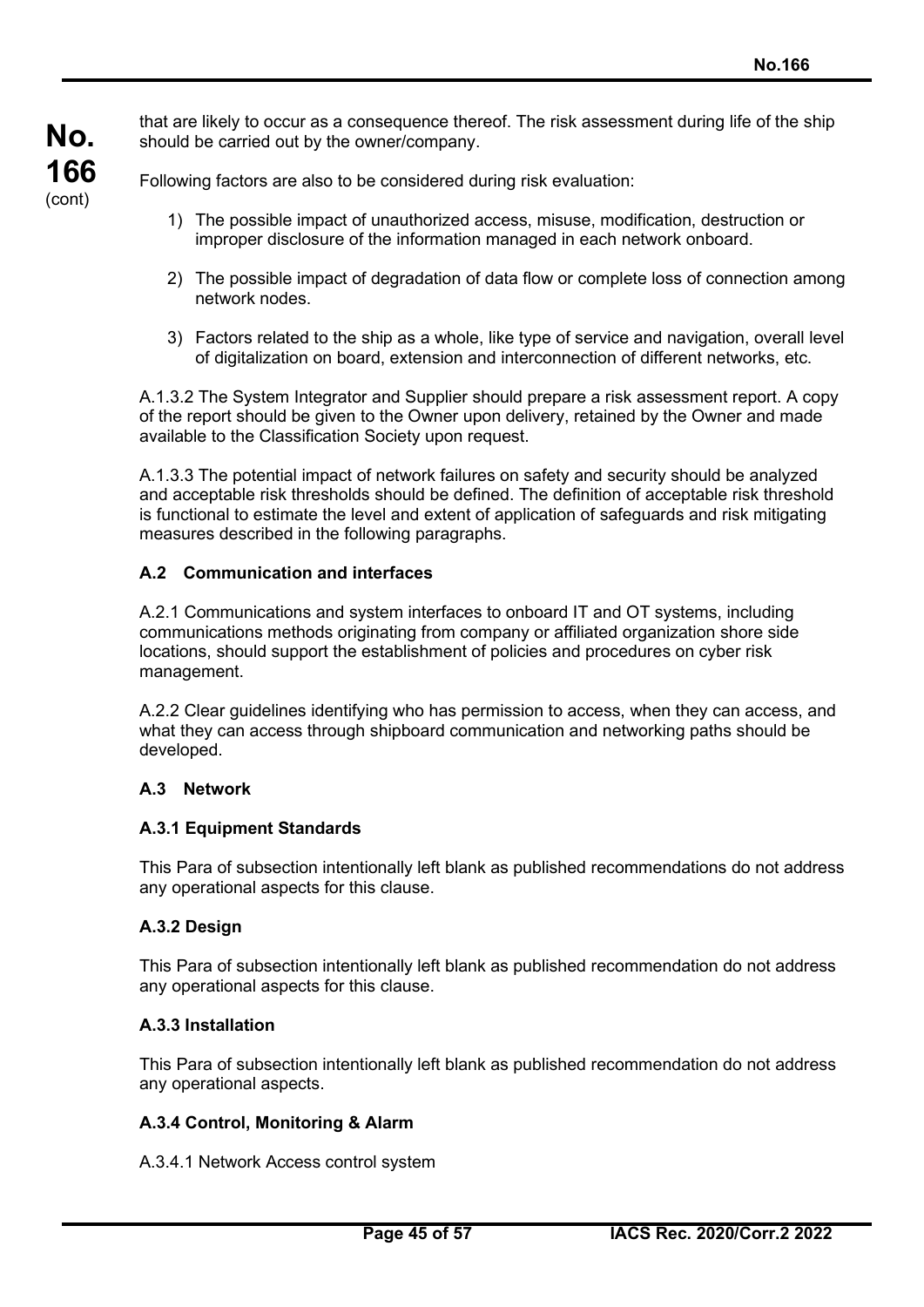**No. 166** (cont)

Policies and procedures should be developed towards control of network access. There are three key aspects associated with access control:

- 1) Account administration;
- 2) Authentication;
- 3) Authorization.

#### **A.3.5 Segregation and segmentation of network.**

This para of subsection intentionally left blank as published recommendation do not address any operational aspects.

#### **A.3.6 Network protection safeguards**

- 1) Bring-your-own-device (BYOD) management policy
- 2) Data backup procedures
- 3) Network configuration change and patch management
- 4) Use of certified approved and/or appropriate products suitable for their intended operational environment

#### **A.3.7 Cyber incident detection safeguards**

- 1) Event log auditing tools and procedures
- 2) Periodic vulnerability scans, security audits
- 3) Collection of all the events detected by the above listed systems, procedures
- 4) Roles and procedures for security event monitoring

#### **A.3.8 Network and System recovery measures**

A.3.8.1 Network and system recovery measures

- 1) Development of a service recovery plan and procedures
- 2) Assignment of roles and responsibilities
- 3) Training of personnel on a cyber incident recovery plan
- 4) Information backup policy and restore procedures
- 5) Timely communication and information to responsible personnel
- 6) Recovery plan drill

A.3.8.2 The System Integrator and Supplier should provide a document containing a description of the above-mentioned measures and instructions on how to verify their effective implementation, or a rationale for those not implemented. A copy of this document and of the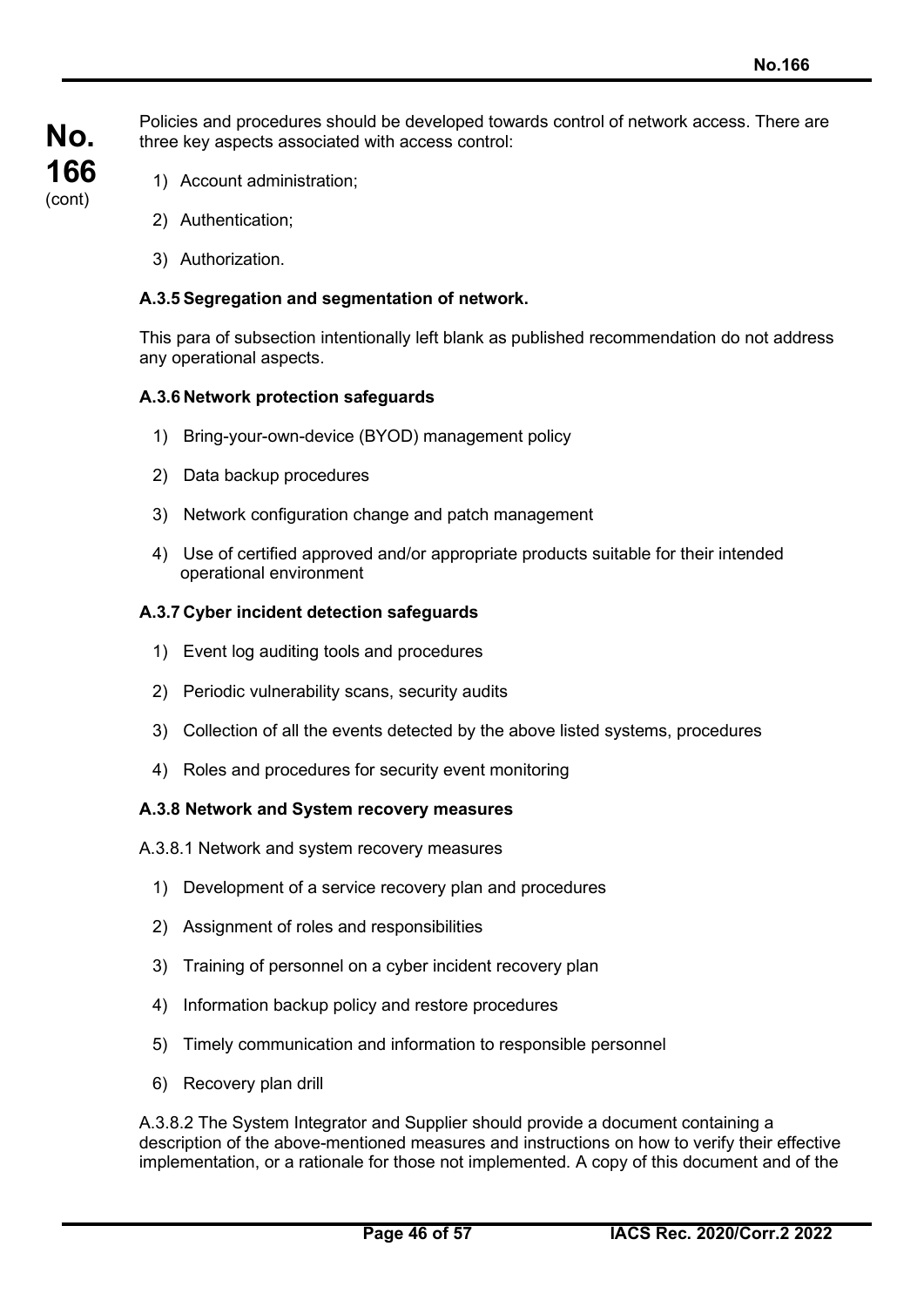documents mentioned in the points above should be given to the Owner upon delivery and made available to the Classification Society upon request.

## **A.3.9 Protection Devices**

This para of subsection intentionally left blank as published recommendation do not address any operational aspects.

#### **A.3.10 Integration**

This para of subsection intentionally left blank as published recommendation do not address any operational aspects.

#### **A.3.11 Cyber Incident Response measure.**

- 1) Development of a response plan in case of breach, including measures for confining the breach to the minimum extension
- 2) Procedures for a timely acknowledgment and management of incident alerts, including incident for reporting
- 3) Assignment of roles and responsibilities
- 4) Continuous training of personnel
- 5) Periodic cyber incident drills
- 6) Preservation of logs and any elements related to cyber incidents (e.g. digital forensics)
- 7) Continuous improvement of response plan

#### **A.4 Computer based systems physical Access control**

#### **A.4.1 Installation**

#### A.4.1.1 Secure Areas

The ship owner (the term "ship owner" should be read as "shipbuilder" hereinafter while the vessel is under construction) should establish policies and procedures for control of accessing areas where computer based systems are installed according to a risk assessment. Clear guidelines should identify who has permission to access, when they can access, and what they can access. Risks should be assessed taking into account the possible impact of unauthorized or unintended access to areas containing computer based systems.

It is recommended to Define 5 levels of access; every ship should have procedures in place which ensure that only authorized people can access each of these levels:

- 1. Access to the ship
- 2. Access to the control stations (e.g. bridge, engine control room, cargo control room, etc.)
- 3. Access to equipment MMI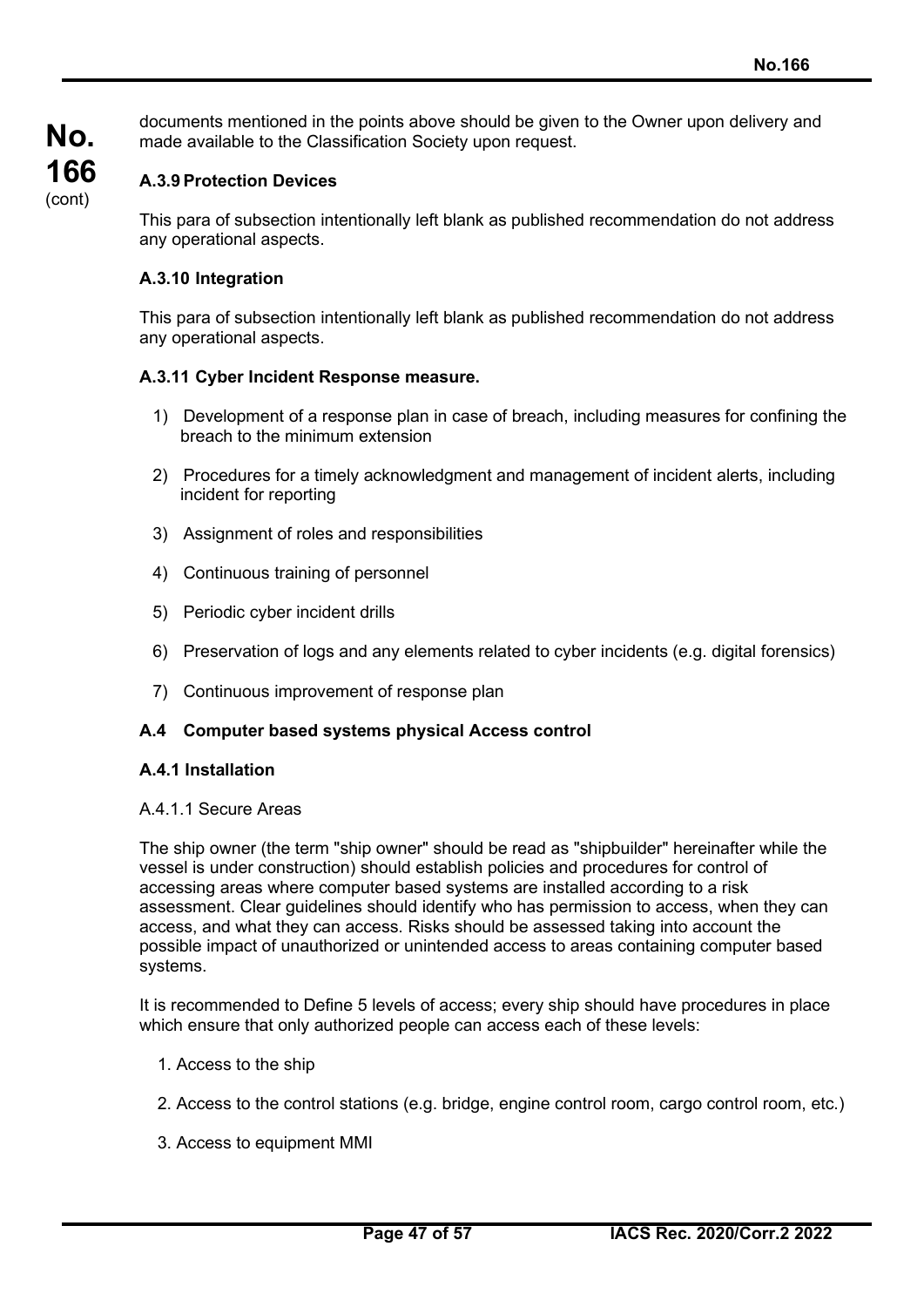4. Access to electric components or category II and III systems (processors, gateways, firewalls, plugs)

5. Access to data ports (USB, Ethernet and others)

#### **A.4.2 Physical security perimeter**

A.4.2.1 The ship-owner should define security perimeters to protect areas that contain computer based systems for category II and III. The location and strength of each perimeter should depend on the result of risk assessment.

#### A.4.2.2 Physical entry controls

Secure areas should be protected by appropriate entry controls as laid down in ship security plan.

#### **A.4.3 Measures to restrict physical access to secure areas**

The ship owner should establish methods supervising all work in secure areas to prevent an event of malicious activities.

#### **A.4.4 Equipment**

**No.**

**166** (cont)

#### A.4.4.1 Equipment maintenance

Equipment should be correctly maintained to ensure its continuous availability.

- 1) Equipment should be maintained in accordance with the supplier's recommended maintenance program.
- 2) Only authorized person should be permitted to carry out the maintenance. When maintenance is carried out by external person (other than authorised service provider), the capability and credentials of the person and company should be verified prior to the maintenance. The ship owner should establish procedures towards the same.

#### A.4.4.2 Removal of equipment

Equipment should not be taken off from installations in vessels without prior authorization. Ship owner should identify the responsible persons who have authority to permit off-site removal of equipment (including component of equipment). Equipment should be recorded as being removed off-site with time limit and recorded when returned.

To prevent data loss associated with disposal of equipment, data should be encrypted. Self-Encryption Disks (SED) are recommended.

#### **A.4.5 Cabling**

This Para of subsection intentionally left blank as published recommendation do not address any operational aspects.

#### **A.4.6 Use of mobile devices and portable storage devices**

When using mobile devices or portable storage devices, the following special care should be taken to ensure that equipment is protected.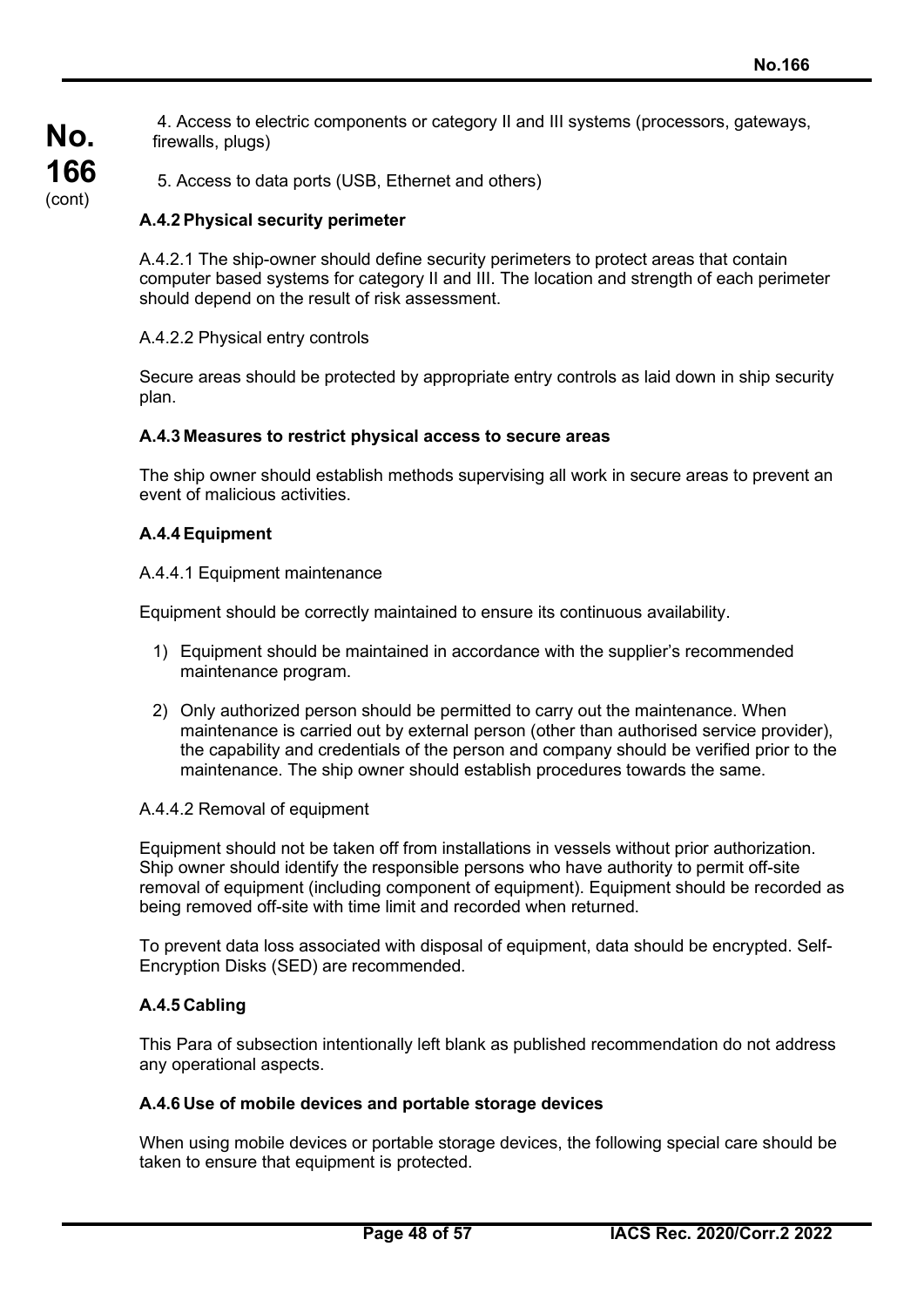- **No. 166** (cont)
- 1) Any device or portable storage device used in maintenance or updating of computer based system should be proven to have been malware scanned as per predefined interval prior to use. Computer and other devices should have up to date patches applied.
- 2) When portable storage devices are used for software maintenance, the devices should be authorized by responsible person prior to use.

## **A.4.7 Cyber-enabled equipment to restrict physical access**

The owner of the company operating the ship should develop and implement procedures to restrict access to equipment.

- 1) If the equipment has password control, then it should be changed from default password and should follow password policy set by the company.
- 2) Recorded data of physical security equipment (cyber-enabled equipment to restrict physical access) should be securely maintained and monitored by the ship owner.

#### **A.5 Software assurance**

#### **A.5.1 Design and Development**

A.5.1.1 Software Assurance is an ongoing process and goes beyond development, installation and testing as per relevant Classifications rules and standards. The software should be maintained during a ship life cycle and requires a systematic approach.

A.5.1.2 Various stakeholders are involved in the software maintenance process with each stakeholder having a specific role rile. The industry standard on "software maintenance of shipboard equipment" details the roles of stakeholders. The present section elaborates on the activities recommended in initiation and planning of software maintenance. Software testing is covered in Section 8.

A.5.1.3 In case a classification society is involved in software maintenance computer based system of category II and III, the relevant ISO standard should be followed.

#### **A.5.2 Software maintenance**

A.5.2.1 Initiation of software maintenance can be made by the data provider, the producers or the ship owner. The initiator has the responsibility to inform other stakeholders when the maintenance event starts and the type of maintenance.

A.5.2.2 The ship-owner, data provider or the producer of software developed and installed as per as per IACS UR E22, should inform the classification society of software maintenance relevant to class related services.

A.5.2.3 Documentation as per IACS UR E22 should be submitted prior to the execution of maintenance for consideration by an individual classification society.

A.5.2.4 A classification society responsible for testing systems before and/or after the execution of the software maintenance should approve the functionalities of the systems.

A.5.2.5 The software maintenance shall be properly planned before it is executed in order to optimize its arrangements and to achieve the best possible outcome. Close communication between all relevant stakeholders shall be ensured.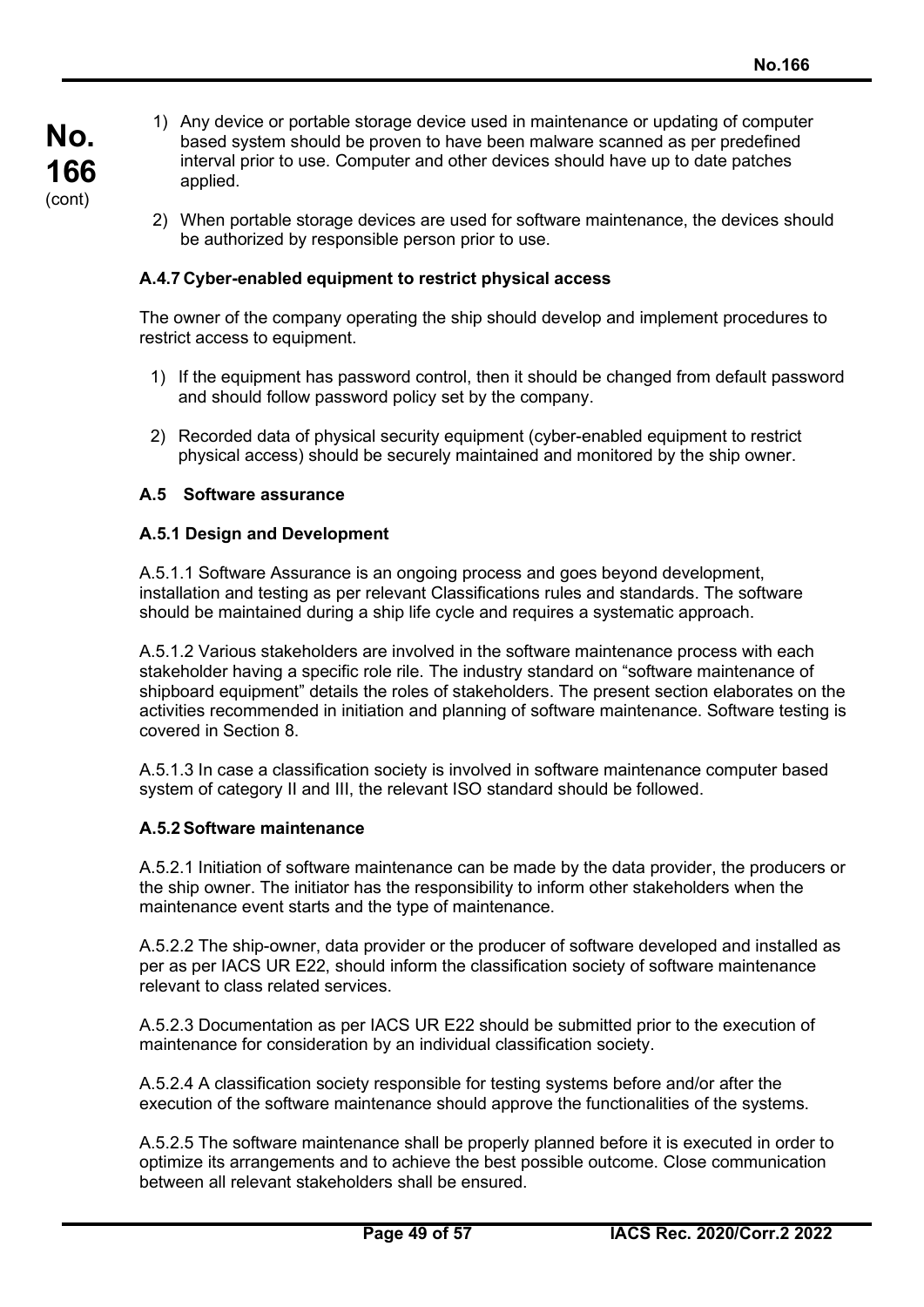A.5.2.6 Intra-system integration testing shall be done between system and sub-system software modules before being integrated on board.

A.5.2.7 For Category II and III systems test programs and procedures for functional tests and failure tests shall be done in accordance with the requirements in IACS UR E22.

A.5.2.8 The society should ensure that the software producer assesses each software update to determine and describe new functionalities, changes and improvements.

A5.2.9 Stakeholders quality systems

#### 1) Data provider

Data provider should carry out data production and distribution operations in accordance with a quality system, covering:

- a) Data quality (production, delivery, testing and integration);
- b) Standardization of data import;
- c) Means to ensure the continuous availability of data maintenances;
- d) Prevention/detection/protection from unauthorized modification;
- e) Prevention of the distribution of malware.

#### 2) Service Provider

Service Provider should carry out maintenance-related operations in accordance with a quality system, covering:

- a) Competence management;
- b) Coordination and call-entrance procedures;
- c) Remote maintenance procedures (if applicable);
- d) Reporting procedures;
- e) Shipboard operations safety briefing;
- f) Cyber-security.
- 3) Ship-owner
	- a) The Ship-owner should ensure that software maintenances are carried out in accordance with an appropriate International Safety Management (ISM) Code system and operational procedures. If the software maintenance is relevant to class related services, the Ship-owner should inform the Classification society before the operation of the software maintenance is carried out.
	- b) The Ship-owner should have procedures in place in order that software is kept up to date with the requirements of the Producer of software, System Integrator, or Data Provider.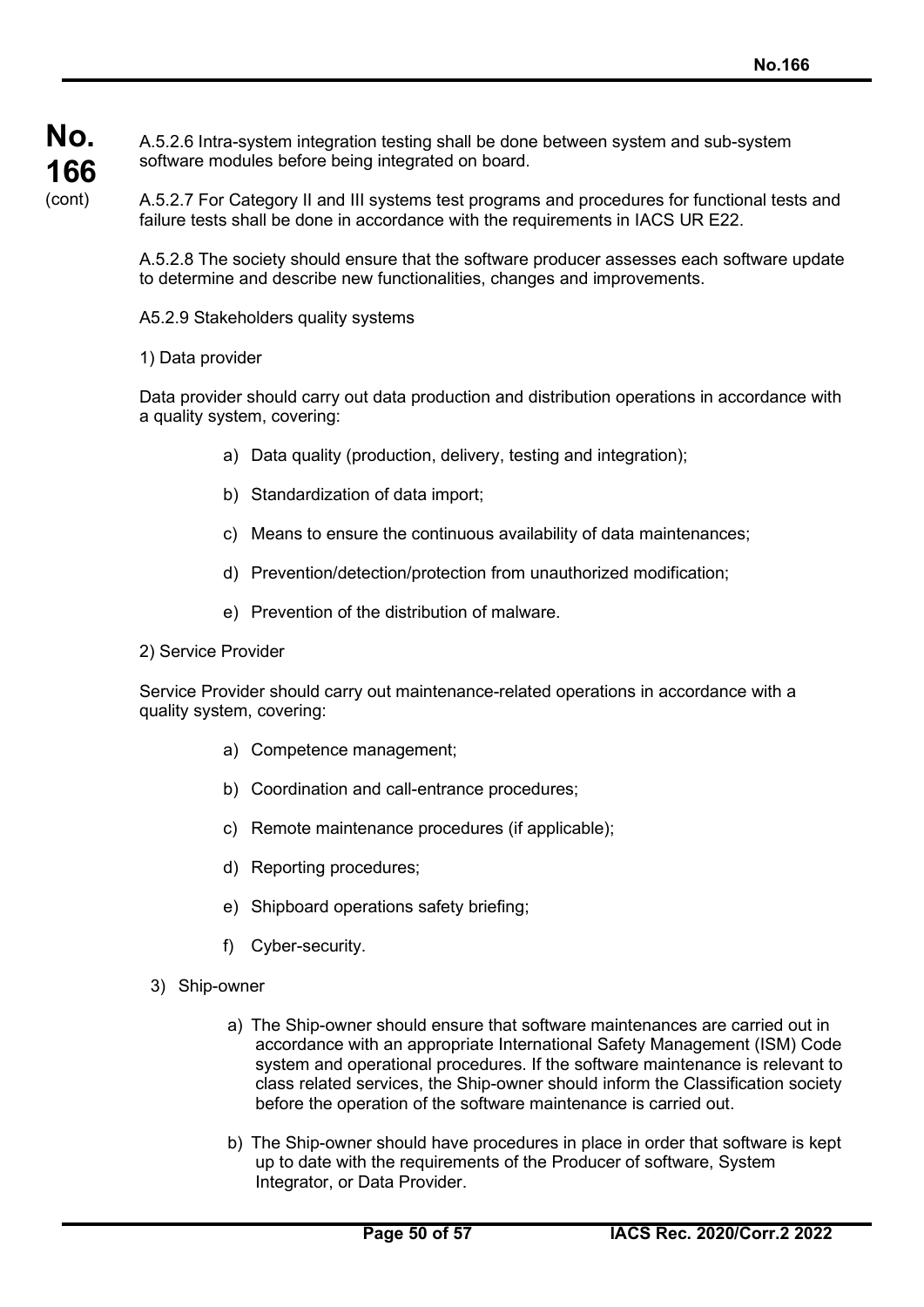**No. 166** (cont)

- c) The Shipowner should maintain on board a software log listing the current and previous software versions installed on shipboard equipment.
- d) The Ship-owner should have procedures in place to protect shipboard equipment from malicious or unintentional security threats. Safety procedures should include, but not limited to, the following considerations:
	- i. Ensuring secure communications and remote access;
	- ii. Access management for technician(s) from Service Provider
	- iii. Confirmation from the Service Provider that any portable computers, removable media/storage devices intended to be used in the maintenance process have been subject to a malware check before the maintenance is carried out.
- e) The Ship owner should record each software maintenance activity performed on computer based system in the on board software log and link it to the associated electronic service report provided by the Service Provider. Such recordings may be made available on request by the Service Provider in support of future software maintenance.
- f) Following maintenance, if the Producer of software, Provider or System Integrator has confirmed that new functionalities, changes or improvements have been implemented, the Ship-owner should ensure that crew familiarization with the upgraded system is carried out.

A.5.2.10 Failure recovery

- 1) The process of software rollback recovery should be made available prior to any software maintenances by Service Provider.
- 2) The intent of the rollback process is to return the failed state of the system to a previous known stable state.
- 3) The process should consider the implications and any associated risks that could result from the rollback and identify appropriate testing performed post roll back in order to demonstrate the administration and class of satisfactory working condition of the system.
- 4) Proposals for alternative solutions should be presented to the classification society.
- A.5.2.11 Validating updates when carried out from remote location

The following consideration should be included in the procedure for validating updates:

- 1) Remote update should only be carried out by authorised personnel;
- 2) Update signatures ensure the integrity and authenticity of the update;
- 3) Update data transfer protection (encryption or cyclic redundancy check CRC) to prevent exposure of software image;
- 4) Update data decryption or CRC;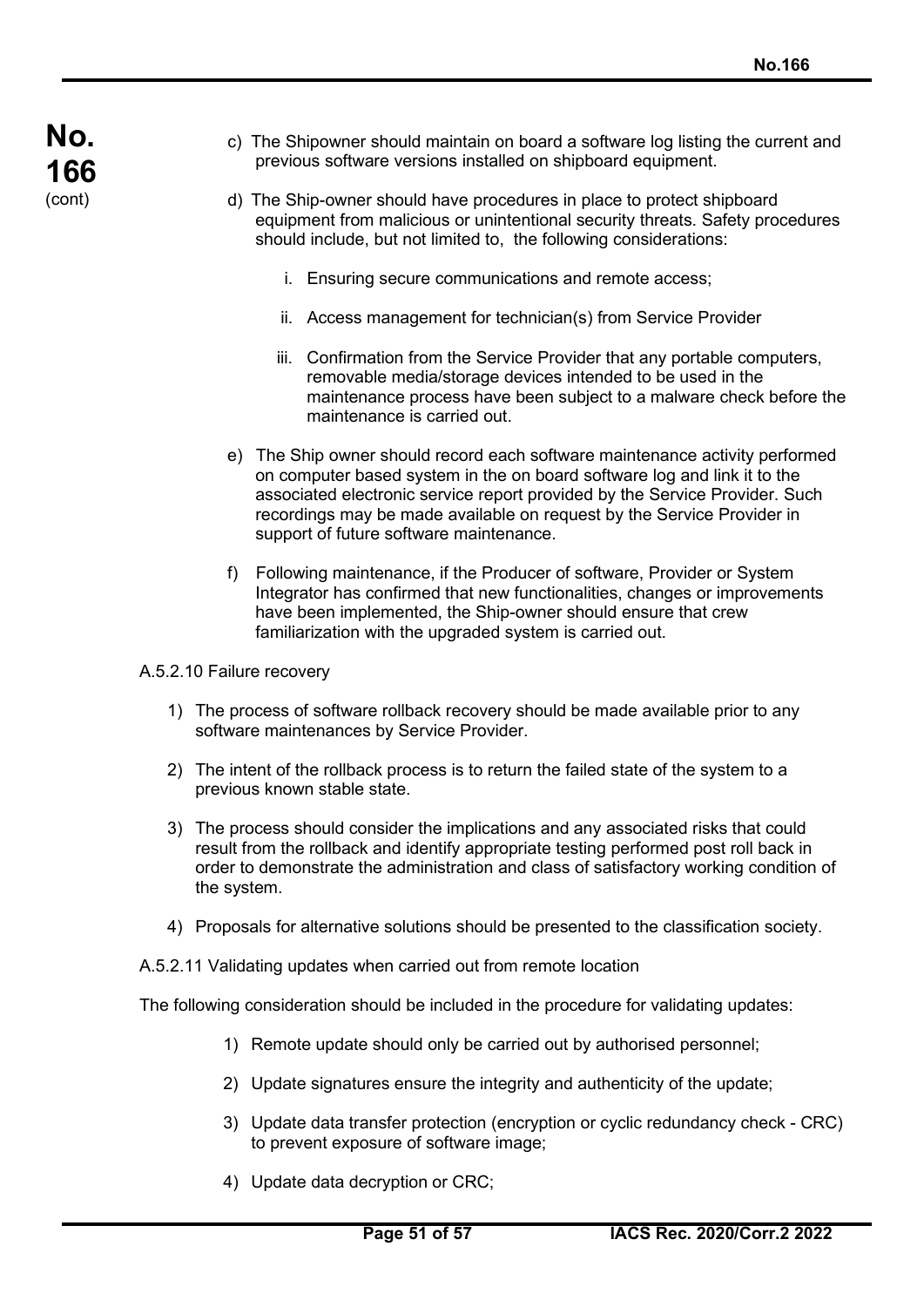- **No. 166** (cont)
- 5) Malware scanning;
- 6) Update data validation ensures update integrity;
- 7) Post-update verification ensures that the system is performing appropriately.

Rollback strategy should be determined prior to updating process and previous versions of software should be stored and available to be installed in emergency situations. The system should have the ability to revert simply to earlier revisions in the case of corruption.

## **A.6 Remote Access**

#### **A.6.1 Ship to shore interface**

A.6.1.1 The ship-owner should establish policies and procedures for control of remote access to onboard IT and OT systems. Clear guidelines should identify who has permission to access, when they can access, and what they can access. Any procedures for remote access should include close co-ordination with the ship's master and other key senior ship personnel.

Remote access must be strictly controlled and only provided to suppliers or third parties after an information security assessment has been satisfactory completed by the supplier/third party. If possible, remote access should be initiated and confirmed by a responsible person onboard, and it should be possible at all times to terminate the remote connection by the responsible personnel onboard.

All remote access events should be recorded for review in case of a disruption to an IT or OT system. Systems should be clearly defined, monitored and reviewed periodically.

The procedures for activities on board should include steps to:

- 1) Document allowed methods of remote access to the information system;
- 2) Establish usage restrictions and implementation guidance for each allowed remote access method;
- 3) Monitor unauthorized remote access to the information system;
- 4) Authorize remote access to the information system prior to connection;
- 5) Enforce controls for remote connections to the information system.

A.6.1.1 The system integrator, producers and service providers should have cyber security company policy, which includes training and governance procedures for IT and OT onboard systems.

A.6.1.2 The Company should implement appropriate procedures for managing remote access / update.

A.6.1.3 The ship-owner should include in contracts with system integrator, producers and service providers clauses to requiring evidence of their internal governance for cyber network security.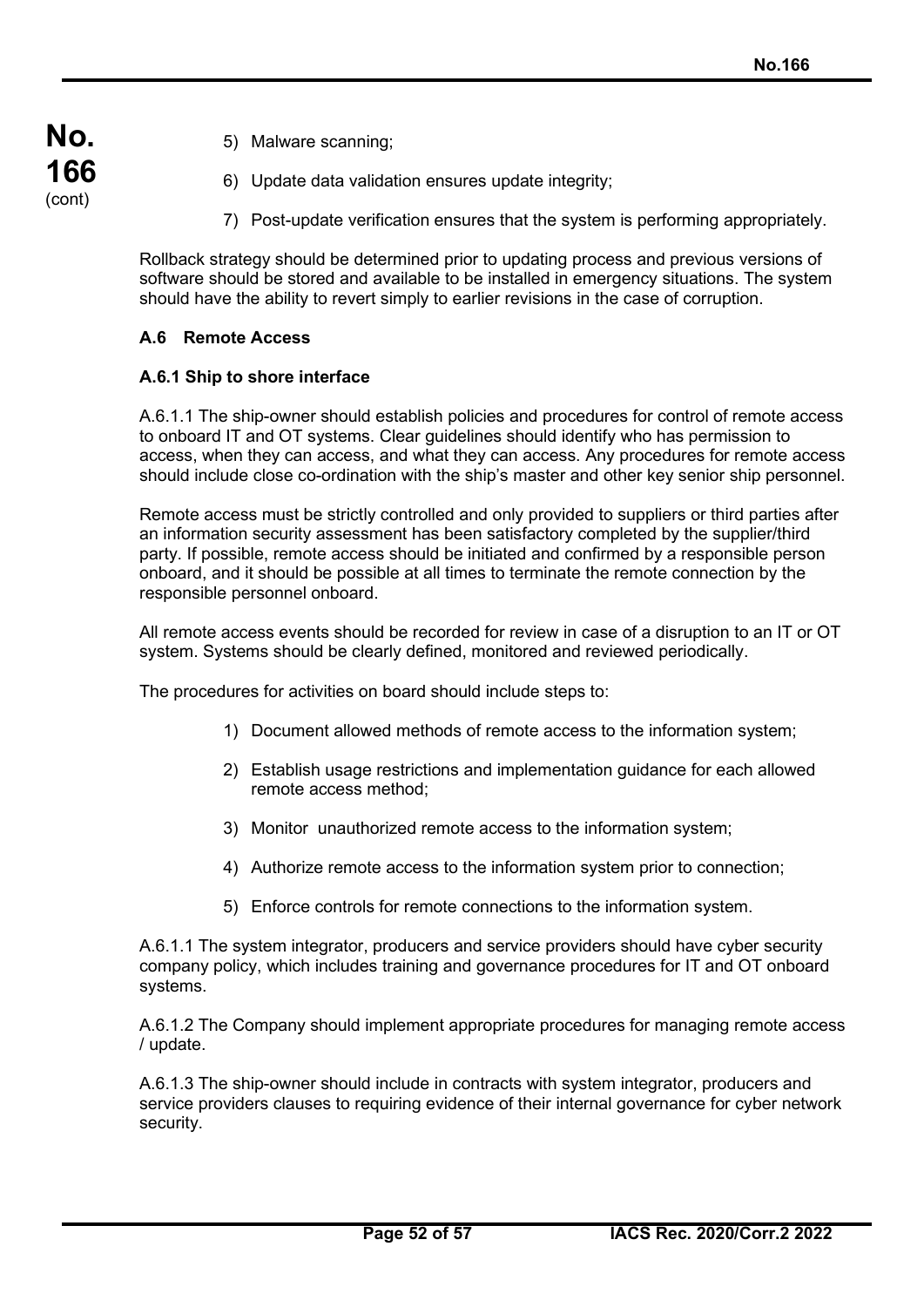## **A.6.2 Configuration of network devices**

This Para of subsection intentionally left blank as published recommendation do not address any operational aspects.

#### **A.6.3 Remote maintenance**

A.6.3.1 Clear procedures and protective measures shall be implemented to regulate this type of operations.

A.6.3.2 Where remote maintenance is used, access monitoring and control must be reinforced.

A.6.3.3 A maintenance plan should be developed by the Owner, and made available to all stakeholders involved. Where remote software maintenance is allowed, the procedures specified in section 7 on software maintenance should be followed,

A.6.3.4 Software update versions should be stored and following records should be logged:

- 1) versions that are in use,
- 2) versions that were in use
- 3) Versions those are stored.

#### **A.7 Data Quality**

#### **A.7.1 Data Security**

Data quality has many stakeholders and each stake holder has a level of responsibility which needs to be assigned based on impact and appropriate risk assessment due to potential break in Data security:

- 1) Computer based system manufacturer/provider ("Supplier", according to UR E22 2.1.3)
- 2) Computer based system component manufacturer/provider ("Supplier", according to UR E22 2.1.3),
- 3) System Integrator/Shipyard ("System Integrator" according to UR E22 2.1.2),
- 4) Ship Owner / Ship Master ("Owner" according to UR E22 2.1.1)

A.7.1.1 The responsibilities of various stakeholders should be defined.

A.7.1.2 As part of Cyber Risk Management, the Owner should also provide appropriate training on risks related to data security to the personnel authorized to interact with computer based systems covered by this recommendation

A.7.1.3 In general where the system has the capability for direct user interaction appropriate authorization and authentication along with diagnostics and logging should be in place.

A.7.1.4 The data securing methodology should be fit for purpose using technology currently available for the industry practice.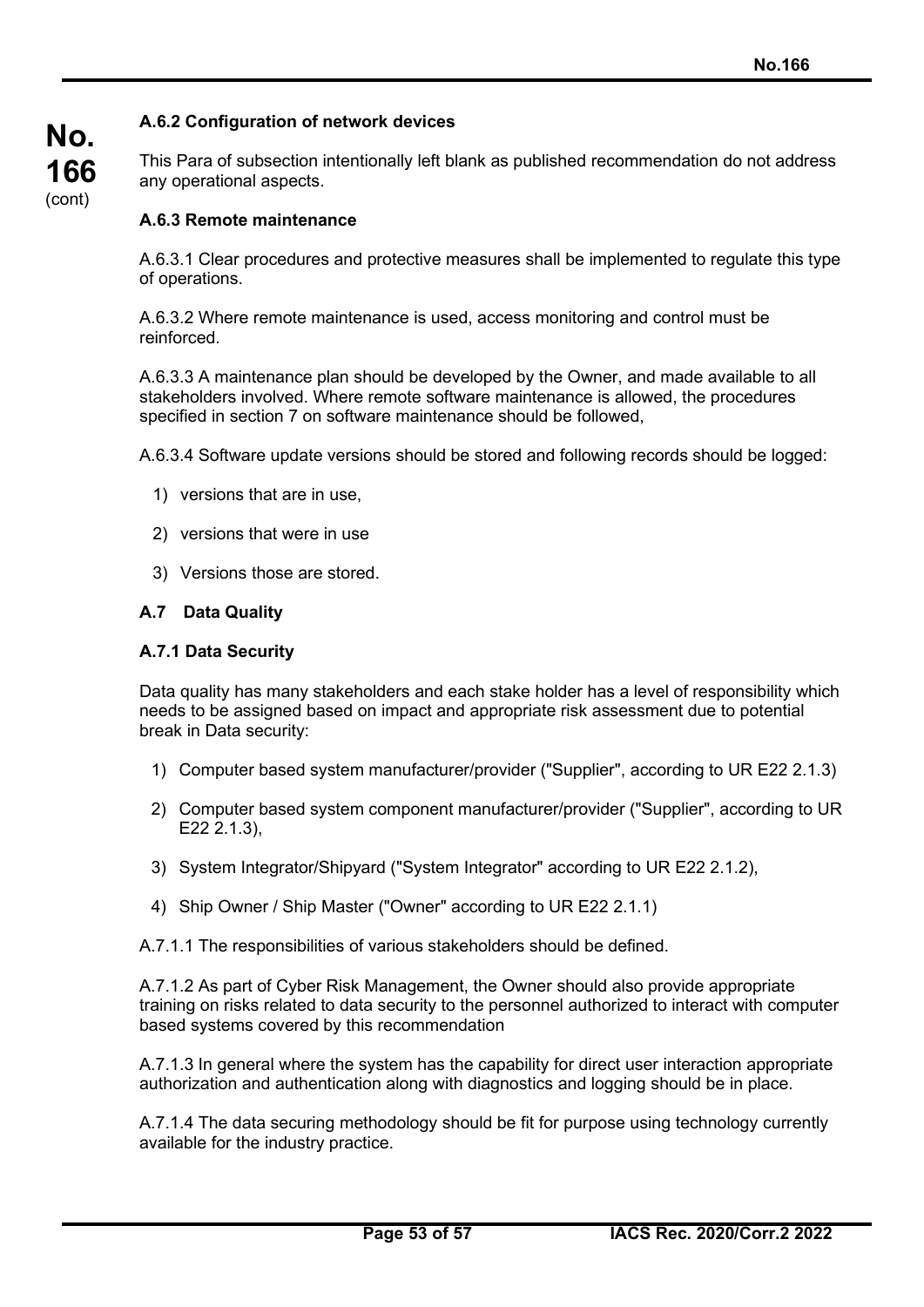## **A.7.2 Data Categorisation**

This Para of subsection intentionally left blank as published recommendation do not address any operational aspects.

## **A.7.3 Secured and encrypted data**

A.7.3.1 As part of Cyber Risk Management, the Owner should also provide appropriate training on risks related to data security to the personnel authorized to interact with computer based systems covered by this recommendation.

A.7.3.2 In general where the system has the capability for direct user interaction appropriate authorization and authentication along with diagnostics and logging should be in place.

A.7.3.3 The data securing methodology should be fit for purpose using technology currently available for the industry practice.

#### **A.7.4 Data storage**

Physical devices brought on-board the vessel for the purpose of the updating or upgrading Category I, II or III systems should be free from corruption. There should be a process in place to verify the data integrity before introduction to the ship's systems.

#### **A.8 System Recovery**

#### **A.8.1 Manual Backup**

This Para of subsection intentionally left blank as published recommendation do not address any operational aspects.

#### **A.8.2 Design recommendations for machinery systems**

This Para of subsection intentionally left blank as published recommendation do not address any operational aspects.

## **A.8.3 Contingency Plan**

A.8.3.1 The ship-owner has overall responsibility of developing the contingency plan based on essential information which should be provided by the associated system integrators and suppliers to enable effective contingency planning. The Contingency Plan should contain a set of predetermined instructions or procedures for crew to detect respond and limit consequences of cyber incidents in a timely manner, and for how crew will recover the affected systems after securing the ship's safety by suitable response actions. In this context, the following response process in the event of a cyber incident should be considered.

- 1) Detect a cyber incident and identify the failed system;
- 2) Determine effective response options and take appropriate actions;
- 3) Recover the failed system;
- 4) Investigate and document the cyber incident;
- 5) Evaluate the effectiveness of response options and update the contingency plan.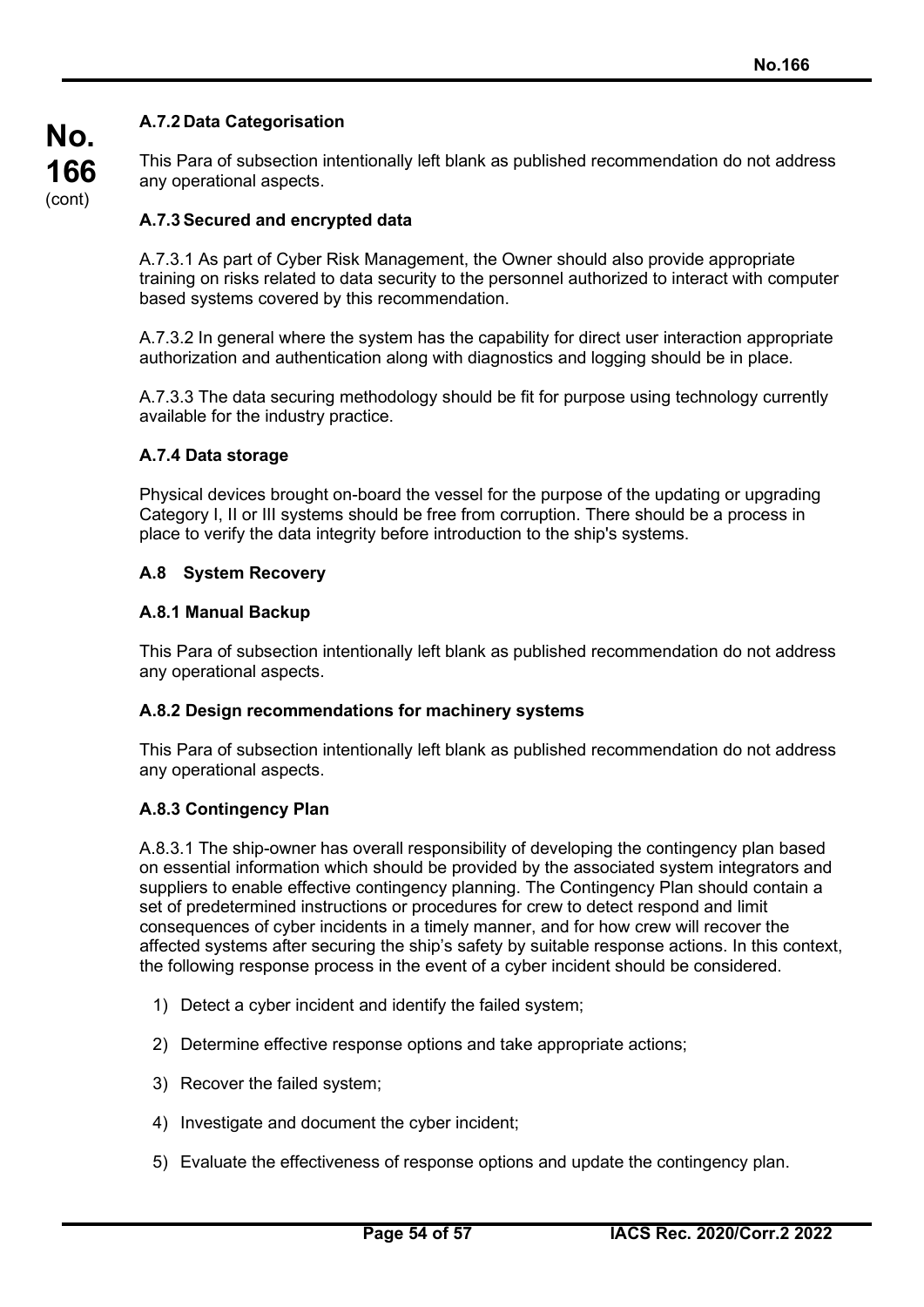A.8.3.2 The consideration of the full scope of a vessel's contingency plan will extend beyond the scope of class to include management systems and crew training. In the context of this recommendation, the use of the term 'contingency plan' is intended to capture the design, installation and documentation provided in order that the management systems and crew are provided with the facilities and information needed to support their response actions in the event of a cyber incident. The basis of the contingency plan and description of the documentation to be handed over on delivery of the vessel should be reviewed by the classification society at the initial stage.

A.8.3.3 The Contingency Plan should include the following information as a minimum:

- 1) List of computer based systems covered by the Contingency Plan;
- 2) System configuration and descriptions for systems covered by the Contingency Plan;
- 3) Incident response plan;
- 4) Recovery plan;
- 5) Periodic testing plan;
- 6) Maintenance procedure for the Contingency Plan.

A.8.3.4 During the preparation of the contingency plan, input should be obtained from the various stakeholders including ship operators, system integrator, system support vendors and IT/OT engineers.

A.8.3.5 When a cyber incident failure condition on computer based system on board is discovered, it is important that all relevant personnel are aware of the correct procedure to follow. It is vital that contingency plans, and related information, are available in a form which cannot be rendered ineffective by an onboard incident. A hard copy or an electronic device which is independent of the vessel's networks could be considered acceptable.

A.8.3.6 The contingency plan should be formatted to provide quick and clear directions in the failure event for use of onboard personnel unfamiliar with the plan or the system. A concise and well formatted plan reduces the likelihood of creating an overly complex or confusing plan.

#### A.8.3.7Developing the Contingency Plan

At the initial stage of developing a contingency plan, it is very important to identify and to include all computer based systems on board. The provision of application scope of contingency plan among all computer based systems on board should be clearly defined based on their effects in a failure situation. At a minimum, all Category III systems according to UR E22 should be included in the plan. Category II systems should be also reviewed, if specific provision for contingency needs to be available, such systems should be included in the plan.

#### A.8.3.8 Incident Response Plan (IRP)

An incident response plan should contain a predetermined set of instructions or procedures to detect, respond to, and limit consequences of cyber incidents of computer based systems required for essential services according to UI SC 134.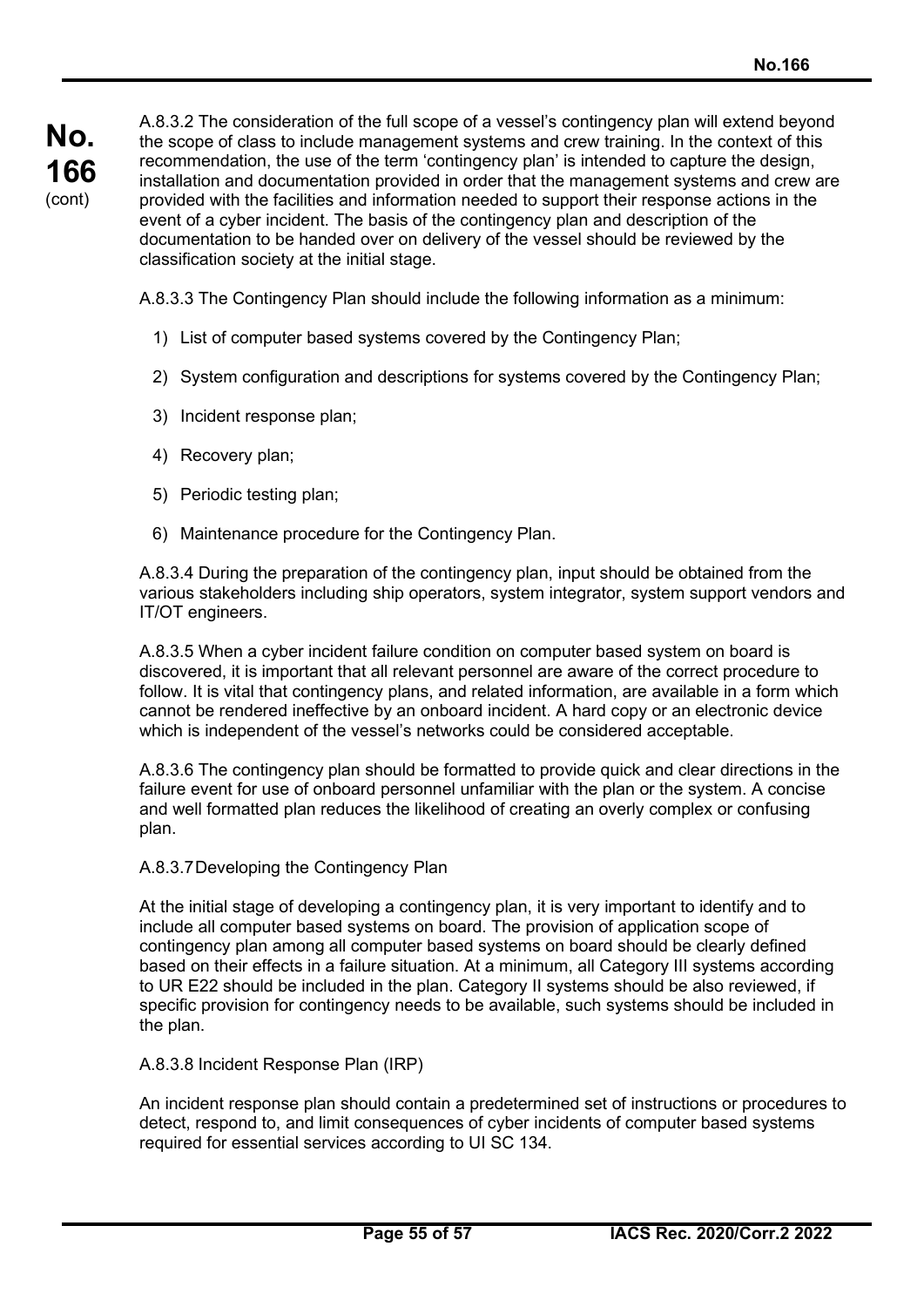A quick assessment of a cyber incident should be performed to evaluate the consequence and the options to respond. To assist crew to quickly find effective response option and take timely action quickly an incident response plan for the identified systems should be developed in clear, concise, and easy format which can be implemented in the event of a failure.

The incident response plan should, as a minimum, include the following information:

- 1) System for response and breakpoints
- 2) Alarm indication or abnormal symptom caused by a cyber incident;
- 3) Failure consequence;
- 4) Effective response options which do not rely on either shut down or transfer to independent or local control, if any.
- 5) Independent and local control should be capable of operating independently from the system that failed due to the cyber incident

Note: the example template in Appendix A may be used for developing Incident Response Plan.

#### A.8.3.9 Recovery Plan (RP)

Recovery plans should be easily understandable by the internal personnel and potential external personnel, and include essential instructions and procedures to ensure the recovery of a failed system and how to get external assistance if the support from ashore is necessary. In addition, software recovery medium or tools essential for recovery on board should be available.

When developing recovery plans, it is important to specify the recovery objectives for the various systems and subsystems involved. There are two distinct types of objectives as below:

1) System recovery: it involves the recovery of communication links and processing capabilities, and it is usually specified in terms of a Recovery Time Objective (RTO). This is defined as the time required to recover the required communication links and processing capabilities.

2) Data recovery: it involves the recovery of data describing production or product conditions in the past and is usually specified in terms of a Recovery Point Objective (RPO). This is defined as the longest period of time for which an absence of data can be tolerated.

Once the recovery objectives are defined, a list of potential cyber incidents should be created and the recovery procedure developed and described. Recovery plans may be supported through access to the following information;

- 1. Instructions and procedures for restoring the failed system without disrupting the operation from the redundant, independent or local operation
- 2. Processes and procedures for the backup and secure storage of information
- 3. Complete and up-to-date logical network diagram
- 4. The list of personnel responsible for restoring the failed system